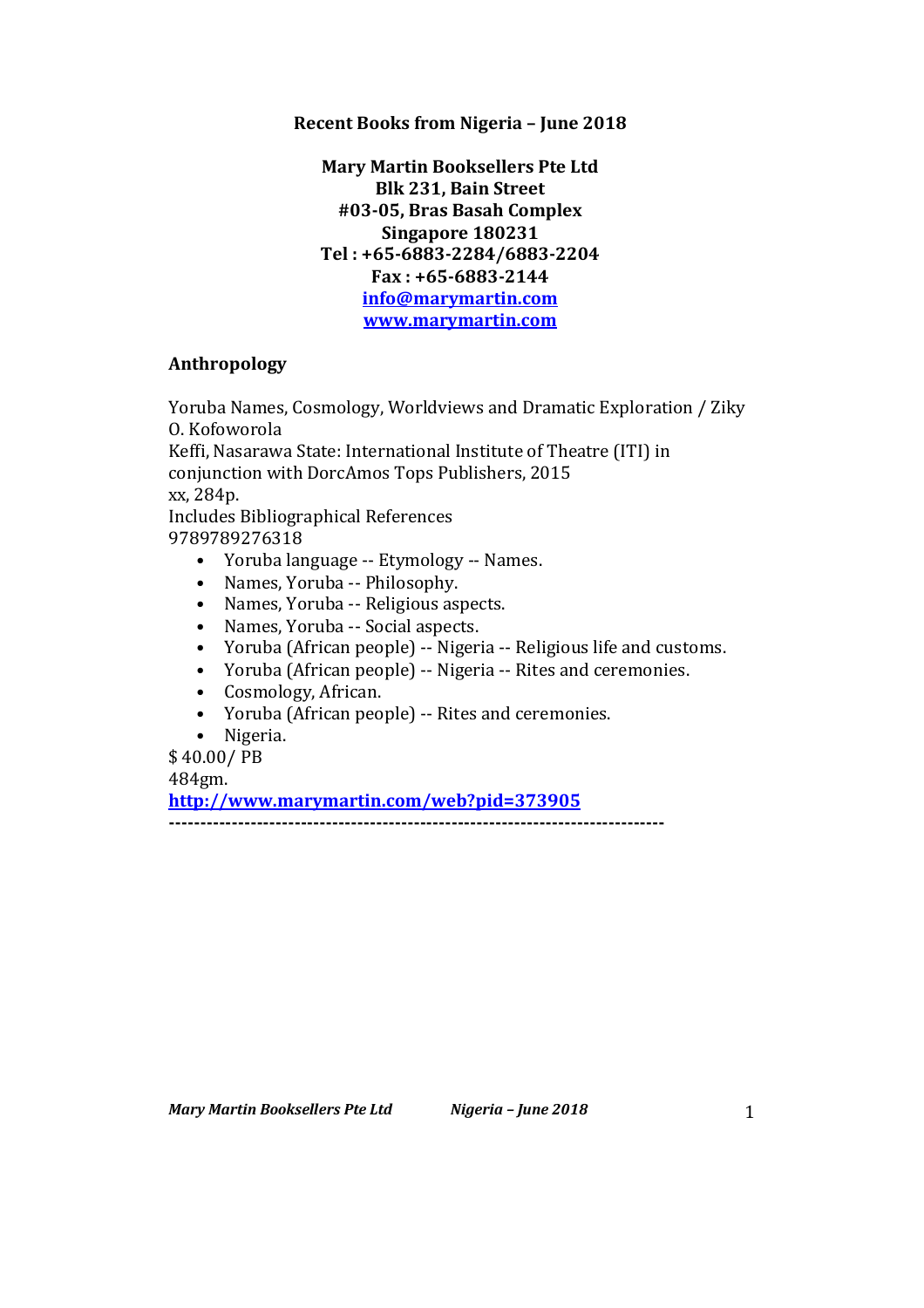### **Art**

280gm.

This is Africa : Tradition, Design, Modern, and Contemporary / (Ed) Toni Kan (Foreword) Hon. Lai Mohammed, Hon. Okechukwu Enelamah & His Excellency Akinwunmi Ambode Lagos: Interior Designers Association of Nigeria (IDAN)/Essential Media Group, 2017 xiii, 278p. 9789789633708 \$ 165.00/ HB 1670gm. **http://www.marymartin.com/web?pid=373906 -------------------------------------------------------------------------------** Nigeria Through the Eyes of a Passerby / Victor Politis Illinois, USA: Voyager Media, 2008 204p. 9780615217635 \$ 120.00/ HB 1720gm. **http://www.marymartin.com/web?pid=373907 -------------------------------------------------------------------------------** Emeka Ogboh / (Series Ed) Bisi Silva (Photo) Emeka Ogboh Lagos: Centre for Contemporary Arts, Lagos (in collaboration with Uzorka Projects and Archive Books) 2014 128p. 9789789433681 The Art-iculate Series No. 01 \$ 45.00 / PB

Emeka Ogboh is a Nigerian artist who contemplates broad notions of listening and hearing, and works primarily with sound and video to explore ways of understanding cities as cosmopolitan spaces with their unique aural characters, histories and infrastructures. In particular, his sound recordings of Lagos, Nigeria, where he currently resides, have culminated in a corpus of work entitled "Lagos Soundscapes", which he has variously installed in different local and international spaces. A graduate of the Fine and Applied Arts Department of the University of Nigeria, Nsukka, Ogboh had exhibited his work both in Nigeria and abroad.

**http://www.marymartin.com/web?pid=373908 -------------------------------------------------------------------------------**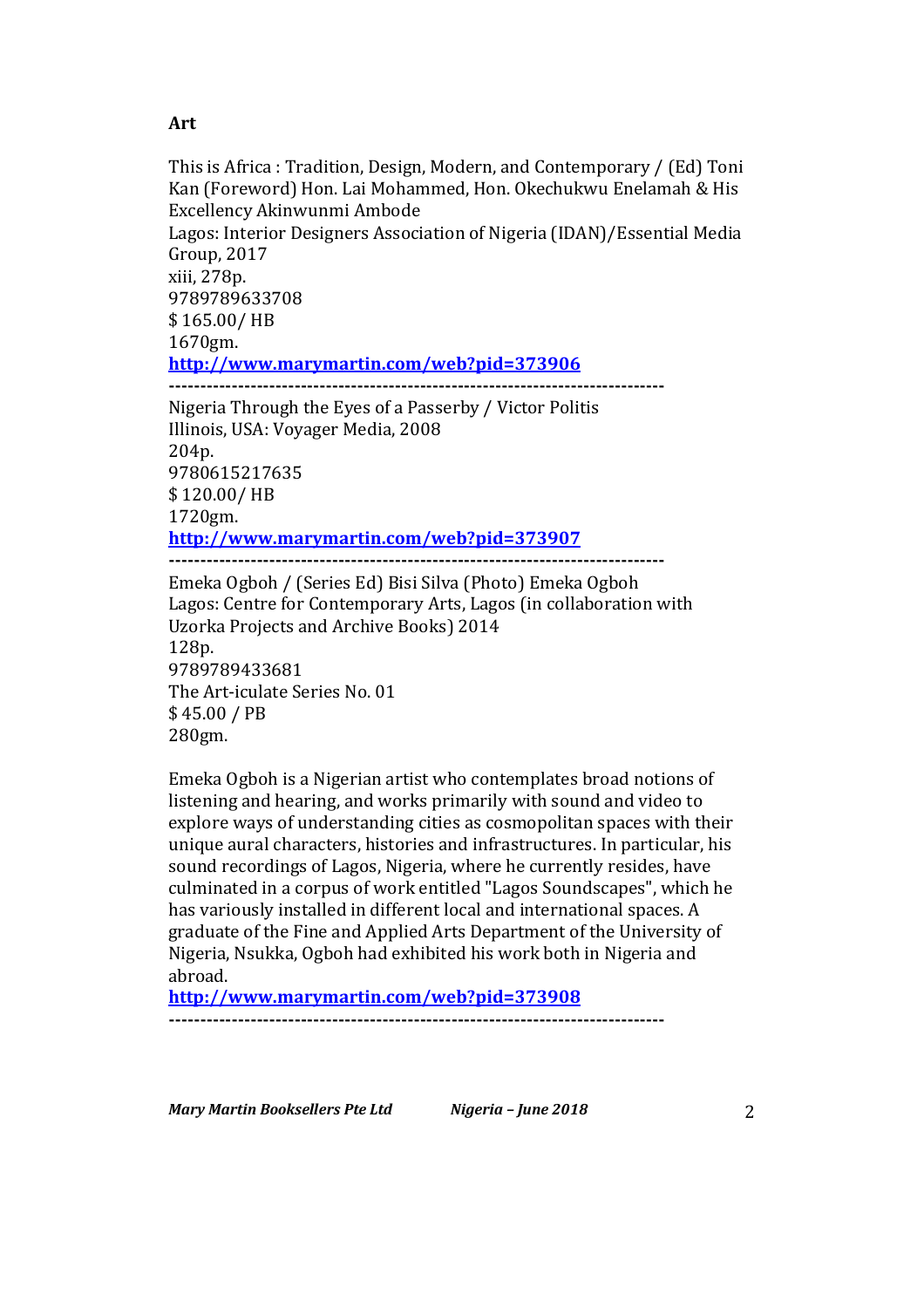Our National Flag: Art and Socio-Political Realities (An Exhibition of Socio-Political Cartoons) / Jimoh Ganiyu Symposium and Exhibition Venue: Arts Theatre, Faculty of Arts, University of Lagos, Nigeria, February 21, 2013 Lagos: NeronetPlus Int'l Ltd., 2013 vii, 113p. \$ 10.00 / PB 152gm. **http://www.marymartin.com/web?pid=373909 ----------------------------------------------------------------------------**

If I could save time  $\ldots$  I'd just roll ink on the paper / Kelani Abass Lagos: Centre for Contemporary Arts, Lagos, 2016 68p.

9789789573813

- Abass, Kelani, -- 1979- -- Exhibitions.
- CCA Lagos -- Exhibitions.
- CCA Lagos.
- Art, African -- 21st century -- Exhibitions.
- Art, African.

\$ 80.00 / HB

444gm.

**http://www.marymartin.com/web?pid=373910**

**----------------------------------------------------------------------------**

Asiko: Evoking personal narratives and collective history / Kelani Abass (Curator) Bisi Silva

Lagos: Centre for Contemporary Arts, Lagos, 2013

58p.

9788096484

- Abass, Kelani, -- 1979-
- Painters -- Nigeria.

\$ 50.00 / PB

224gm.

**http://www.marymartin.com/web?pid=373911 ----------------------------------------------------------------------------**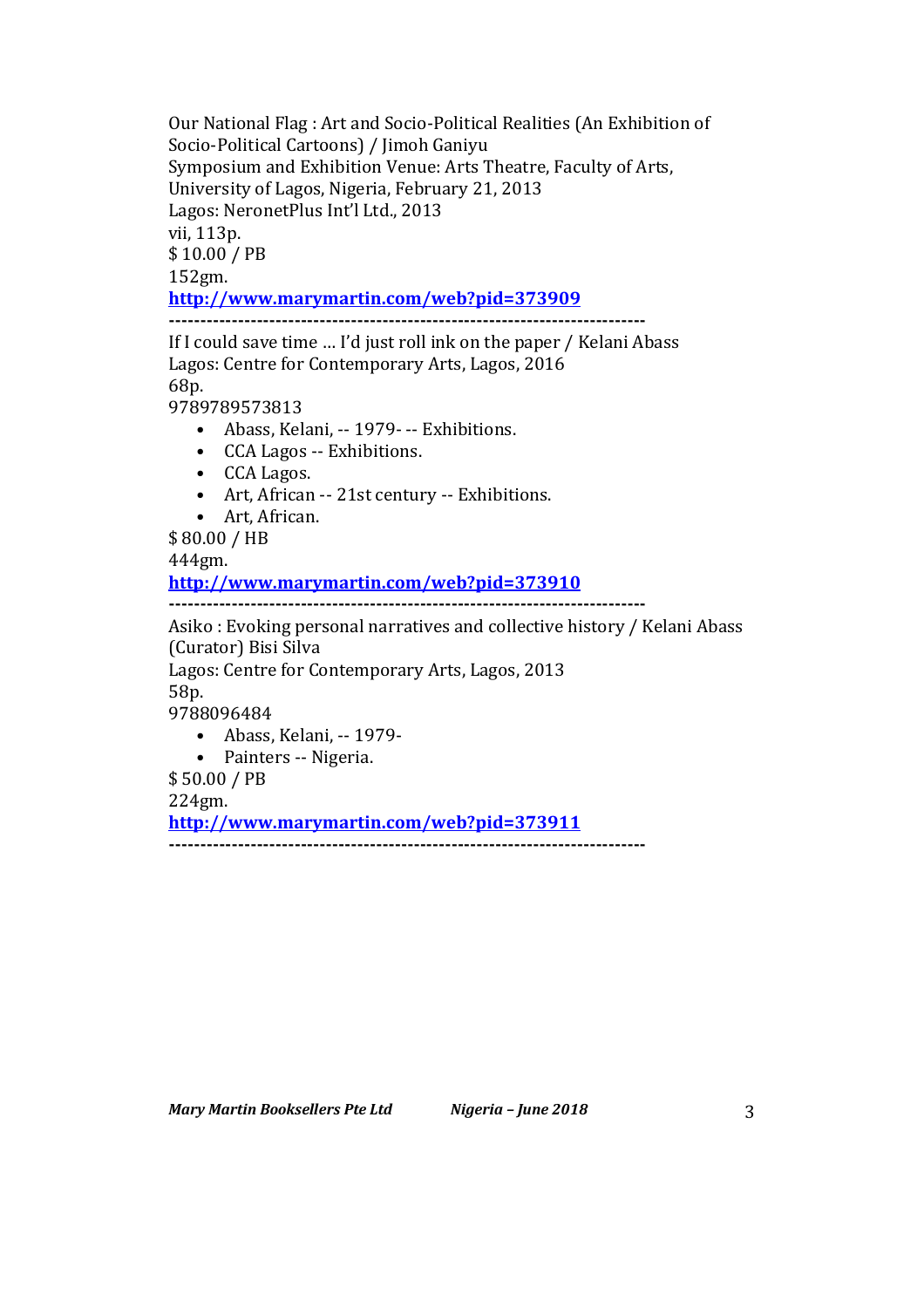Identity : An Imagined State / Miguel Petchvosky (et al.) (Ed) Bisi Silva (Curator) Jude Anogwih & Oyinda Fakeye On the occasion of the exhibition Identity: An Imagined State,  $31^{st}$ 

October - 28<sup>th</sup> November 2009

Lagos: Centre for Contemporary Arts, Lagos, 2009 82p.

9789789044818

- Art—Nigeria—Lagos—Exhibitions
- Art, Modern-21st century-Exhibitions
- Art, Nigerian—21st century—Exhibitions
- Art, African—21st century—Exhibitions

\$ 60.00 / PB 304gm.

**http://www.marymartin.com/web?pid=373912**

```
----------------------------------------------------------------------------
```
Like a Virgin... Lucy Azibuike and Zanele Muholi / Christine Eyene & Bisu Silva (Ed & Curator) Bisi Silva Lagos: Centre for Contemporary Art, Lagos, 2009 47p. \$ 40.00 / PB 208gm.

On the occasion of Like A Virgin... Lucy Azubuike & Zanele Muholi  $29<sup>th</sup>$ January –  $14<sup>th</sup>$  March 2009

The Centre for Contemporary Art, Lagos is pleased to present the works of Nigerian artist Lucy Azubuike and South African photographer, Zanele Muholi in the exhibition "Like A Virgin..." . The works highlights women's experiences, identities, their bodies and sexuality, in a manner yet to be explored in contemporary Nigerian art.

**http://www.marymartin.com/web?pid=373913 ----------------------------------------------------------------------------**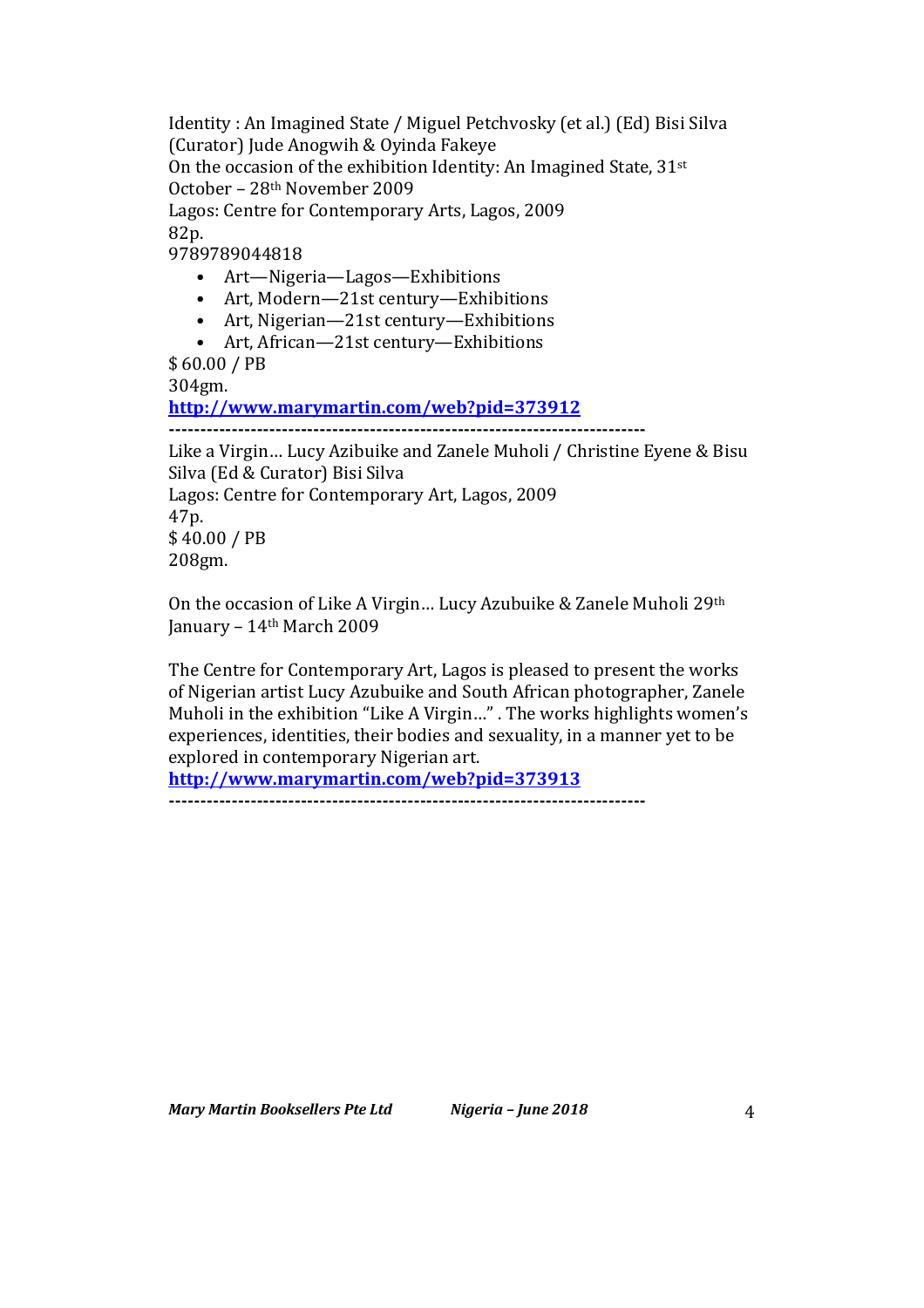Adolphus Opara: Emissaries of an Iconic Religion / Jude Anogwih & Tam Fiofori (Eds) Bisi Silva & Jude Anogwih) Lagos: Centre for Contemporary Art, Lagos, 2013 62p. \$ 45.00 / PB 266gm.

Exhibition: Emissaries of an Iconic Religion, 11 March - 21 April 2013

Emissaries of an Iconic Religion consists of 20 photographic portraits of traditional Yoruba chief priests and priestesses who are considered to be human representatives of the Yoruba Orisha. Directly translating to 'owners of heads', the Orisha are thought of as mediators between man and the supernatural. Opara photographs his subjects within their individual contexts, surrounded by their religious regalia. By doing so he imbues them with a sense of dignity and offers an interesting counter to the West's, often skewed, portrayals of African religion. Emissaries of an Iconic Religion is intended to emphasise the Yoruba religion's relevance in contemporary society.

**http://www.marymartin.com/web?pid=373914**

**----------------------------------------------------------------------------**

Shifting Currents: An Exhibition of recent installation and photo-collage works / Kainebi Osahenye Lagos: National Museum, 2014 64p. \$ 40.00 / PB 225gm. **http://www.marymartin.com/web?pid=373915 --------------------------------------------------------------------------------**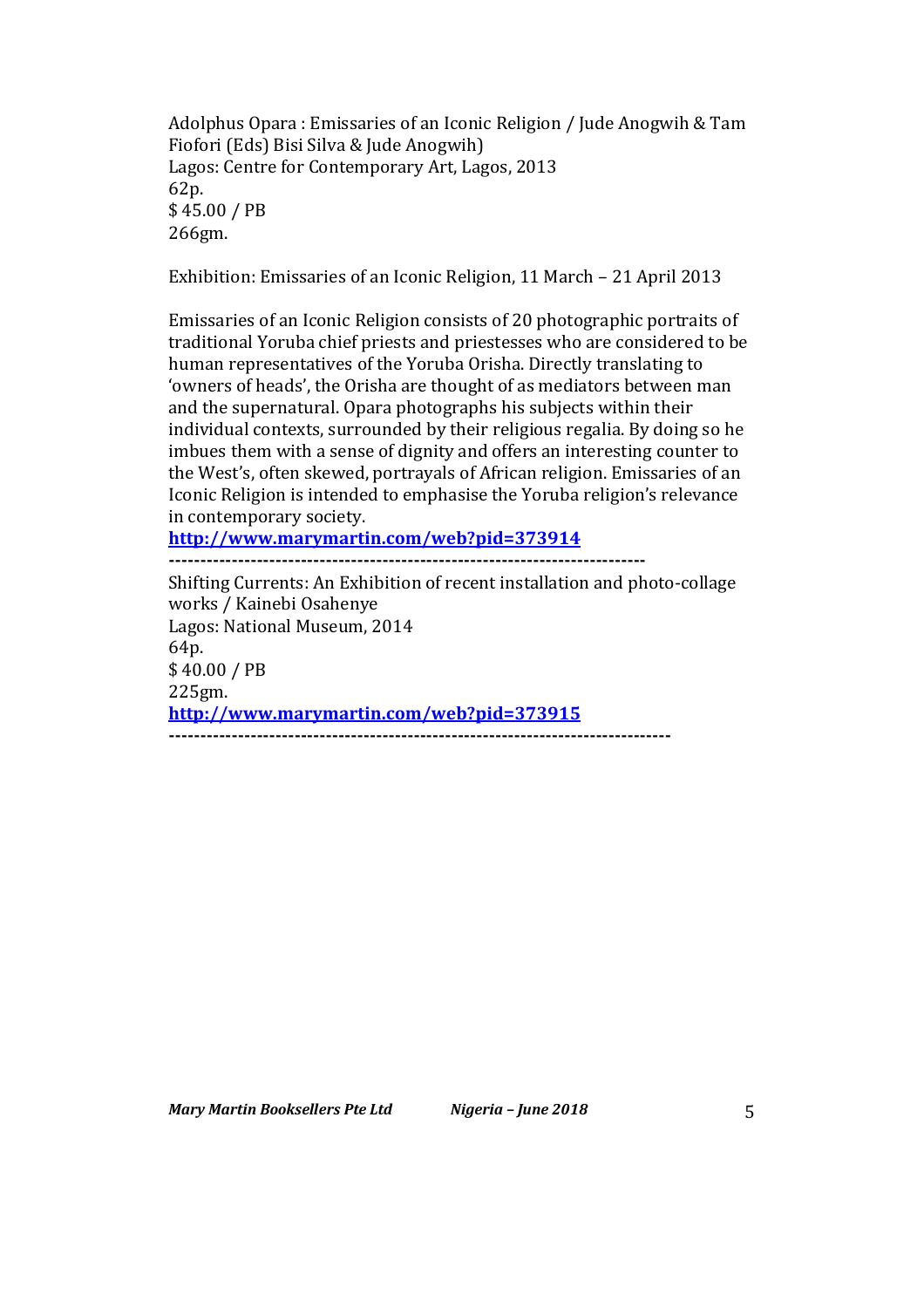Benin 1897.com : Art and the Restitution Question : An Art Exhibition of Installations and Sculptures / (Ed) Peju Layiwola (Foreword) His Royal Majesty, The Oba of Benin, Solomon Erediauwa xxii, 218. ; 154 colour illustrations Ibadan: Wy Art Editions, 2010 9789789027033 \$ 100.00 / HB

This publication is the first comprehensive study in Africa on the vexed issue of art-stripping and the restitution question in relation to Benin by nine scholars drawn from across the globe: Folarin Shyllon, Sylvester Ogbechie, Mabel Evwierhoma, Freida High, Benson Eluma, Akinwale Onipede, Kwame Opoku, Victor Edo, and Sola Olorunyomi. "Benin1897.com" refers to the British 'Punitive' Expedition and also presents Peju Layiwola's impression of this cultural rape of Benin. It seeks to re-contextualize the event of the invasion, during which the nascent British imperialists sacked an ancient government and its monarch, Ovonramwem (ruled c. 1888-1897), and looted its largely bronze and ivory art works over a schism that seems more orchestrated than real. Till date, families from the old kingdom still speak of their losses, in human and material terms, yet our world speaks tongue-incheek. Over the years, Layiwola has been experimenting with forms and media ranging from terracotta, copper, bronze, and gold, among others. The current exhibition could as well be described as her most ambitious; at once affective and deeply contemplative, it arrives with 154 color illustrations and a continuing dialogue on 1897.

**http://www.marymartin.com/web?pid=373916**

**--------------------------------------------------------------------------------**

J.D. 'Okhai Ojeikere / Jide Adeniyi-Jones (et al.) (Ed) Bisi Silva Lagos: Centre for Contemporary Arts, Lagos, 2014 304p. Includes Index of Images 9789789423057 \$ 150.00 / HB 1790gm. **http://www.marymartin.com/web?pid=373917 --------------------------------------------------------------------------------**

*Mary Martin Booksellers Pte Ltd Nigeria – June 2018* 6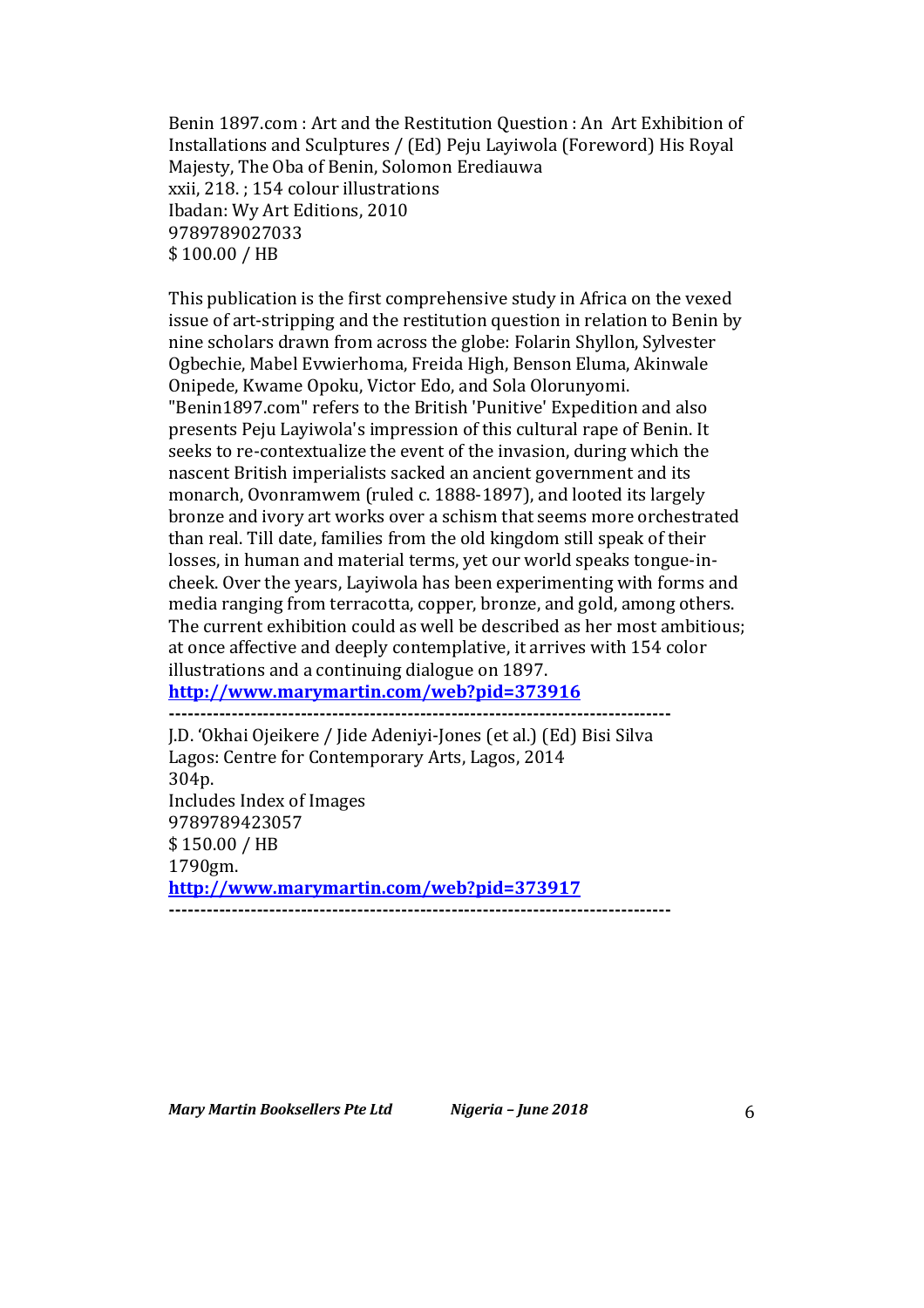Collecting Art : A Handbook / Fabian Ajogwu & Jess Castellote Ibadan: Bookcraft, 2017 288p. Includes Index 9789788457916 \$ 100.00 / HB 836gm.

"...what motivates an individual to start collecting art? But more intriguing, what sustains their interest in this endeavour, even after purchasing maybe a hundred, or two or three hundred artworks?" Although people have been collecting art and other collectibles for a couple of centuries, it is only in the last few decades that art collecting has become a veritable avocation in Nigeria, and Africa.

This timely volume does not attempt to answer the question of why or how people become avid and sometimes even compulsive, collectors of works of art; nor is it a sociological or academic study. Rather, it tries in a "systematic, knowledgeable, and organised way", to be a "how-to" guide for the novice as well as established collectors; and also for other art enthusiasts – journalists and critics; dealers and gallery owners; investors and scholars, on how to navigate the complex, and oftentortuous paths of this multi-million dollar business.

**http://www.marymartin.com/web?pid=373918**

**--------------------------------------------------------------------------------**

No One Belongs Here More Than You / Ruby Onyinyechi Amanze, Wura-Natasha Ogunji & Nnenna Okore (Ed) Bisi Silva & Isissa Komada-John Exhibition: No One Belongs Here More Than You  $15<sup>th</sup>$  June –  $14<sup>th</sup>$ September 2013

Lagos: Centre for Contemporary Art, Lagos, 2013 1v.

\$ 15.00 / PB

118gm.

The exhibition – at the CCA, Lagos, and in collaboration with MoCADA  $$ features the work of three american based artists of Nigerian decent, Ruby Onvinyechi Amanze, Wura-Natasha Ogunii and Nnenna Okore. Working in diverse Media – drawing, sculptural installation, perfomance art, video and photography  $-$  over the past ten month the artists have made Nigeria – Lagos and Nsukka – their homebase. For this exhibition they present work that engages with ideas and notions of belongings, space and time, and the individual and the collective. Through their varied artistic practices, each artist highlights their own responses to this context in a unique and individual manner.

**http://www.marymartin.com/web?pid=373919**

**--------------------------------------------------------------------------------**

*Mary Martin Booksellers Pte Ltd Nigeria – June 2018* 7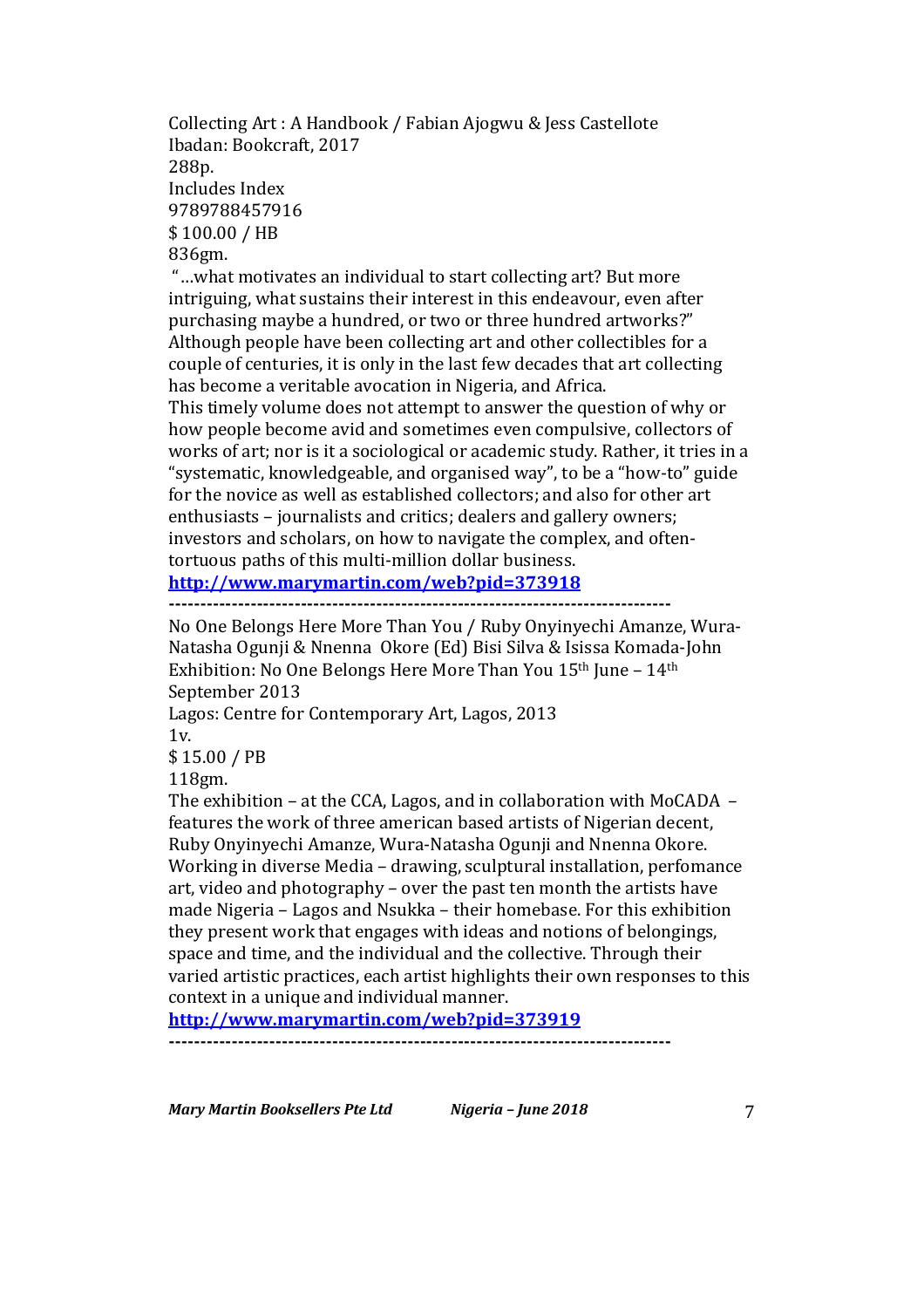Nigerians Behind the Lens / Ebi Atawodi (Ed) Lagos: Inden, 2010 196p. 9789789117673 \$ 200.00/ HB 2320gm.

Limited Edition of 1000copies

The first ever fine-art photobook with a mandate to showcase contemporary photography from Nigeria. Featuring Adolphus Opara, Amaize Ojeikere, Andrew Esiebo, Emeka Okereke, George Osodi, Jide Alakija.

**http://www.marymartin.com/web?pid=373920**

**--------------------------------------------------------------------------------**

### **Biography & Memoirs**

Ladies Calling the Shots / Niran Adedokun Lagos: Grace Springs Africa Publishers, 2017 xiv, 256p. 9781601889739 \$ 45.00 / PB 352gm.

Ladies Calling The Shots profiles 16 female film and television directors in Nigeria. It recognises the contributions of these ladies to defining the filmmaking business in Nigeria. The book tries to appropriately situate Nollywood's female directors within the canon by tracing their individual personal and professional trajectory as well as their plans for the future. **http://www.marymartin.com/web?pid=373921**

**----------------------------------------------------------------------------**

KSA: Melodies of Wisdom / Bamidele Olasehinde Adebayo Ibadan: University Press PLC, 2016 576p. Includes Index ; Bibliography 9789789402199 \$ 75.00 / HB 964gm. **http://www.marymartin.com/web?pid=373922 ----------------------------------------------------------------------------**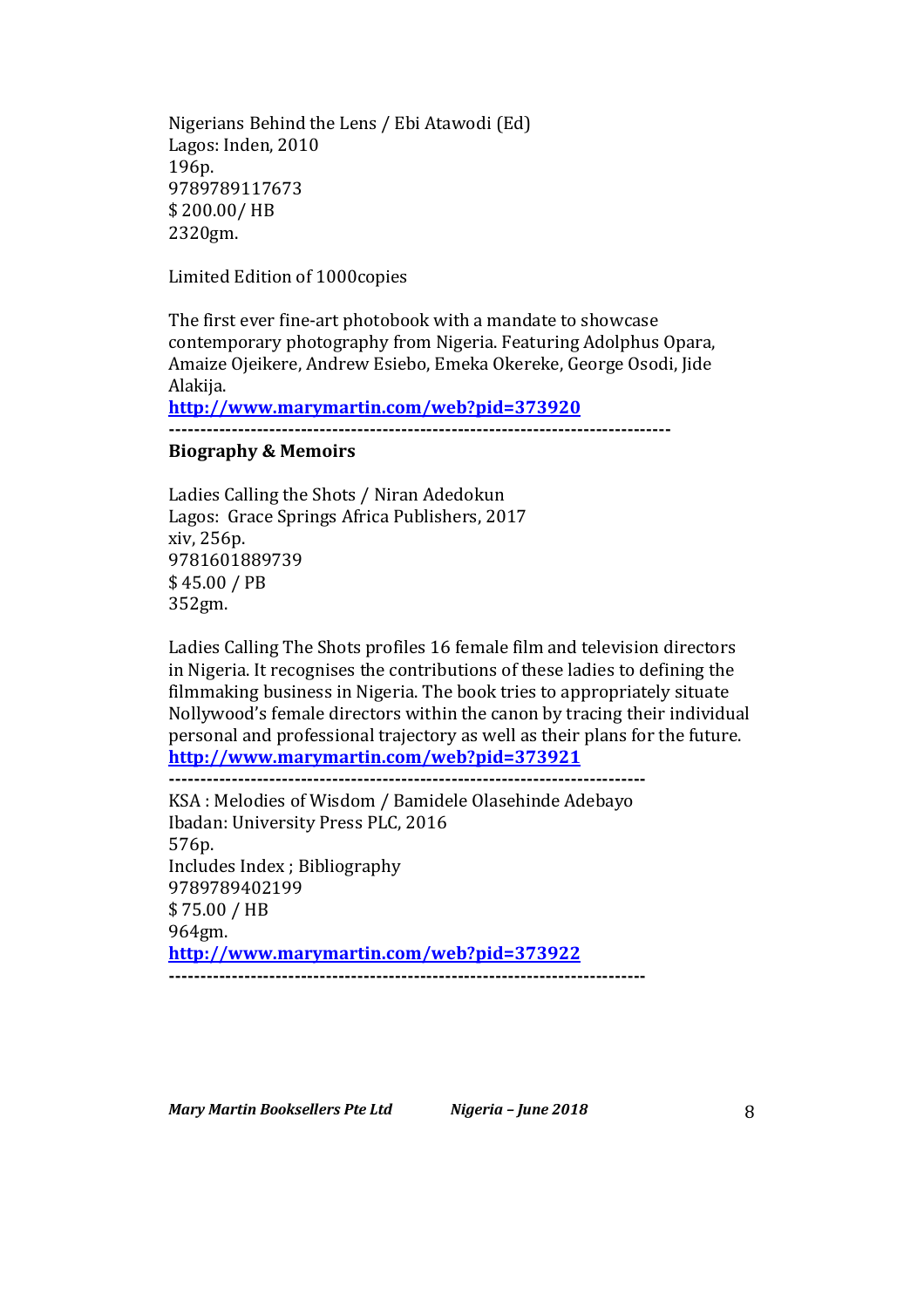#Hernortherstory, Memoirs of a Kano Kofa / Morayo Koleosho (Ilustrator) Osaze Amadasun Lagos: Imagery Studio Limited, 2017 234p. Includes Index 9789789615322

• Koleosho, Morayo - Non-Fiction - National Youth Service -Adventure – Kano – Northern Nigeria – Graphics – Arts and Photography - Journal

\$ 55.00 / PB

804gm.

**http://www.marymartin.com/web?pid=373923**

**----------------------------------------------------------------------------**

Omoluwabi and Esubivi of the Yoruba : Memoir of Engineer Festus Alfred Oladimeji Oseni / Festus Alfred Oladimeji Oseni Ibadan: University Press PLC, 2017

x, 266p.

Includes Index

9789789402403

- Oseni, Festus Alfred Oladimeji, -- 1934-
- Civil engineers -- Nigeria -- Biography.
- Nigeria -- Officials and employees -- Biography.
- Yoruba (African people)
- Civil engineers.
- Employees.
- Nigeria.

\$ 30.00/ PB

382gm.

# **http://www.marymartin.com/web?pid=373924**

**---------------------------------------------------------------------------** Akachi Adimora-Ezeigbo : Life and Literature / Ezechi Onyerionwu Ibadan: University Press PLC, 2017 xxii, 458p. Includes Index 9789789402229

• Adimora-Ezeigbo, Akachi.

• Women authors, Black – Nigeria – Biography. \$ 45.00/ PB

686gm.

**http://www.marymartin.com/web?pid=373925**

**---------------------------------------------------------------------------**

*Mary Martin Booksellers Pte Ltd Nigeria – June 2018* 9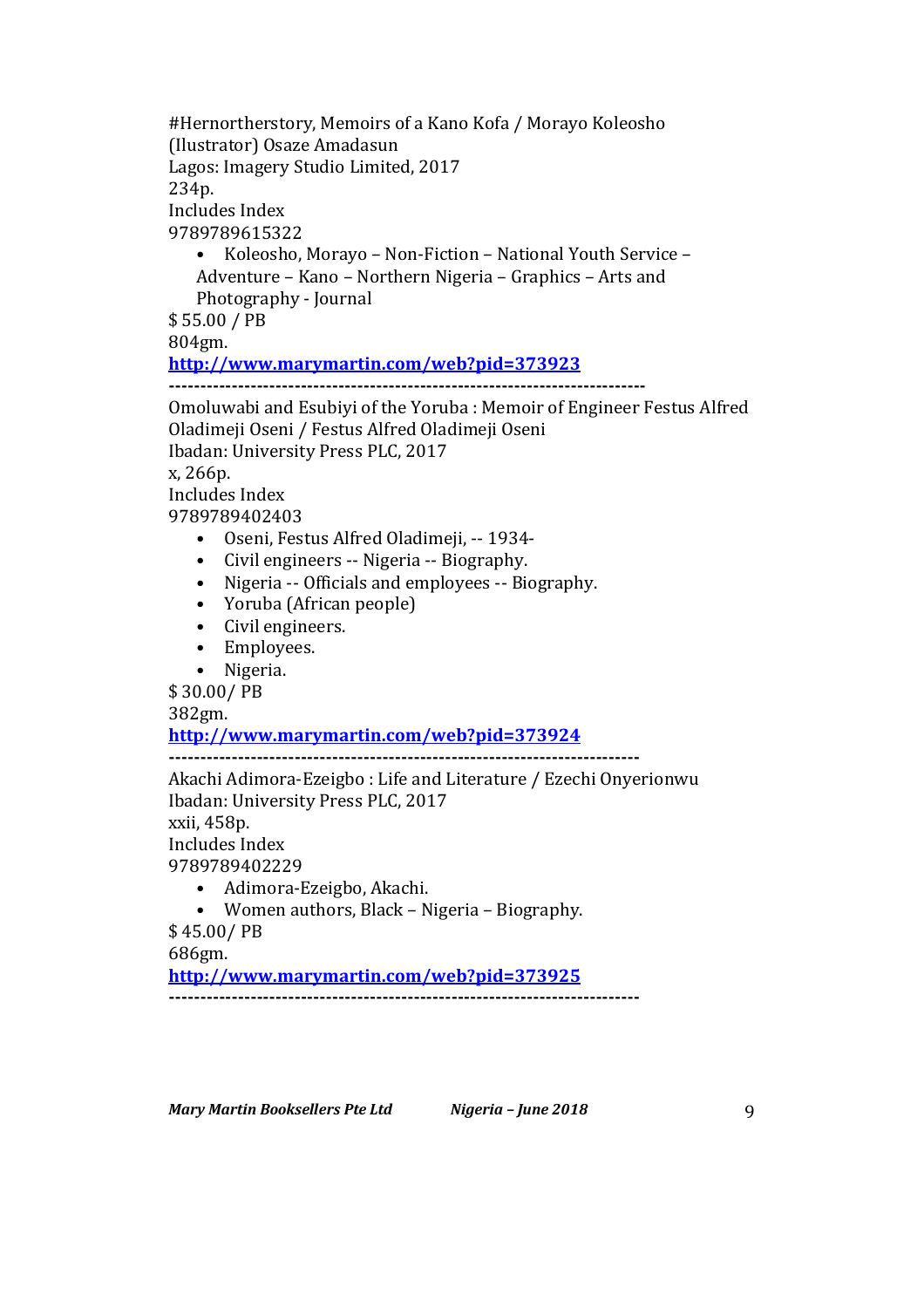HE Leadeth Me: Autobiographical Testimonies of Olukayode Oyediran / Oluwakayode Oyediran Ibadan: BookBuilders - Edition African, 2017 xvi, 336p. Includes Index 9789789211494 \$ 60.00 / PB 616gm.

The autobiography is of the celebrated medical scholar Professor Allen Bankole Oladunmoye Olukayode, who was Vice Chancellor at The University of Ibadan from 1991 to 1995. Studying Medicine first at at Guy's Hospital Medical School, London he went on to higher degrees at Edinburgh University in 1969: London University (School of Tropical Medicine and Hygiene) in 1970 and Nigerian's premier university, University of Ibadan in 1975. He was awarded the Commonwealth scholarship for Medicine from 1968 to 1970. As a professor of Preventive and Social Medicine at the University of Ibadan Oyediran had a significant contribution to the area of tropical and preventive health in Nigeria before attaining the zenith of academic ambition by being appointed the Vice Chancellor of one of Africa's finest universities and Nigeria's first, University of Ibadan.

**http://www.marymartin.com/web?pid=373926**

**---------------------------------------------------------------------------** The Story of My Life / O. Akdiri Ondo State: Adeyemi College Academic Press, 2017 x, 422p. 9789789626618 \$ 60.00 / PB 818gm. **http://www.marymartin.com/web?pid=373927 ---------------------------------------------------------------------------** BOLA : The Matriarch of Corporate Nigeria : The Untold Story (H.H) Otunba Ayora Dr Bola Kuforiji-Olubi) / Apollos Oziogu Ibadan: Apollos Ibeabuchi Onumajuru Oziogu & Bola Kuforiji-Olubi, 2016

xix, 268p. 9793760184 \$ 45.00/ HB 516gm. **http://www.marymartin.com/web?pid=373928 ---------------------------------------------------------------------------**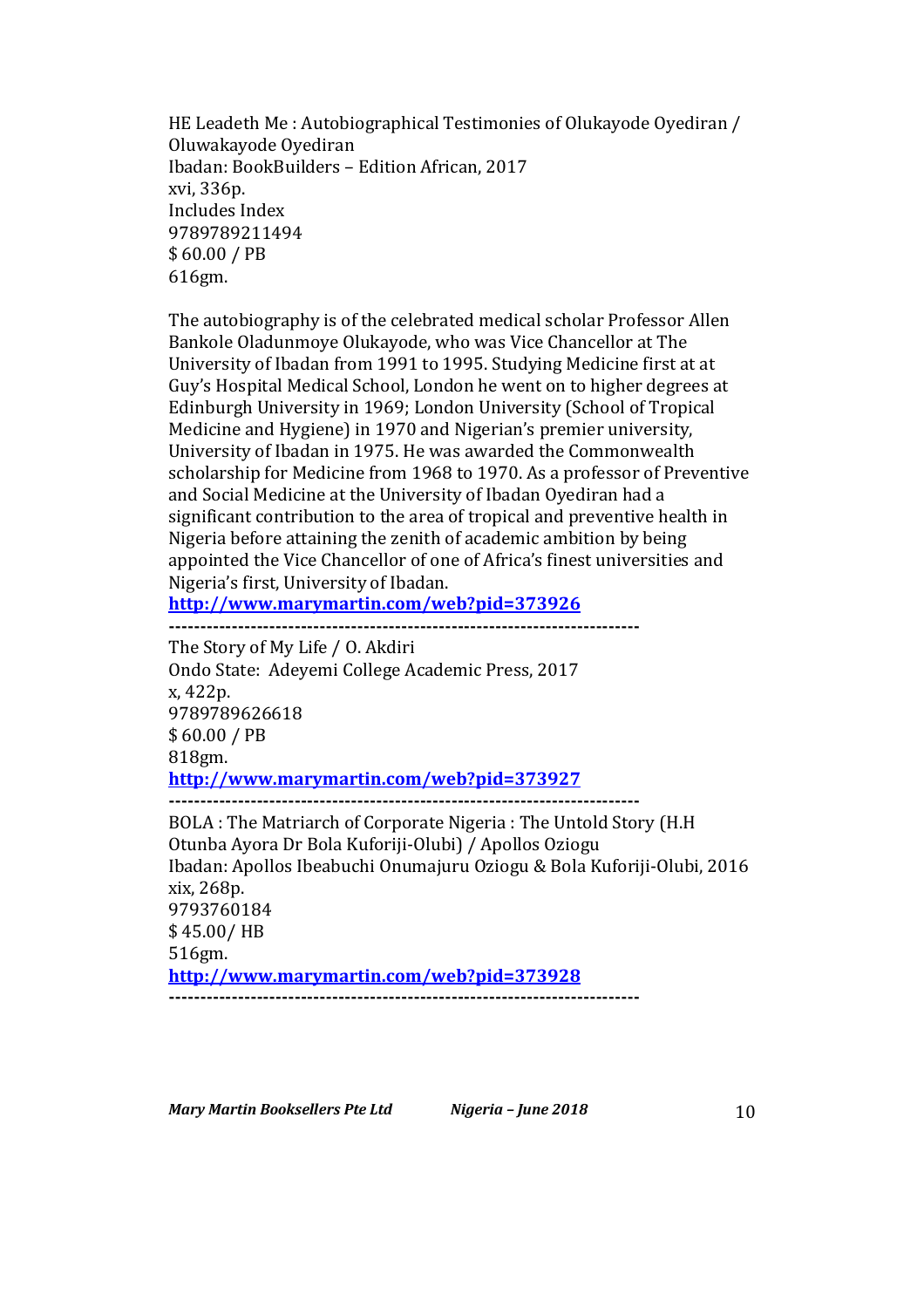The First Regular Combatant : Brigadier Zakariya Maimalari / Haruna Yahaya Poloma Garki, Abuja: Warp Nigeria Limited, 2017 xxxvi, 396p. Includes Index 9789789581092 \$ 100.00 / PB 886gm. In his biography of the late Brigadier Zakariya Maimalari, Haruna Poloma has brought to life one of Nigeria's forgotten heroes. This is an ambitious

book, over fifteen years in the making – the author began working on the book in 1999 – and the finished product is a testament to the amount of work the author dedicated to his task. Perhaps the most singular thing about the book is its form, its "anthological style" – Prof. Helon Habila **http://www.marymartin.com/web?pid=373929**

**---------------------------------------------------------------------------**

Telling It As It Is: The Autobiography of Ayo Adebanjo / Ayo Adebanjo Ibadan: Bookcraft, 2018 260p. Includes Index 9789785548303 \$ 30.00/ PB 394gm. Chief Adebanjo is a great federalist and a reliable and consistent fighter

for democracy and free elections in our country, Nigeria. He was at the forefront of the Nigerian patriots who organised and galvanised the struggle against the annulment of the June 12, 1993 elections. He never compromised his belief in the struggle. When the true history of real democracy in Nigeria is written, Chief Adebanjo's contributions will occupy a stellar place of pride. -High Chief Chukwuma Bamidele Azikiwe. The Owelle of Onitsha This must be one of the long expected books on the Nigerian political scene. It is so for all progressive Nigerian politicians, particularly those of us who have, in the last four or five decades, been circumstantially diverted to the political theatre from academic and other professional communities. The book is an unshielded branding of Chief Adebanjo's inner thoughts, experiences decades overdue: A reading that invariably brings smiles in recalling the dedication of an Awoist and the dream called Awoism. It is a reminder of where we started as Awoists, how we have been shaped and a true assessment of where we are heading. -Cornelius Olatunji Adebayo Former Governor of Kwara State

**http://www.marymartin.com/web?pid=373930**

*Mary Martin Booksellers Pte Ltd Nigeria* – *June 2018* 11

**---------------------------------------------------------------------------**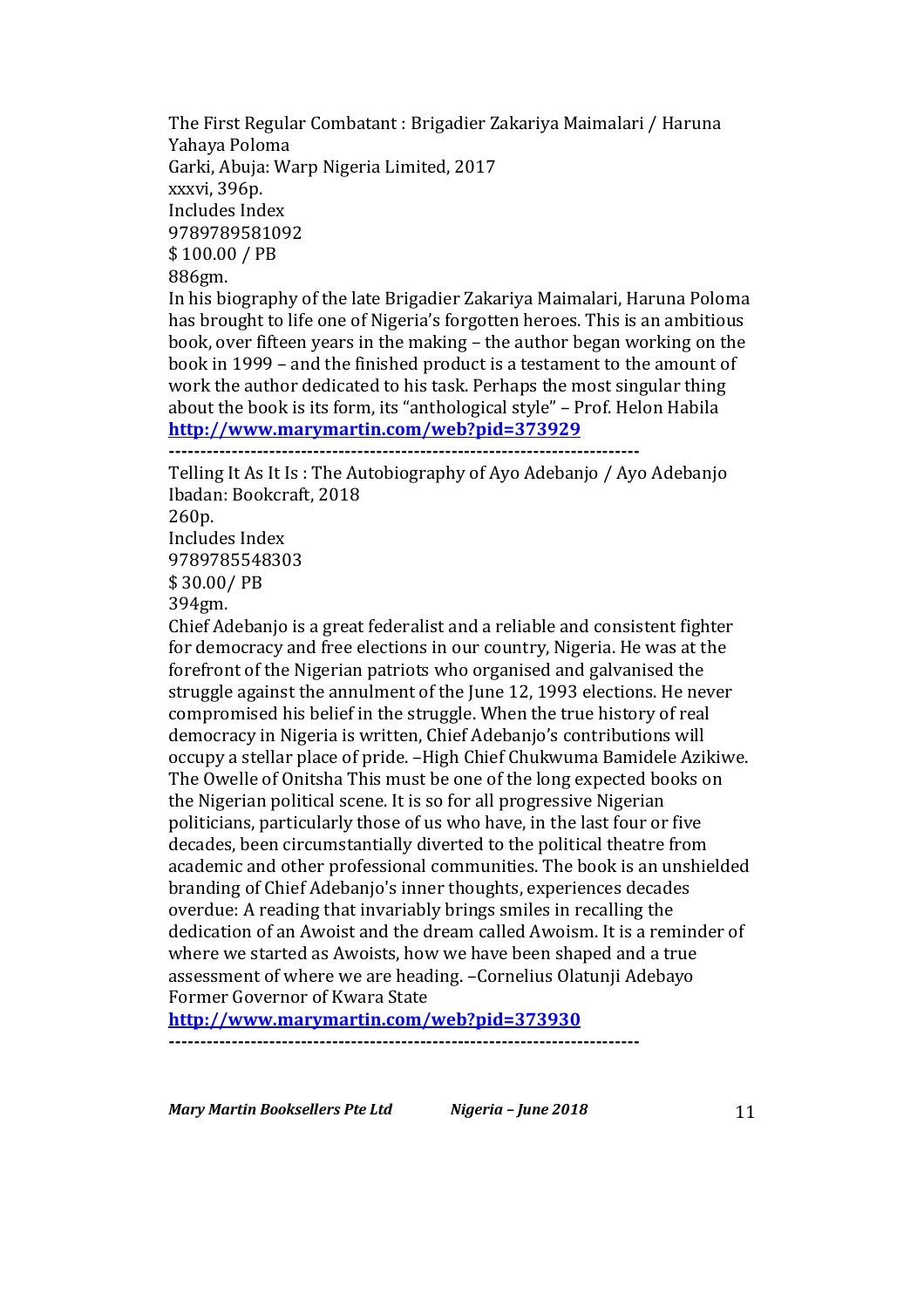From Nigerian Police Barracks To Ivory Tower / Professor E. A. Akinade Ibadan: Brightways Publishers, 2017 xiv, 354p. 9789784388111

- Akinade, E. A. -- (Emmanuel Aderemi), -- 1947-
- College teachers -- Nigeria -- Biography.
- College teachers.
- Nigeria.
- \$ 40.00 / PB

**http://www.marymartin.com/web?pid=373931**

**---------------------------------------------------------------------------**

A Poetic Oba Solomon Adewumi Aromolaran (1875-1980) : The Sociology of Ikere Ekiti / Biodun Olamosu Lagos: Books Farm House and Publishers, 2018 xiv, 144p. Includes Index ; Bibliography 9789789621064 \$ 15.00 / PB 202gm. **http://www.marymartin.com/web?pid=373932 ---------------------------------------------------------------------------**

Interventions VI : Between Defective Memory and the Public Eye : A Personal Odyssey in The Republic of Liars II / Wole Soyinka Series InterInventions, Two Ibadan: Bookcraft, 2017 xxviii, 170p. 9789785482720 \$ 24.00 / PB 208gm.

"Lies, unfortunately, basically lack terminus! They must be augmented, their career must be sustained, and by whatever means. The graver the lie, the greater its need for fertilisers. Its ravenousness chains the liar to the maintenance of an original fabrication, whose appetite has no limits. Thus, in extreme cases, if it is necessary to rob, the liar does not even think twice; he robs. If it is necessary to maim, he maims. If killing is what it takes... well, why don't the skeptical over this simply check a few police files? When the target proves difficult to kill, then, of course, they must kill whatever he or she represents." A follow-up to the earlier volume, Soyinka is just as cutting and acerbic, as he takes on his bêtes noire in 'The Republic of Liars'; and as usual, he pulls no punches

**http://www.marymartin.com/web?pid=373933**

**---------------------------------------------------------------------------**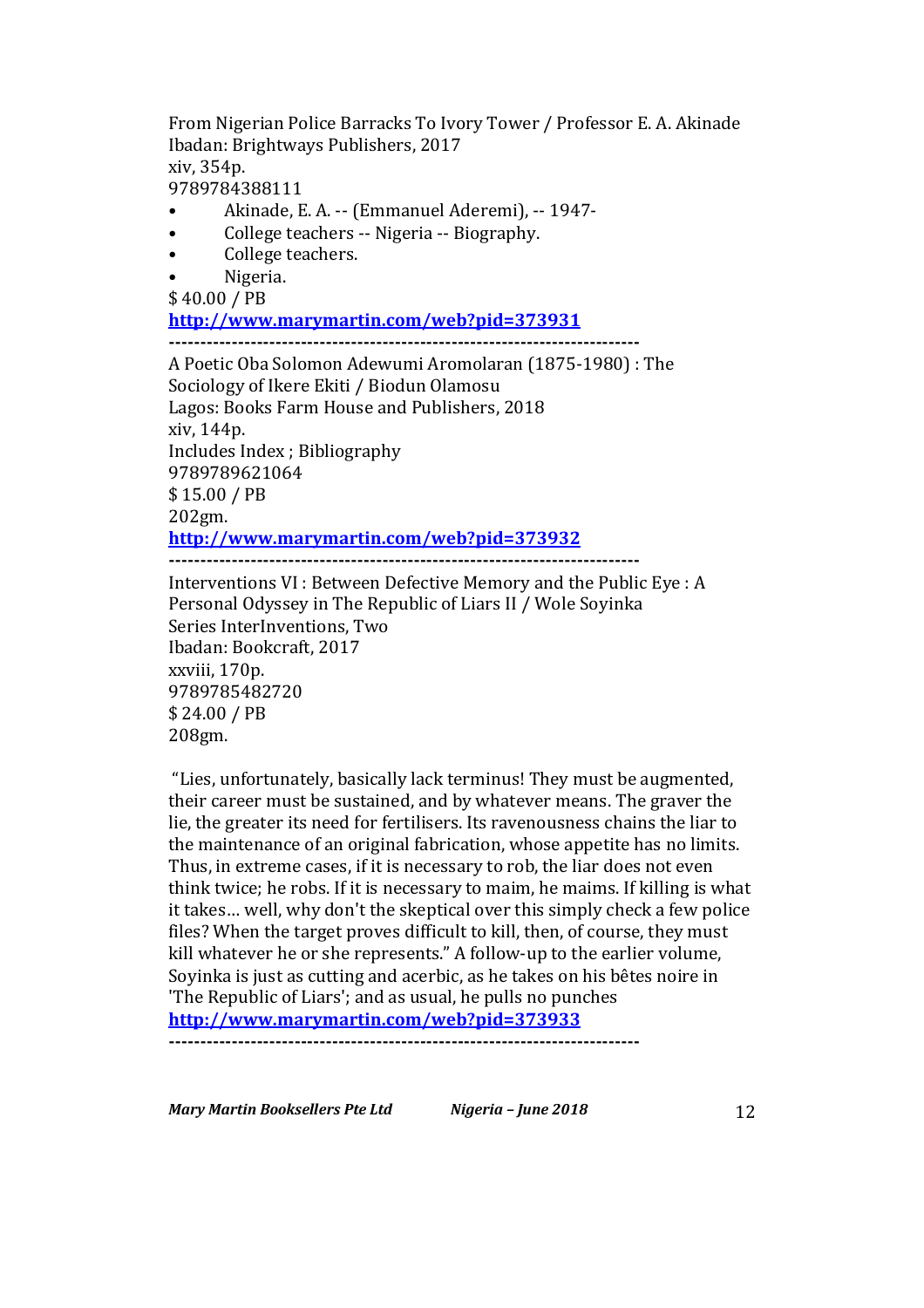Interventions VII : Green Cards, Green Gods : The Republic Shrieks Back (A Sequel to The Republic of Liars) / Wole Soyinka Series InterInventions, Three Ibadan: Bookcraft, 2017 Xxii, 106p. 9789785482737 \$ 20.00 / PB 148gm.

"Basic education, sometimes known as Home Upbringing matters, and nurturing remains a dedicated undertaking. Internet accessibility is no substitute. Like the lyrics of that ancient Lagosian song 'Eko gb'ole o gb'ole', Internet accommodates robber and indolent in equal, nondiscriminating measure. The fact however remains that facts do remain facts, and one incontestable fact is that at no time did WS make any pronouncement, public or private, that invited any of these posturing mutants to come and 'play with him', least of all on a bicycle that even he has never considered his, only borrowed for a term, liable to be reclaimed or relinquished by either contracting party." Taken somewhat aback by the unexpectedly viral response which accompanied his decision to keep his promise to destroy his American Green Card, if Donald Trump was elected president, Soyinka - with the help of a few other contributors to this volume  $-$  takes on his trolls - online as well as off.

#### **http://www.marymartin.com/web?pid=373934**

**---------------------------------------------------------------------------**

### **Ecology/Environment**

Plant Album : A Pictorial Collection of Plants in Nigeria / Ndiribe Charlotte C. & Illoh Herbert C. Revised  $2017 - 2<sup>nd</sup>$  Edition Lagos: Alpha Press Limited, 2017 xix, 309p. Includes Index 9789789448340 \$40.00 / PB 636gm. Plant Album contains pictures of 220 plant species in Nigeria. The plants are presented with their botanical and common names, including information on their economic and medicinal uses. There are additional sections on easy plant identification and modern taxonomic treatment of

plants in general. It is recommended for botanists and plant scientists.

**http://www.marymartin.com/web?pid=373935 ---------------------------------------------------------------------------**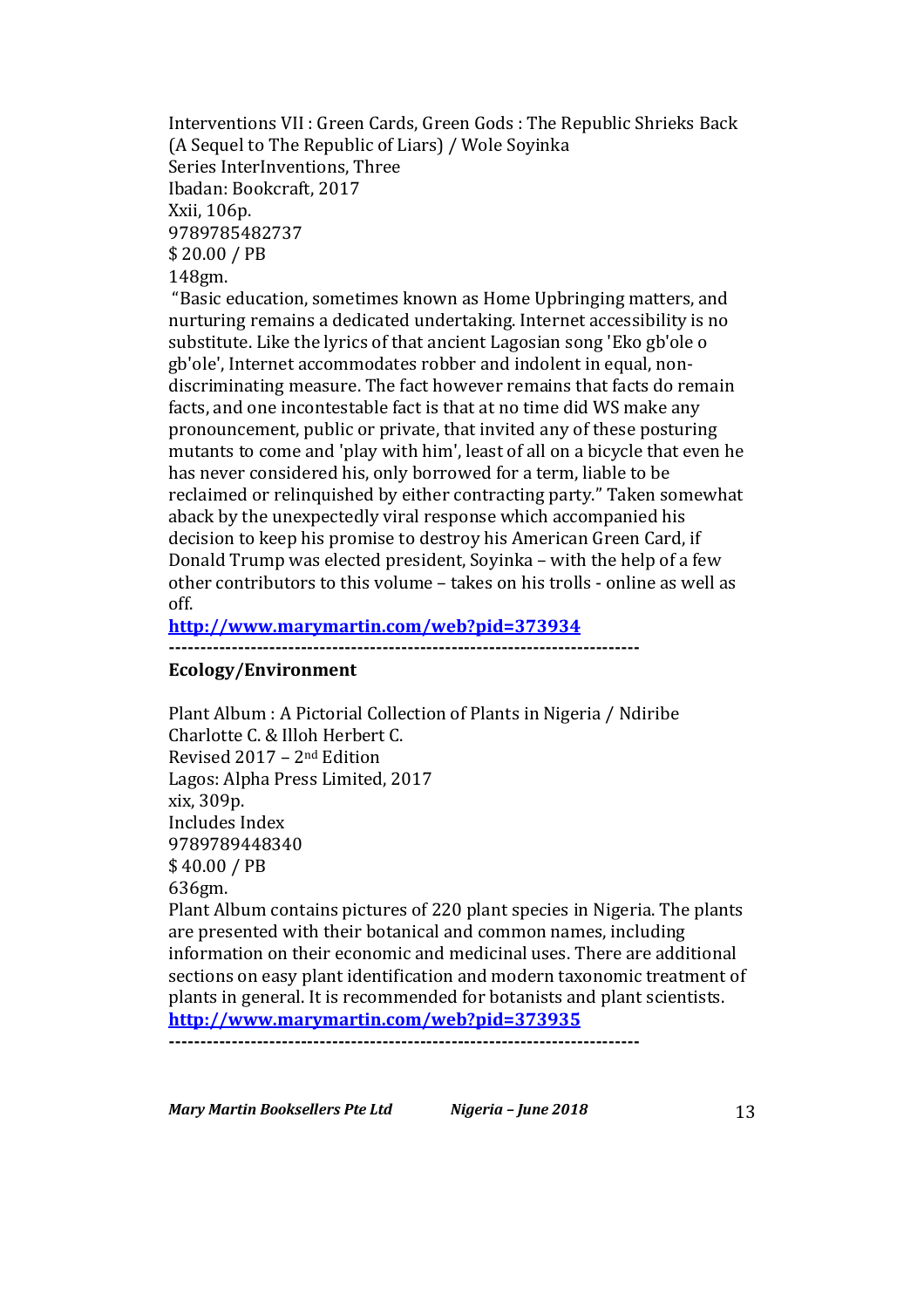## **Economics/Development Studies**

Knowledge Economy and Nigeria's Security : Essays in Honour of Basorun Seinde Arogbofa / (Eds) Isaac Olawale Albert, Babajide O. Ololajulo, & Oyesoji Aremu

Abuja: Society for Peace Studies and Practice (SPSP), 2015

x, 422p. ; illustrations ; 25cm.

Includes Index

9789785383966

- Education and state Nigeria.
- Education Economic aspects Nigeria.
- Information society Economic aspects Nigeria.
- National security Nigeria.
- Education Economic aspects.

\$ 65.00/ PB

756gm.

**http://www.marymartin.com/web?pid=373936**

-----------------------------------------------------------------------------

Nigeria's Industrial Development, Corporate Governance and Public Policy : Essays in Honour of Michael O. Adejugbe Professor of Industrial Economics / (Eds) Ndubisi I. Nwokoma & Wakeel A. Isola Lagos: University of Lagos Press and Bookshop Ltd., 2016 xvi, 752p. Includes Index

9789785435139

- Corporate governance.
- Industrial policy.
- Industrial organization (Economic theory)
- Nigeria.

 $$100.00 / PB$ 

1140gm.

**http://www.marymartin.com/web?pid=373937**

-----------------------------------------------------------------------------

Urbanisation and the Lagos Mega City / C. Kehinde George Lagos: Libro-Gem Limited, 2016 xxii, 118p. Includes Index; Bibliography 9789789530380

1. City Planning - Nigeria

2. Regional Planning - Nigeria

 $$65.00 / PB$ 

384gm.

**http://www.marymartin.com/web?pid=373938**

-----------------------------------------------------------------------------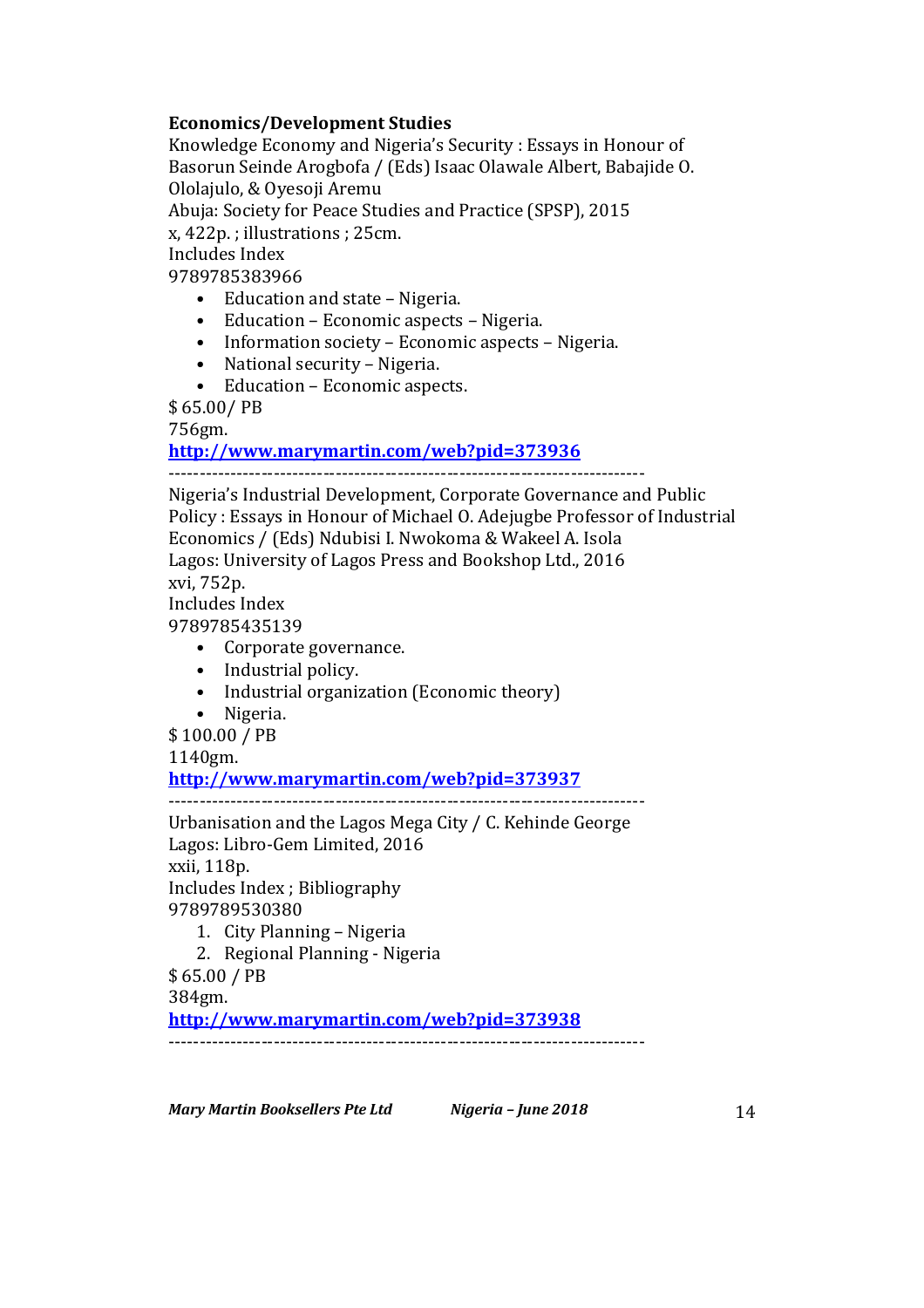Ibadan Sustainable Development Summit (ISDS) 2016 : Making The Sustainable Development Goals (SDGs) Work for People in Africa / Olanrewaju Olaniyan (et al.) Ibadan: University of Ibadan, Centre for Sustainable Development, University of Ibadan, 2016 l, 238p. 9789789844685 \$ 35.00 / PB 448gm. **http://www.marymartin.com/web?pid=373939 ----------------------------------------------------------------------------**

Africa : A Miner's Canary Into the 21st Century : Essays on Economic Governance / Ivor Agyeman-Duah (Foreword) Toyin Falola Ibadan: Bookcraft, 2013 xxvi, 198p. Includes Index 978978457015 \$ 22.00 / PB 234gm. From the small countries like the Seychelles to the medium ones like the Ivory Coast and the emerging economies such as South Africa, this work looks at the economic governance and political classes of the African continent, with particular focus on the first decade of the 21st century. The reader gets a peek at the varying views of presidents and prime ministers on the one hand and opposition leaders on the other hand; lifestyles of the working class champions and the peasants are also

evaluated. Africa : a miner's canary into the 21st century is a product of the author's numerous travels through the length and breadth of the continent, either alone or in the company of a former African leader, President John Agyekum Kufuor of Ghana.

**http://www.marymartin.com/web?pid=161979**

**----------------------------------------------------------------------------**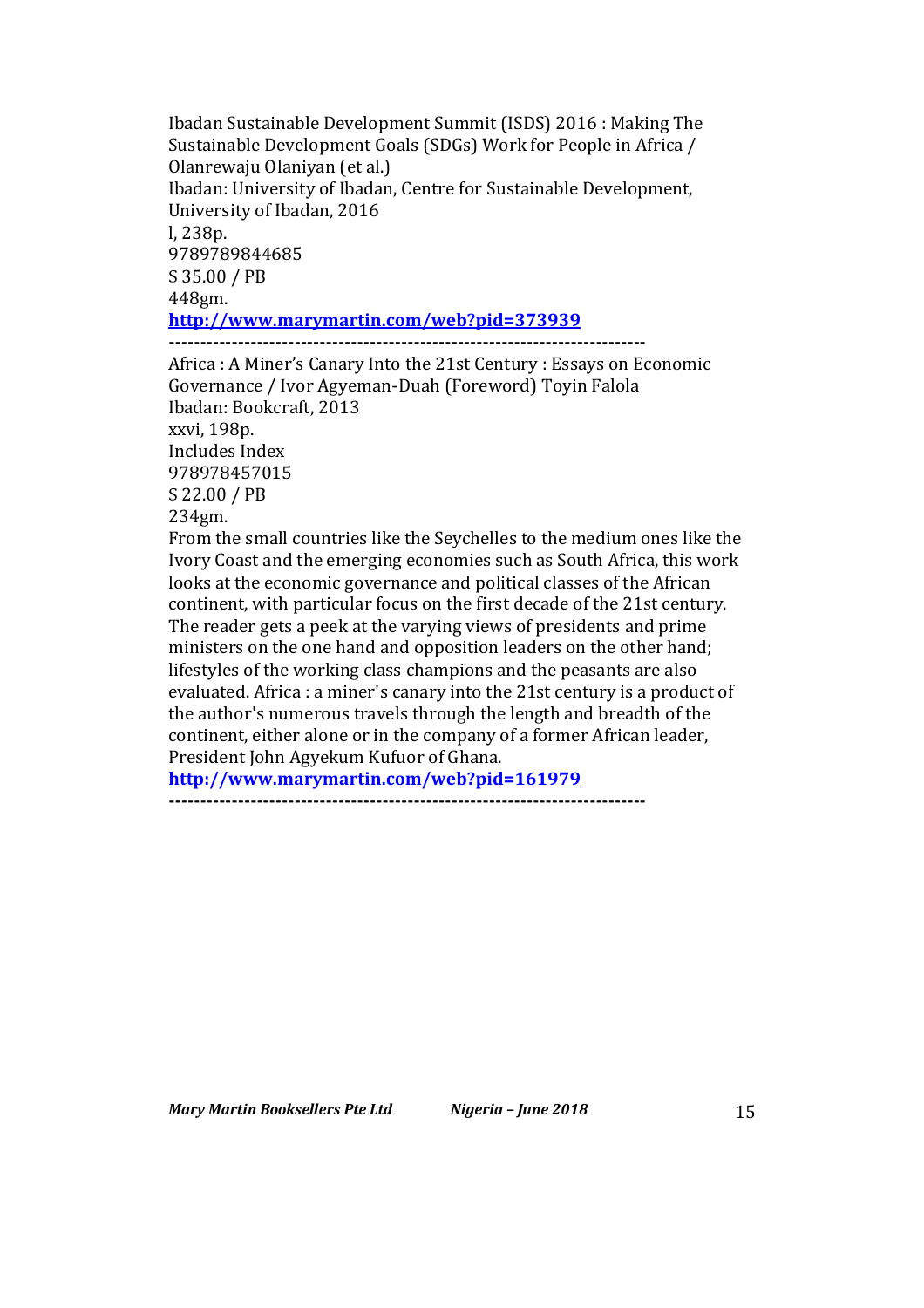Neo-Liberal Siege Against Nigeria : In Memory of Festus Ikhuoria Iyayi / Omotoye Olorode

Ibadan: Darosat Global Business Limited, 2016

xviii, 128p.

Includes Index ; Bibliography

9789785391954

- Globalization -- Nigeria.
- Neoliberalism -- Nigeria.
- Privatization -- Nigeria.

\$ 20.00 / PB

182gm.

**http://www.marymartin.com/web?pid=373940**

**----------------------------------------------------------------------------**

Riches Beneath Our Feet : Mineral Endowment and Sustainable Development of Nigeria : An Inaugural Lecture, 2016/2017 / Professor Olugbenga Akindeji Okunlola An inaugural lecture delivered at the University of Ibadan on Thursday, 28 September 2017 Ibadan: Ibadan University Press, 2017 96p. 9789788529293 \$ 9.00 / PB 120gm. **http://www.marymartin.com/web?pid=373941 ----------------------------------------------------------------------------** Energy and Nigeria's Economic Development : A Troubled But Indispensable Marriage : An Inaugural Lecture, 2016/2017 / Adeola Festus Adenikinju An inaugural lecture delivered at the University of Ibadan on Thursday, 13 April 2017

Ibadan: Ibadan University Press, 2017

80p.

9789788529071

\$ 9.00 / PB

108gm.

**http://www.marymartin.com/web?pid=373942**

**----------------------------------------------------------------------------**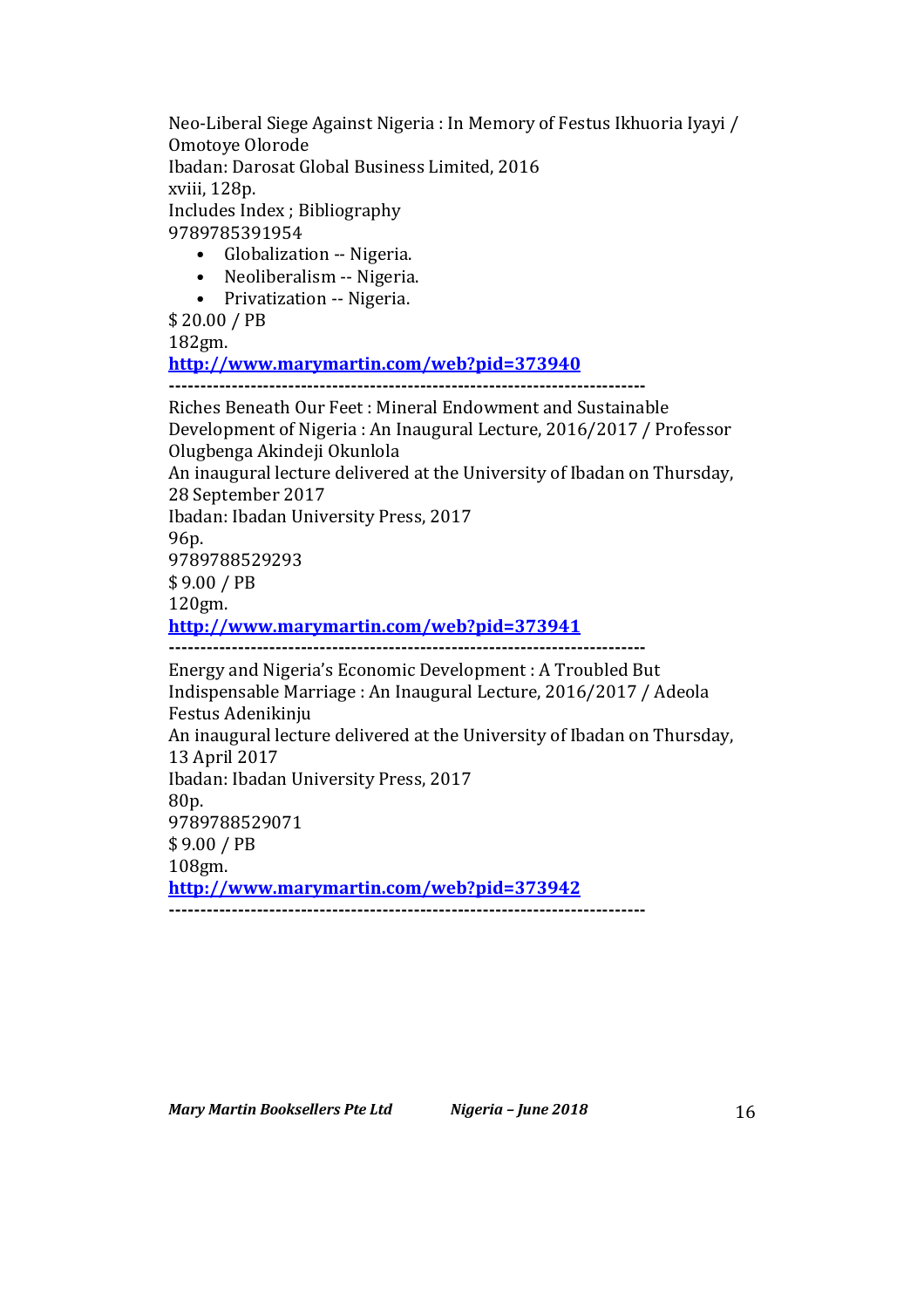How Shall Our Barns Be Filled : Agricultural Productivity as a Catalyst for Nigeria's Economic Development : An Inaugural Lecture, 2016/2017 / Victor Olusegun Okoruwa An inaugural lecture delivered at the University of Ibadan on Thursday, 06 April 2017 Ibadan: Ibadan University Press, 2017 84p. 9789788529064 \$ 9.00 / PB 110gm. **http://www.marymartin.com/web?pid=373943 ----------------------------------------------------------------------------**

Journal of Economics and Policy Analysis, Volume 1, Number 2, September 2016 [Nigeria] / (Ed-in-Chief) Professor Ndubisi I. Nwokoma Lagos: Department of Economics, University of Lagos, 2016 1v. ISSN: 2536-6874 \$ 40.00 / PB 226gm. **http://www.marymartin.com/web?pid=373944 ----------------------------------------------------------------------------** Journal of Economics and Policy Analysis, Volume 2, Number 1, March

2017 [Nigeria] / (Ed-in-Chief) Professor Ndubisi I. Nwokoma Lagos: Department of Economics, University of Lagos, 2017  $1v.$ ISSN: 2536-6874 \$ 40.00 / PB 264gm. **http://www.marymartin.com/web?pid=373945 ----------------------------------------------------------------------------** Journal of Economics and Policy Analysis, Volume 2, Number 2, September 2017 [Nigeria] / (Ed-in-Chief) Professor Ndubisi I. Nwokoma

Lagos: Department of Economics, University of Lagos, 2017 1v. ISSN: 2536-6874 \$ 40.00 / PB 214gm. **http://www.marymartin.com/web?pid=373946 ----------------------------------------------------------------------------**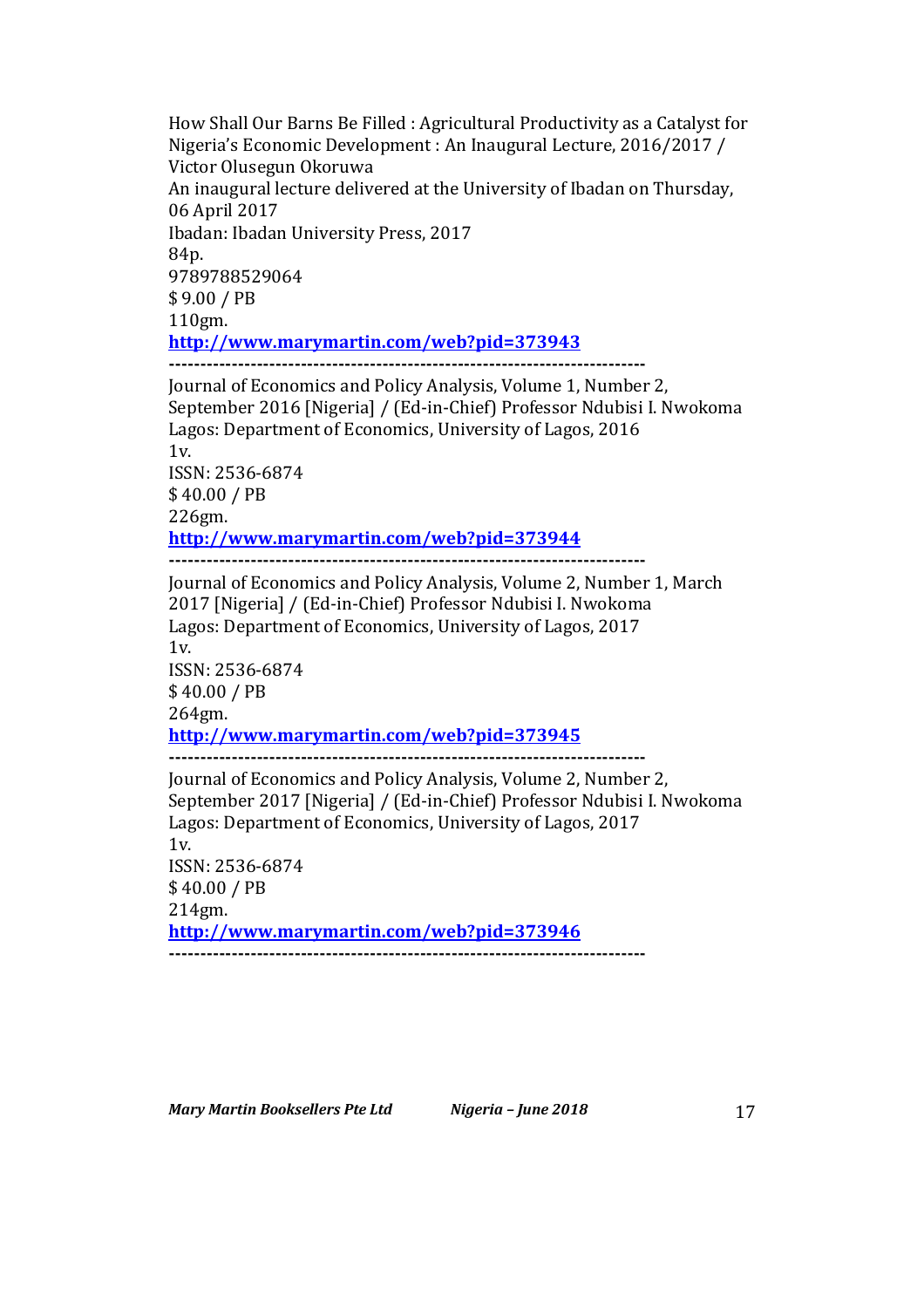Sustainable Development of Ibadan : Past, Present and Future / Olanrewaju Olaniyan Ibadan: Centre for Sustainable Development, University of Ibadan, 2017 24p. 9789786278732 CESDEV Monograph Series - CESDEV Issue Paper No. 2017/1 \$ 5.00 / PB 44gm. **http://www.marymartin.com/web?pid=373947 ----------------------------------------------------------------------------**

A Hand-Book of Sayedo Memorandum : Dated: 15 August 2017 At: Lagos, Nigeria / (Authenticated & Foreword) Dede (Rtd. Cdr) M. Monde Umo Lagos: Atanganam Ventures Ltd., 2017 xii, 64p. 9789789619443 \$ 15.00/ PB 104gm. **http://www.marymartin.com/web?pid=373948 ----------------------------------------------------------------------------**

Dangote and the Pan-African Economic Transformation : The Revolutionary Impact / Ehiedu E G Iweriebor Ibadan: BookBuilders-Edition Africa, 2018 xiv, 170p. 9789789211678 \$ 25.00 / PB 252gm. **http://www.marymartin.com/web?pid=373949 ----------------------------------------------------------------------------**

#### **Education**

A Concise History of Education in Nigeria : Issues and New Challenges / Ajuzie Maria Virginia 3rd Edition Lagos: DMMM Publications, 2017 x, 206p. Includes Bibliography 9780574700 \$ 30.00 / PB 282gm. **http://www.marymartin.com/web?pid=373950 ----------------------------------------------------------------------------**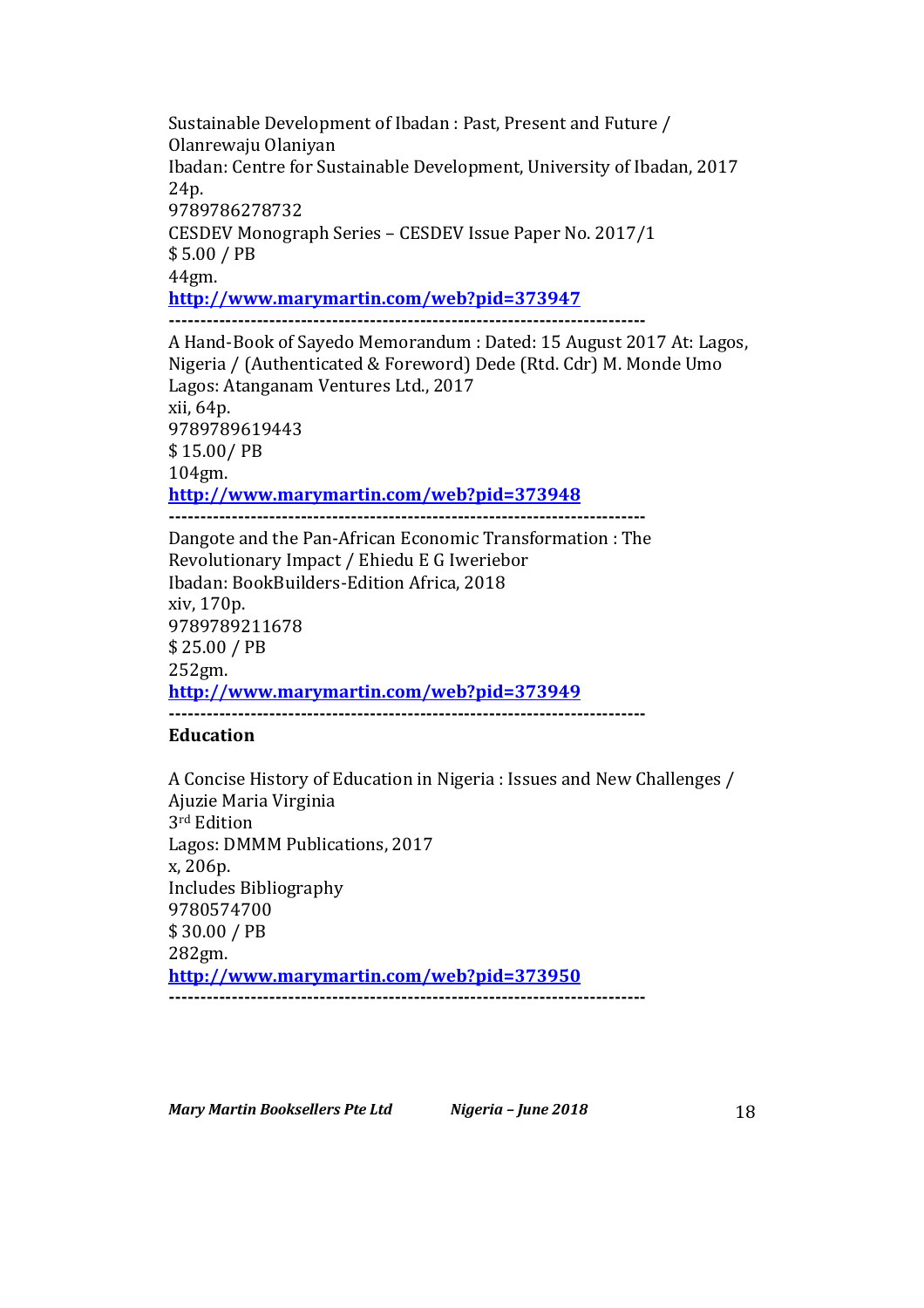Proceedings of the Third NTI National Teacher's Summits  $8<sup>th</sup>$  and  $9<sup>th</sup>$ November 2012 : Enhancing Teacher Education and Professional Development, Volume One [Nigeria]/ (Ed) Aminu Ladan Sharehu Zaria, Kaduna State: Ahmadu Bello University Press Limited, 2014 vii, 202p. 9781255137; 9789781255090 \$ 20.00 / PB 494gm. **http://www.marymartin.com/web?pid=373951 ----------------------------------------------------------------------------**

### **History**

The Lagos-Hamburg Line : A Brief History of German Companies in Nigeria / Ed Ameka Keazor Lagos: Alto History Media in collaboration with the Consulate-General of the Federal Republic of Germany, Lagos, 2016 166p. Includes Bibliography 9780620627009 \$ 50.00 / PB 328gm. **http://www.marymartin.com/web?pid=373952 ----------------------------------------------------------------------------** Nigeria: The Path We Refused To Take / Basorun Seinde Arogbofa Ibadan: John Archers (Publishers) Ltd., 2017 240p. 9789785425581 \$ 50.00 / PB 414gm. **http://www.marymartin.com/web?pid=373953 ----------------------------------------------------------------------------** Encyclopaedia Nigeriana, Volume 1 : The Micropedia Abuja: +234Express® Communication, 2011 640p. 9789789170098 • Africa -- Nigeria -- Civilization -- Encyclopaedia • Nigeria -- Social life and customs -- Encyclopaedia \$ 150.00/ HB 1430gm. **http://www.marymartin.com/web?pid=373954 ----------------------------------------------------------------------------**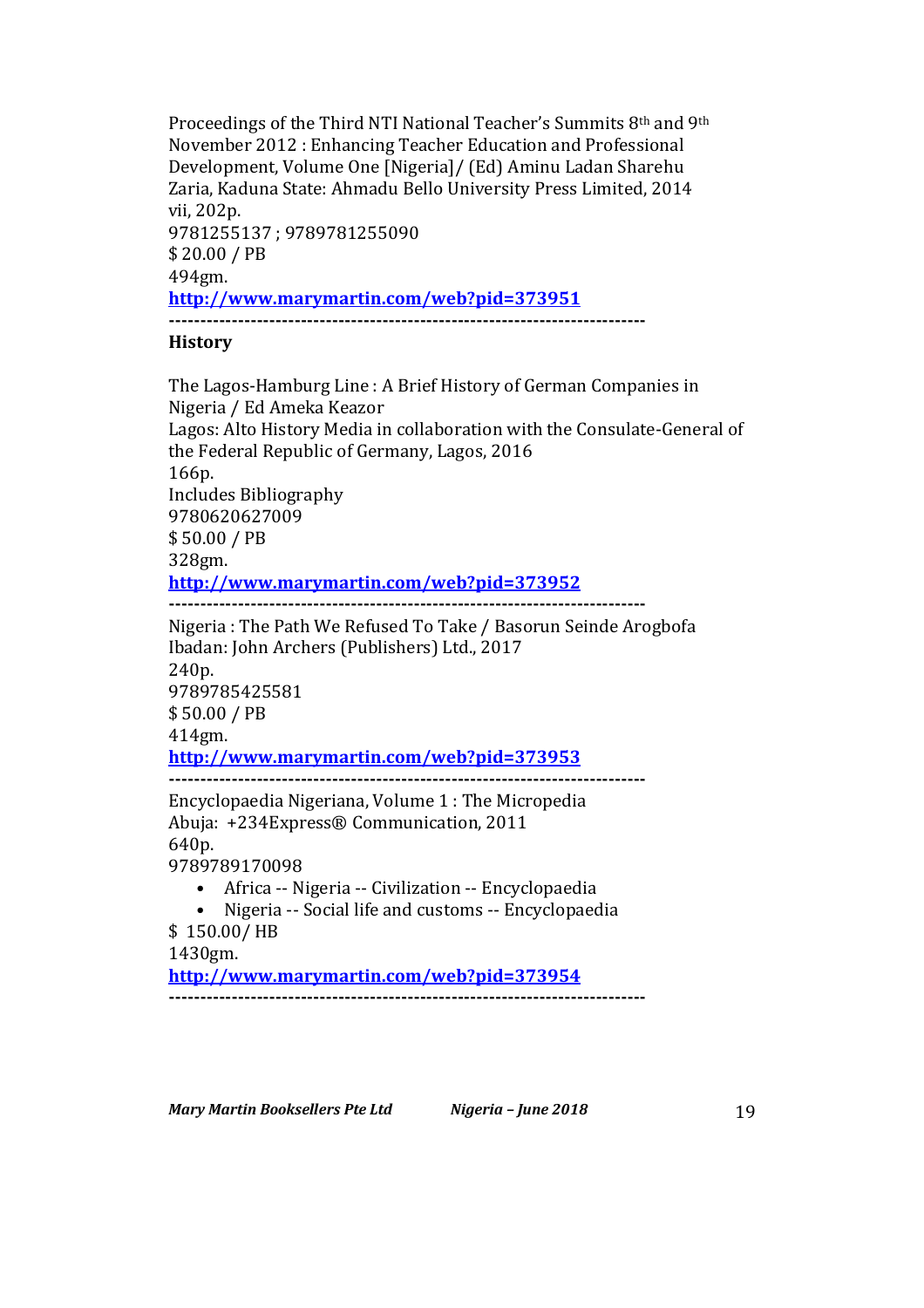Can Anything Good Come Out of History? : Lectures and Papers on Nigerian History / Obaro Ikime Ibadan: Bookcraft, 2018 xxviii, 324p. Includes Index 9789788457855 \$ 35.00 / PB 464gm.

Can Anything Good Come Out of History? is a collection of fourteen Lectures and Papers on Nigerian History, spread over the years 1977 to 2013. Like his earlier book - History, The Historian And The Nation, the Voice of A Nigerian Historian, the burden of the lectures put together in this book is to demonstrate that History is not the useless discipline it is so often portrayed to be in our nation: that Nigeria and all her component entities, and the loyalties attached to them are products of History; that whether we realise it or not, it is History that provides that understanding of our country's multifarious peoples and their cultures which is so crucial for peaceful co-existence. We need the knowledge which only History can provide to enable us overcome ethnic prejudice and arrogance, as well as enable us promote an attitude of "live and let live". History may not prepare those who study it for a specific profession. Perhaps that is why our nation has, for so many years, neglected the promotion of the study of Nigerian History, as well as the history of other lands. Through the Lectures and Papers put together in this book, the author makes bold to declare - like another historian had done years back – that History, more than virtually every other subject, provides the knowledge for effective participation in the most crucial profession of all - that profession in which we all must be involved - THE PROFESSION OF CITIZENSHIP. That is, the value of this collection of Lectures and Papers on Nigerian History which is in your hands. Read, ponder over what you read, and then proceed to answer the question which constitutes the main title of the book, namely, Can Anything Good Come Out of History?

**http://www.marymartin.com/web?pid=373955**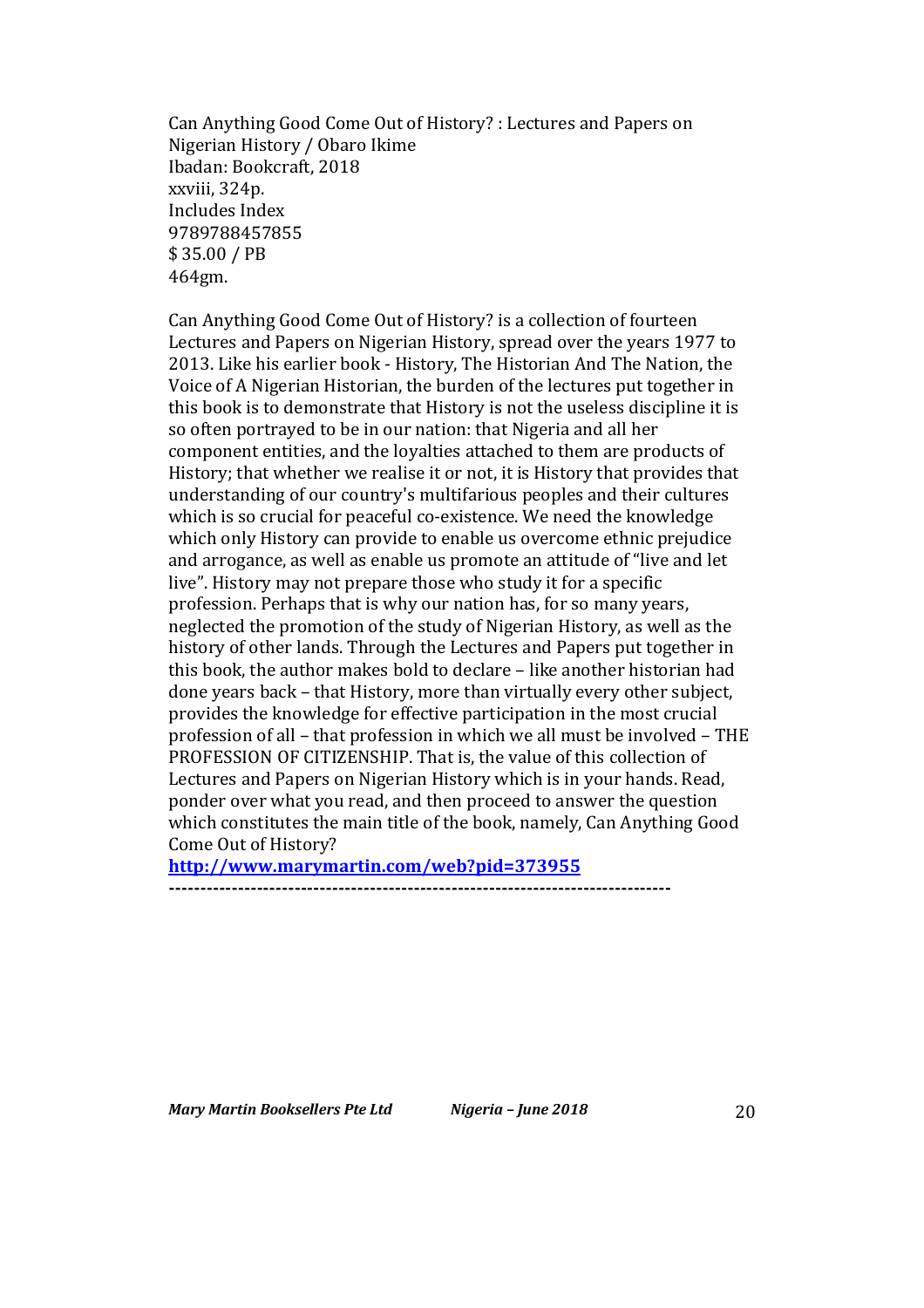*Mary Martin Booksellers Pte Ltd Nigeria* – *June 2018* 21 Beyond Nigeria's Sambisa: Forests, Insurgency and Counterinsurgency in Africa / Isaac Olawale Albert Ibadan: Ibadan University Press, 2017 76p. 9789788529163 University Lecture \$ 5.00 / PB 100gm. **http://www.marymartin.com/web?pid=373956 --------------------------------------------------------------------------------** The Mythology of Oil / C.O. Ikporukpo Ibadan: Ibadan University Press, 2017 104p. 9789788529309 University Lecture \$ 5.00 / PB 132gm. **http://www.marymartin.com/web?pid=373957 --------------------------------------------------------------------------------** Generational Capital in Nigerian History and Politics / Tunji Olaopa Ibadan: Tunji Olaopa, 2016 iii, 16p. \$ 8.00 / PB 38gm. **http://www.marymartin.com/web?pid=373958 --------------------------------------------------------------------------------** The Value of History and Historiography in the Nigerian Project / Tunji Olaopa Ibadan: Tunji Olaopa, 2016 iii, 12p. \$ 5.00 / PB 32gm. **http://www.marymartin.com/web?pid=373959 --------------------------------------------------------------------------------** KJHS-Kaduna Journal of Historical Studies, Vol. 6 September 2016 / (Edin-Chief) Dr. Terhemba Wuam Kaduna: Department of History, Kaduna State University, 2016 x, 362p.. ISSN: 2141-1832 \$ 60.00 / PB 464gm. **http://www.marymartin.com/web?pid=373960 --------------------------------------------------------------------------------**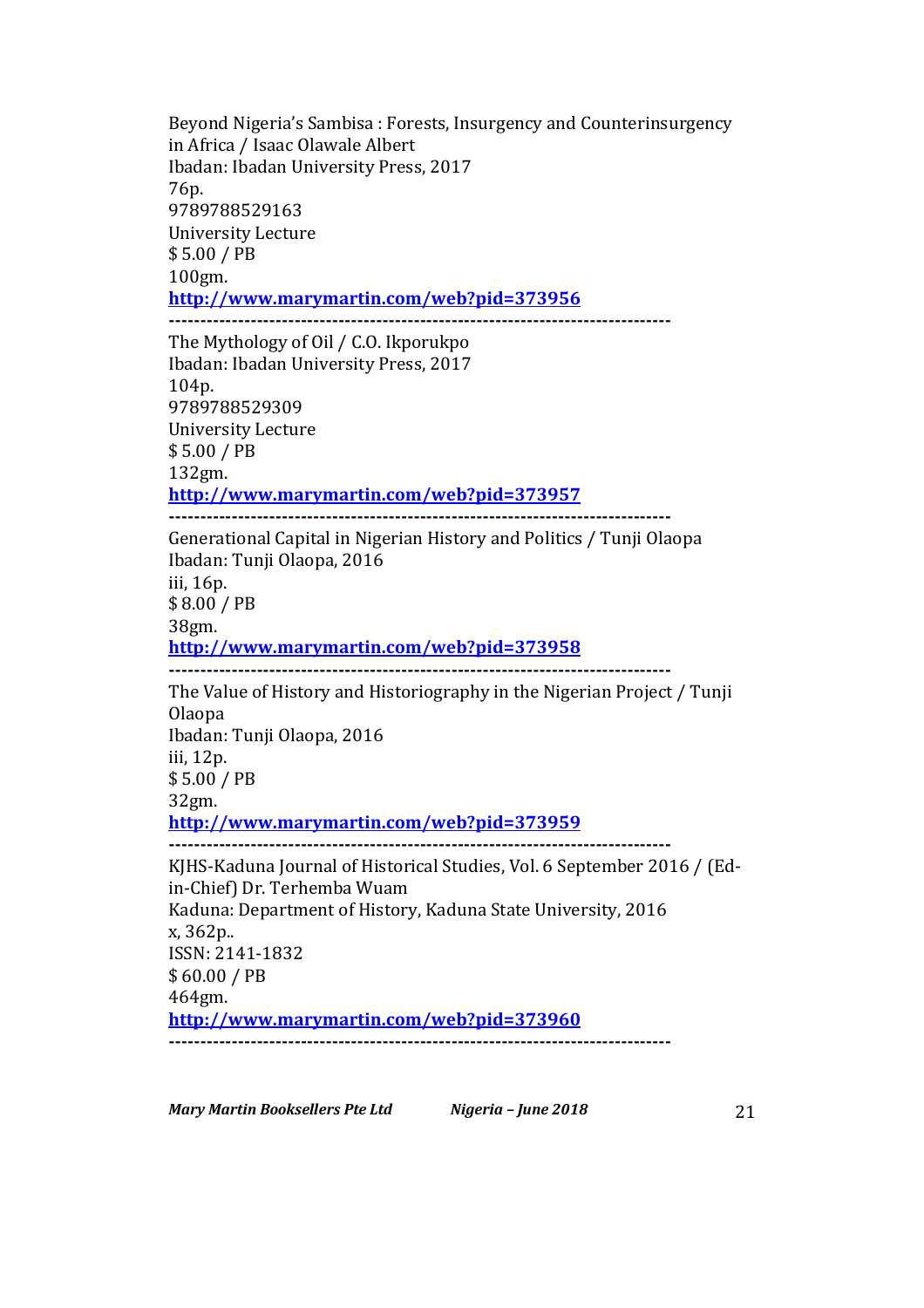The OWO Kingdom 1019-1970 : A Yoruba Monarchism in the Era of African Kingdoms : Politics, Economy and Soceity in an African Ethnic Frontier Zone / Oladipo Joseph Olugbadehan Ibadan: University Press PLC, 2016 xxvi, 454p. Includes Index 9789789400935

• Owo (Ondo State, Nigeria) -- History.

• Yoruba (African people) -- Nigeria -- Owo (Ondo State) -- History. \$ 40.00/ PB

652gm.

**http://www.marymartin.com/web?pid=373961 --------------------------------------------------------------------------------**

Nigeria in the Twentieth Century : History, Governance and Society / (Ed) Olutayo C. Adesina Ibadan: Connel Publications, 2017 xviii, 288p. Includes Index 9789789551903

- Nigeria -- History -- 20th century.
- Nigeria -- Politics and government -- 20th century.
- Politics and government.
- Nigeria.

\$ 32.00 / PB

410gm.

**http://www.marymartin.com/web?pid=373962**

**--------------------------------------------------------------------------------**

A Benin Coronation : Oba Erediauwa / Tam Fiofori Lagos: Sun Art: BEP, 2004 x, 190p. Includes Index 9789789141586 \$ 150.00 / PB 948gm. **http://www.marymartin.com/web?pid=373963 --------------------------------------------------------------------------------**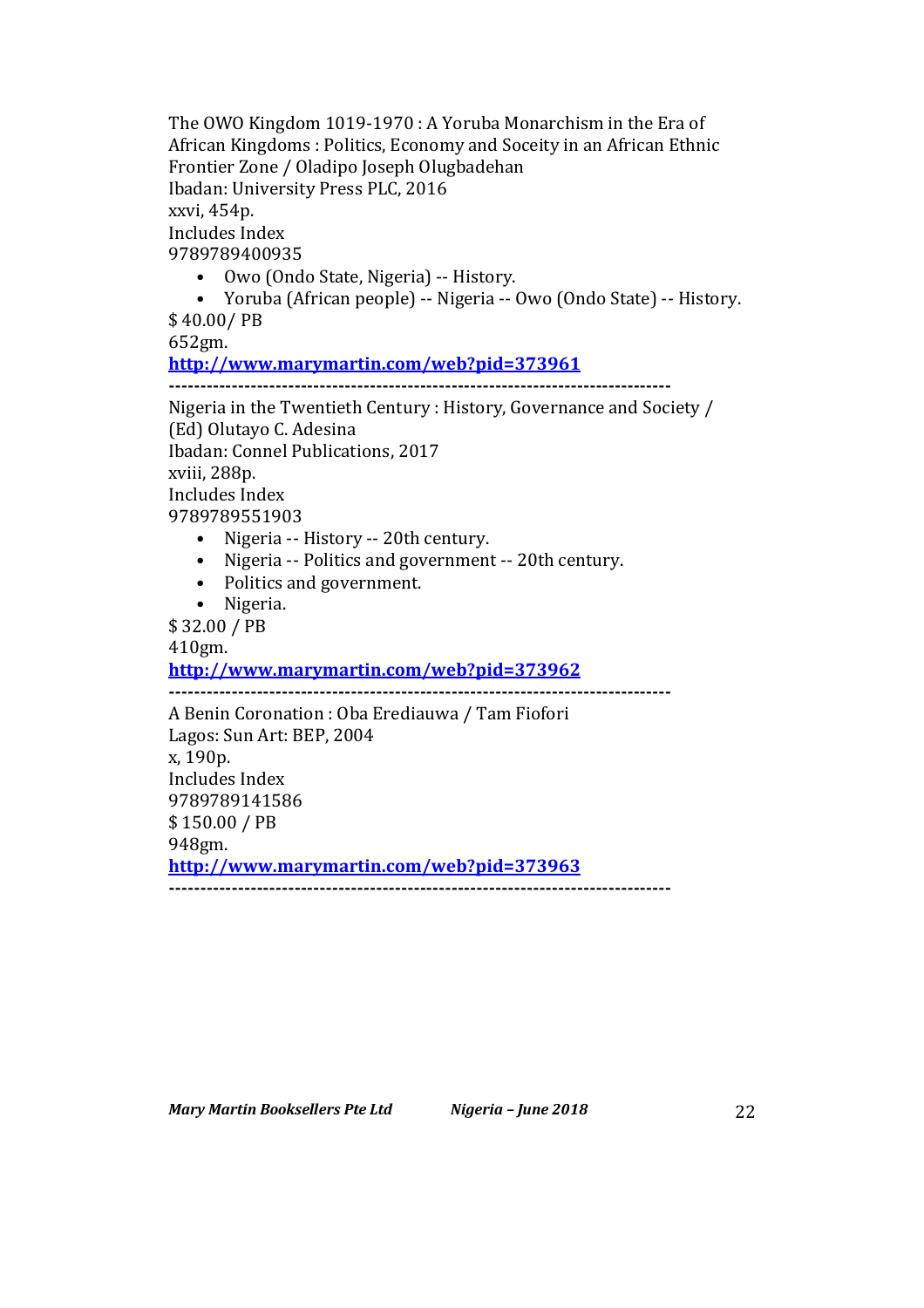1979 : A Peep into History and Culture / Tam Fiofori

Lagos: Diamond Publications Limited, 2010 47p.

- Fiofori, Tam -- Exhibitions.
- Nigeria -- History -- Pictorial works.
- Nigeria -- Social life and customs -- Pictorial works.
- Manners and customs.
- Nigeria.

\$ 35.00 / PB

274gm. **http://www.marymartin.com/web?pid=373965**

**--------------------------------------------------------------------------------**

# **Law**

Ife Juris Review : Journal of Contemporary Legal and Allied Issues, IFJR, 2017 Vol. 11 (1) (January-April) [Nigeria] / (Ed-in-Chief) Dr. O.A. Olaseeni Ile-Ife: Department of Jurisprudence and Private Law, Faculty of Law, Obafemi Awolowo University, 2017 iv, 284p. \$ 65.00 / PB 720gm. **http://www.marymartin.com/web?pid=373966 --------------------------------------------------------------------------------** Casenotes on the Law and Practice of Arbitration in Nigeria / Bimbo Atilola Lagos: Hybrid Consult, 2017 xxxix, 357p. 9789785504491 \$ 135.00 / HB 812gm.

CASENOTES ON THE LAW AND PRACTICE OF ARBITRATION IN NIGERIA is an authoritative and a complete practice guide for arbitrators, counsel and researchers. The work guides the reader through virtually every area of the law and practice of Arbitration in Nigeria. **http://www.marymartin.com/web?pid=373967**

**-----------------------------------------------------------------------------**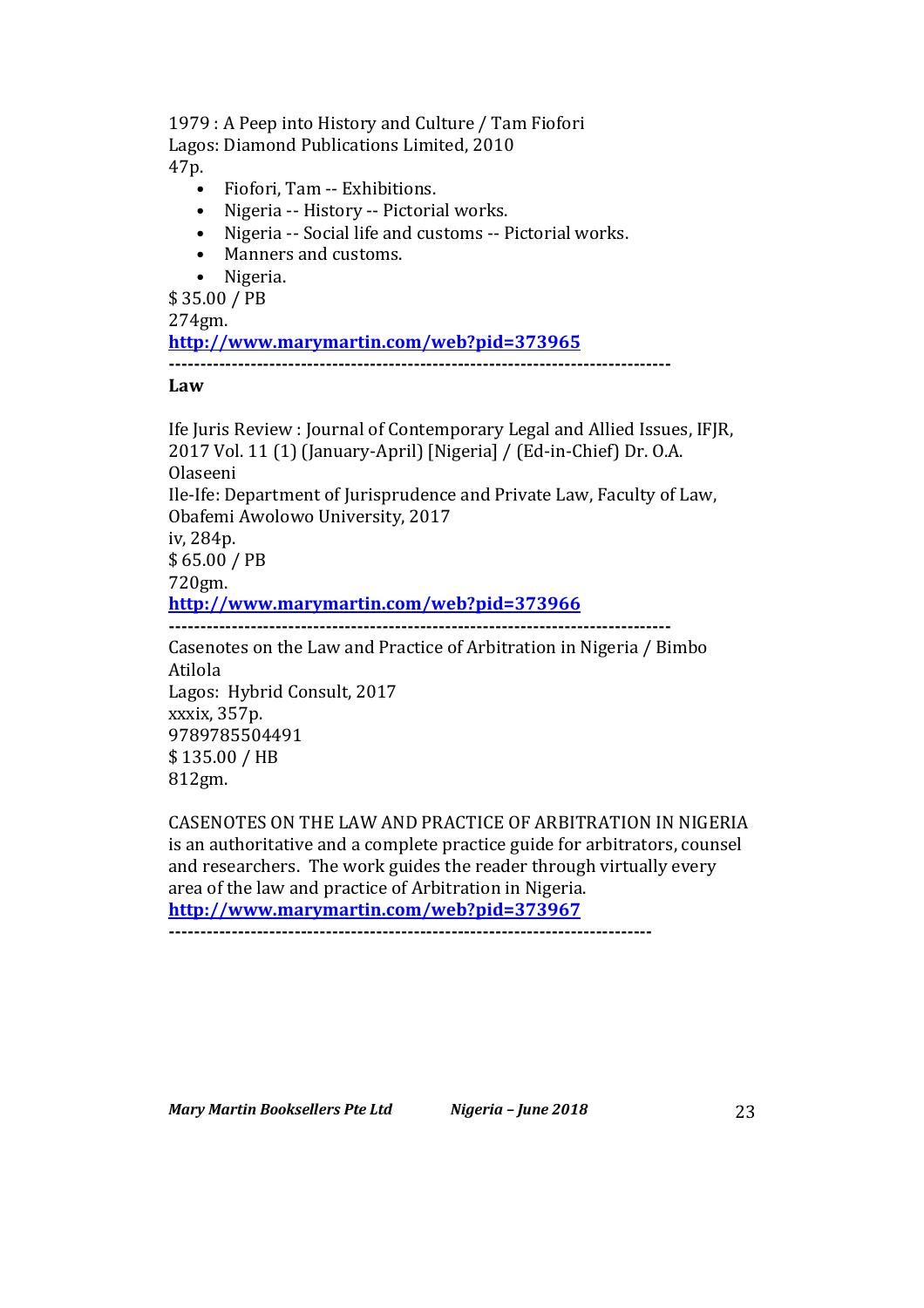Justice in Action : Selected Judgments and Rulings of Hon. Justice Moshud Adekunle Adeigbe, Volume 2 / (Ed)Professor Alero Akeredolu (Foreword) Hon. Justice Olukayode Ariwoola JSC Ibadan: St. Paul's Publishing House, 2017 xxxvi, 536p. 9789785181142 \$ 120.00 / HB 900gm. **http://www.marymartin.com/web?pid=373968 -----------------------------------------------------------------------------**

Handbook on De-Radicalization, Counter - Terrorism and the Protection of Victims and Witnesses for Law Enforcement Agencies / (Ed) Adedeji Adekunle Lagos: Nigerian Institute of Advanced Legal Studies (NIALS), 2016 xviii, 120p. Includes Index 9789789594481 \$ 30.00 / PB 326gm. **http://www.marymartin.com/web?pid=373969 -----------------------------------------------------------------------------**

Celebrated Criminal Cases, Vol. 1, 2017 Edition / 'Jide Olakanmi & Co. Abuja: LawLords Publications, 2017 2017 Edition xiv, 392p. 9789785382877 \$ 50.00 / PB 520gm. **http://www.marymartin.com/web?pid=373970 -----------------------------------------------------------------------------**

Principles of Administrative Law in Nigeria / Professor A. T. Oyewo & M.C. Ogwezzy Ibadan: Jator Publishing Company, 2014 xxxvi, 436p. 97862660957 \$ 50.00 / PB 476gm. **http://www.marymartin.com/web?pid=373972 -----------------------------------------------------------------------------**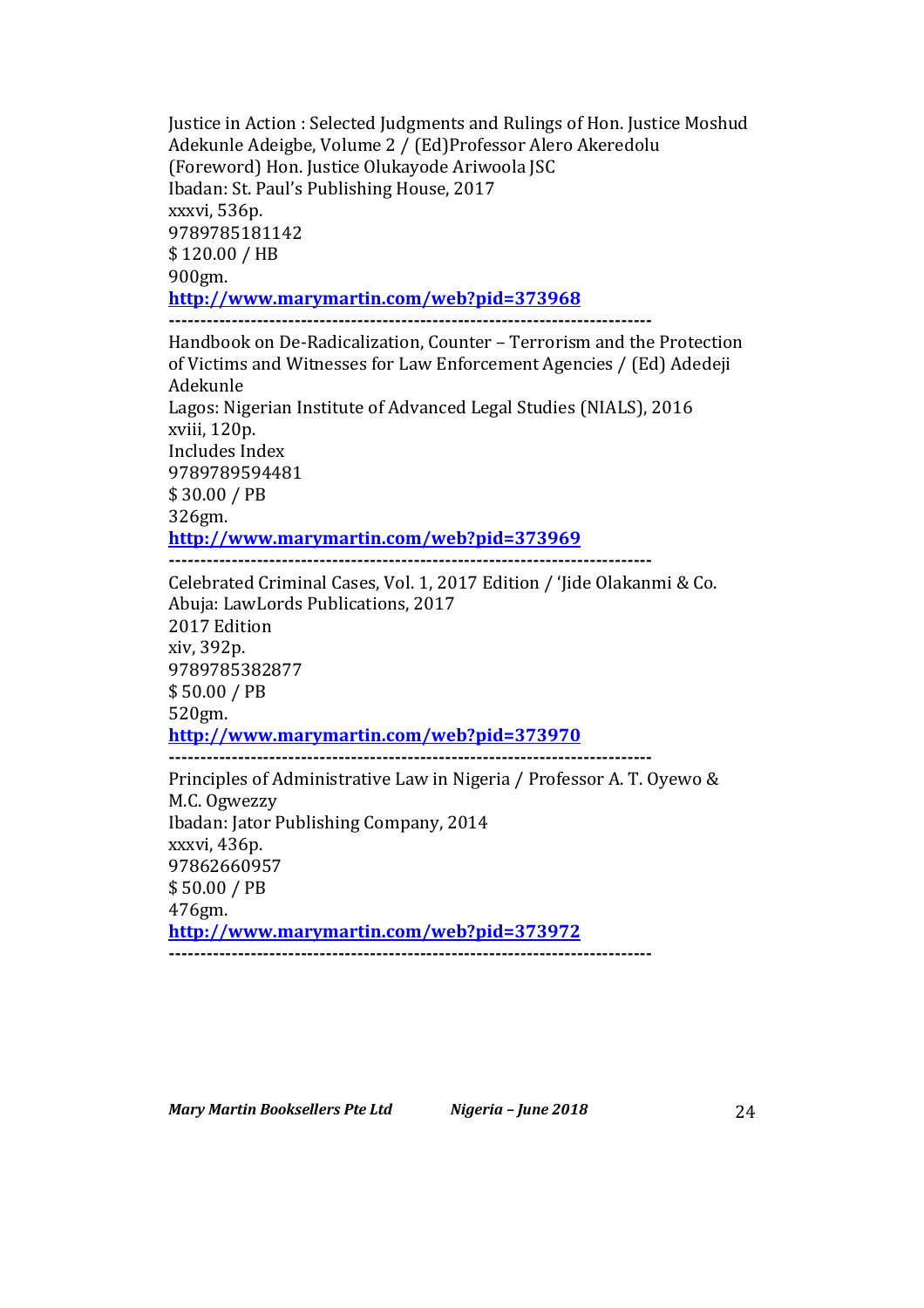Law and Contemporary Nigeria : Reflection 2 / Dr. Olu Onagoruwa Lagos: Inspired Communication Ltd., 2016 416p. Includes Index 9789789553709 \$ 35.00 / PB 564gm. **http://www.marymartin.com/web?pid=373974 -----------------------------------------------------------------------------** Ife Journal of International and Comparative Law, (IJICL) Vol. 3, No. 1, March 2017 [Nigeria] Ile-Ife: Department of International Law, Obafemi Awolowo University, 2017 vi, 224p. ISSN: 2437-167X \$ 60.00 / PB 424gm. **http://www.marymartin.com/web?pid=373975 -----------------------------------------------------------------------------** The Journal of Private and Property Law, Volume 35, June 2017 [Nigeria] / (Ed-in-Chief) Prof. I.O. Smith Lagos: Department of Private & Property Law, University of Lagos, 2017 vi, 118p. ISSN: 0794-0424 \$ 30.00 / PB 206gm. **http://www.marymartin.com/web?pid=373977 -----------------------------------------------------------------------------** The Commercial and Industrial Law Review, Vol. 2, 2016 [Nigeria] / (Edin-Chief) Professor Joseph E. O. Abugu Lagos: The Department of Commercial and Industrial Law, University of Lagos, 2016 vii, 192p. \$ 40.00 / PB 302gm. **http://www.marymartin.com/web?pid=373978 -----------------------------------------------------------------------------**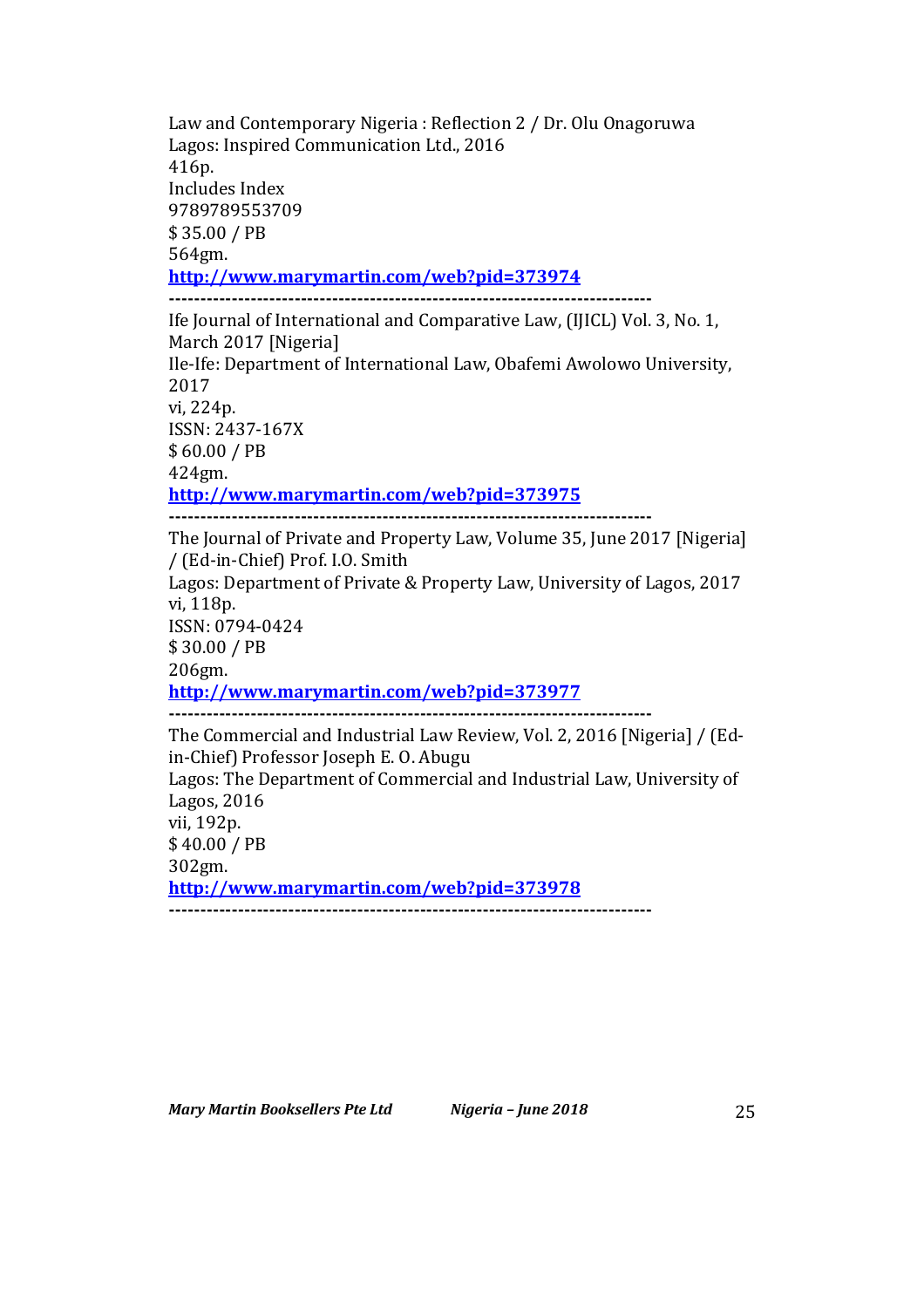Criminal Appeal Cases, Vol. 6, CAC, 1-406 [Nigeria] / (Ed-in-Chief) Alero Akeredolu (Mrs.) Ibadan: St. Paul's Publishing House xxxiv, 406p. ISSN: 1595-6768 \$ 50.00 / PB 506gm. **http://www.marymartin.com/web?pid=373980 -----------------------------------------------------------------------------** Criminal Appeal Cases, Vol. 7, CAC, 1-410 [Nigeria] / (Ed-in-Chief) Alero Akeredolu Ibadan: St. Paul's Publishing House xxx, 410p. ISSN: 1595-6768 \$ 50.00 / PB 494gm. **http://www.marymartin.com/web?pid=243155 -----------------------------------------------------------------------------** Criminal Appeal Cases, Vol. 8, CAC, 1-4593 [Nigeria] / (Ed-in-Chief) Alero Akeredolu (Mrs.) Ibadan: St. Paul's Publishing House xxxviii, 593p. ISSN: 1595-6768 \$ 70.00 / PB 704gm. **http://www.marymartin.com/web?pid=373982 -----------------------------------------------------------------------------** Cases and Material on International Humanitarian Law / Ibrahim

Abdullahi Lagos: Malthouse Press Limited, 2018 1v. Includes Index 9789785557800 \$ 20.00 / PB 228gm. **http://www.marymartin.com/web?pid=373983** -------------------------------------------------------------------------------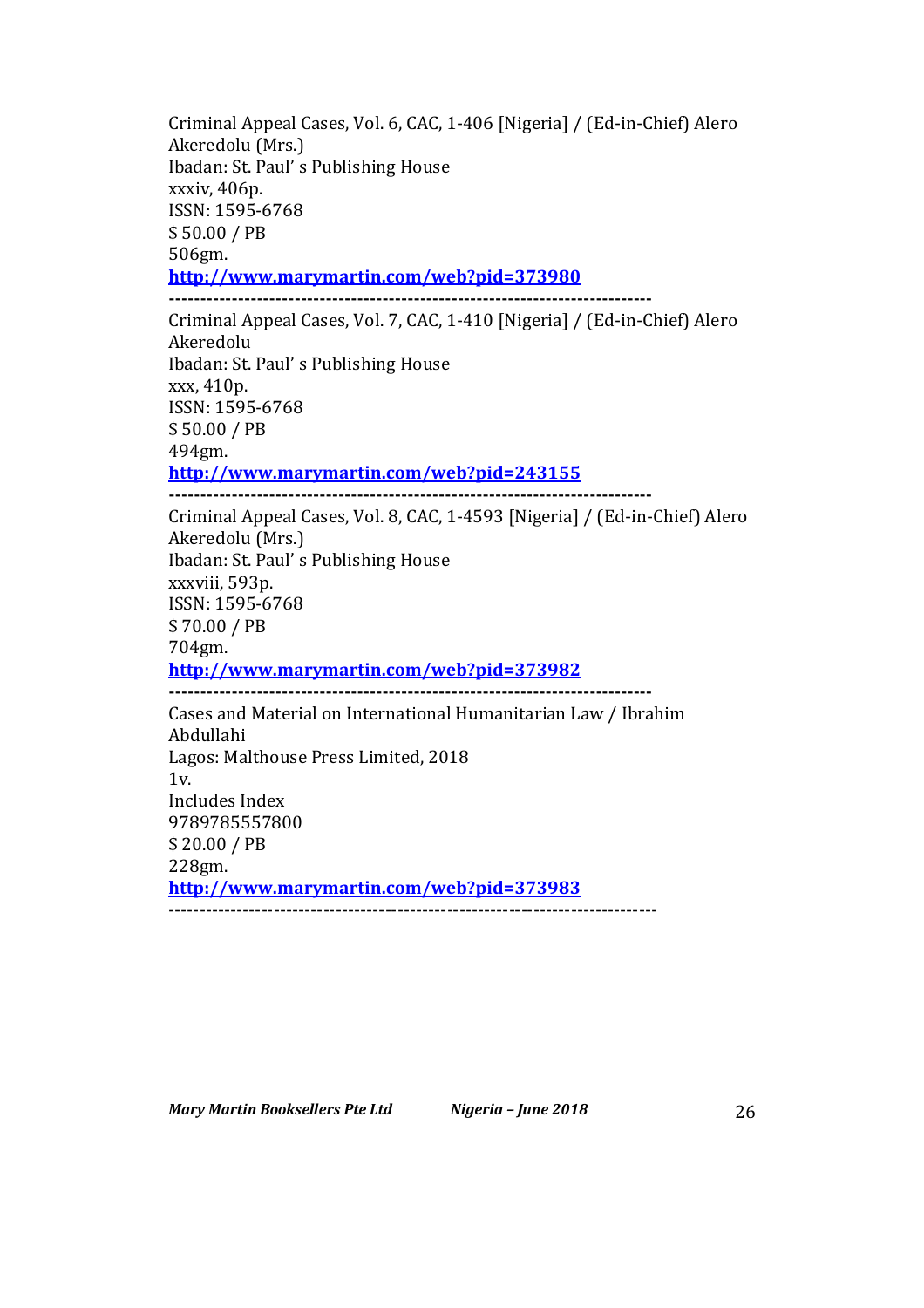Law and Creditor Protection in Nigeria / Friday Okafor Onamson Lagos: Malthouse Press Limited, 2017  $1v<sub>l</sub>$ Includes Index ; Bibliography 9789789584475 \$ 35.00 / PB 480gm.

Examined here are the legal and practical reasons for the inefficiency of the legal framework of creditor protection in Nigeria. This is amply justified considering the critical role of credit in the promotion of economic growth and development and also bearing in mind the near calamitous consequences the 2009 financial crisis unleashed not only among Nigerian banks and financial institutions, and in the international financial system. The latter nearly led to socioeconomic catastrophe in Nigeria, as well as globally. It is hoped that book is found useful by government, policy makers, academics, corporate financial experts, investment bankers and other stakeholders to initiate and implement efficient policy actions to protect creditors in order to sustain the flow of credit, the engine of any economy.

**http://www.marymartin.com/web?pid=373985**

------------------------------------------------------------------------------- Corporate Citizenship in Law : Nigerian and Comparative Perspective / Godwin Luke Umoru Lagos: Malthouse Press Limited, 2017 1v. Includes Index ; Bibliography 9789785557824 \$ 35.00 / PB 458gm. **http://www.marymartin.com/web?pid=373986** ------------------------------------------------------------------------------- Funding Governmental Services in a Federation : The Inevitable Admixture of Law and Products / Mr. Ade Ipaye  $2<sup>nd</sup>$  Public Lecture Organized by the Department of Commercial & Industrial Law University of Lagos Lagos: Department of Commercial & Industrial Law, Faculty of Law. University of Lagos, 2018 48p. \$ 5.00 / PB 74gm. **http://www.marymartin.com/web?pid=373987** -------------------------------------------------------------------------------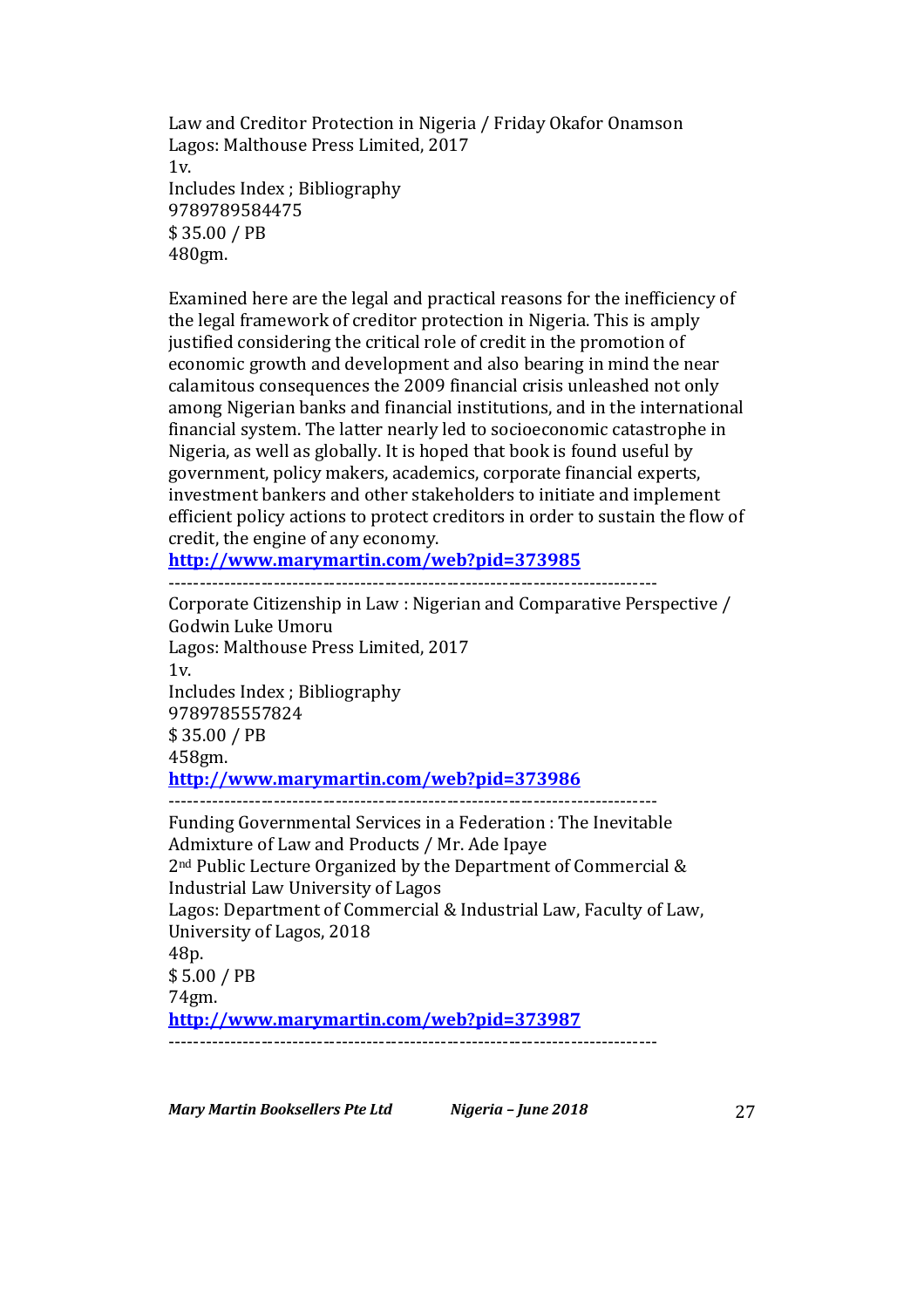Justice Watch, Vol. 3, April 15, 2018 : Loss of NBA Presidency : Gadzama Sues Justice Watch for N1.05 Billion : NJC Responsible for the Crisis in Abia State Judiciary / (Ed-in-Chief) Geoffrey Uwadiegwu Oputa Abuja: Justice Watch, 2018 40p. ISSN: 1596-5228 \$ 10.00 / PB 142gm. **http://www.marymartin.com/web?pid=373988**

Business Law in Nigeria / Israel N. Eme Worugji Lagos: Malthouse Press Limited, 2017  $1v$ Includes Selected Bibliography 9789785557831 \$ 35.00 / PB 396gm. **http://www.marymartin.com/web?pid=373989** -------------------------------------------------------------------------------

-------------------------------------------------------------------------------

Land Disputes and Litigations Practice / Ugochukwu Mike Mgbeahuru Lagos: Elyon Quest Frontiers Ltd., 2017 xxxv, 522p. (Inclusive of 24 Potential Grounds of Appeal on Land Disputes) Proceedings 9789789566963 \$ 65.00/ PB 680gm. **http://www.marymartin.com/web?pid=373990** -------------------------------------------------------------------------------

Readings On Matrimonial Disputes Resolution in Nigeria : In Honours of Professor Mojisola Oluyemis Ogungbe / (Ed) Professor Olusesan Oliyide Lagos: TOG Publishers, 2017 xxx, 478p. Includes Index 9789785391985 \$ 70.00 / PB 648gm. **http://www.marymartin.com/web?pid=373991** --------------------------------------------------------------------------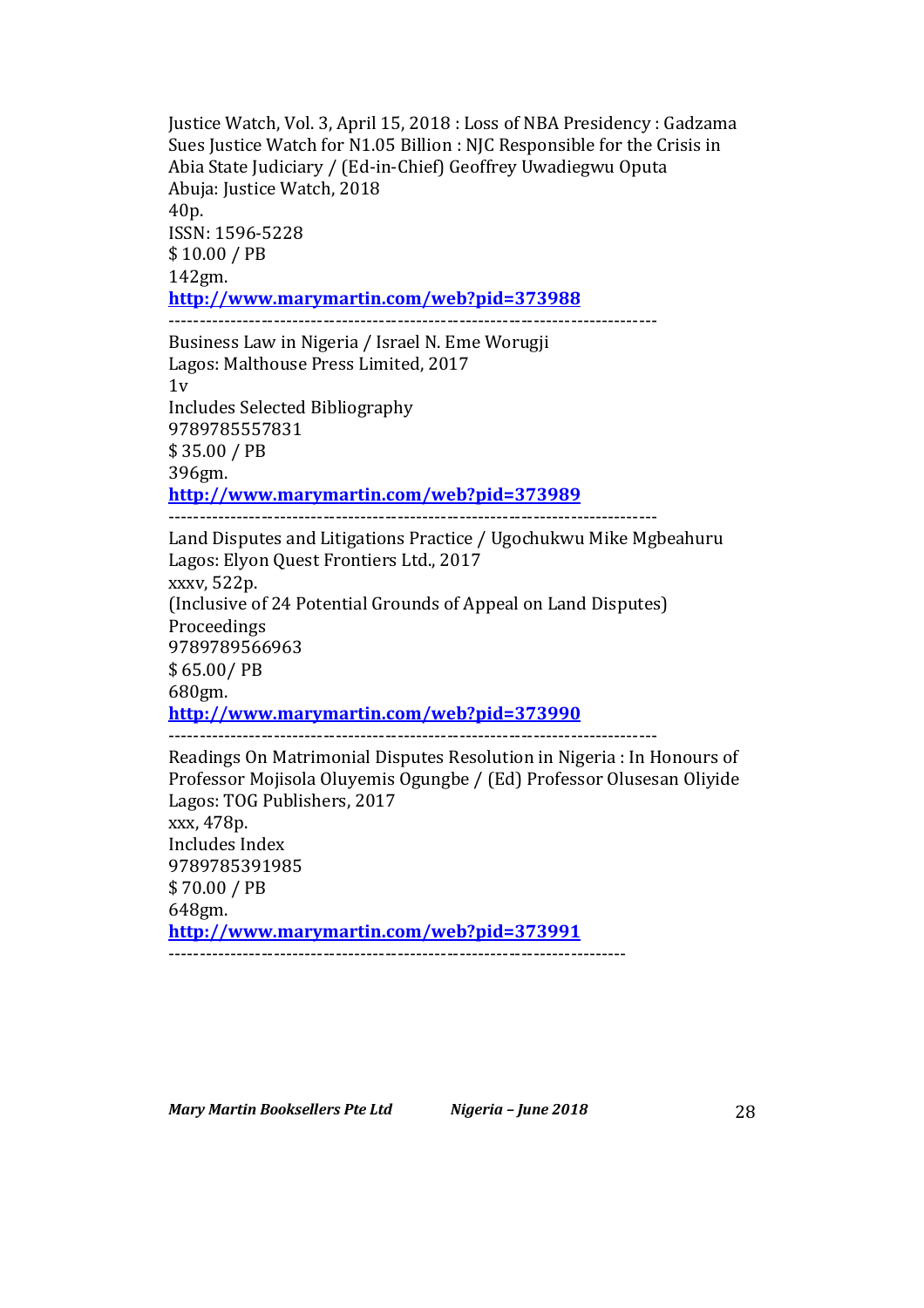Essays on the Lagos State : Lands Registration Law 2015 / (Eds) Prof. I. 0. Smith, Dr. N. N. Chinwuba & Dr. B.A. Oni Lagos: Department of Private & Property Law, Faculty of Law, University of Lagos, 2017 xx, 334p. 9789789614974 \$ 50.00 / PB 496gm. **http://www.marymartin.com/web?pid=373992** --------------------------------------------------------------------------

Nigerian Oil and Gas Industry Laws, Institutions and Policies / Adamu Kyuka Usman **Malthouse Law Books** Lagos, Nigeria: Malthouse Press Limited, 2017 xxxviii, 478p.; 234 x 156 mm 9789875477551 \$ 48.00 / PB 770gm.

Though predominantly on oil and gas law, this is nonetheless a veritable Reference Book on the oil and gas industry in Nigeria. It places before anyone interested in the oil and gas industry basic and critical oil and gas issues not in common circulation in existing texts on the subject. The book is arranged in such a chronological order, like reference books and dictionaries tend to be, that a lay person in going through it would now know how oil is explored and found,how oil fields may be onshore and offshore, how oil blocs are bidded for, how oil is drilled, including associated gas deposits, among others. The transportation of oil and gas, storage of oil and gas, refining of oil and processing of gas, marketing of oil and gas,the impact of oil and gas exploration, production and revenues on the Nigerian environment, politics and economy and a myriad of other issues are comprehensively covered. **http://www.marymartin.com/web?pid=330276** --------------------------------------------------------------------------

*Mary Martin Booksellers Pte Ltd Nigeria – June 2018* 29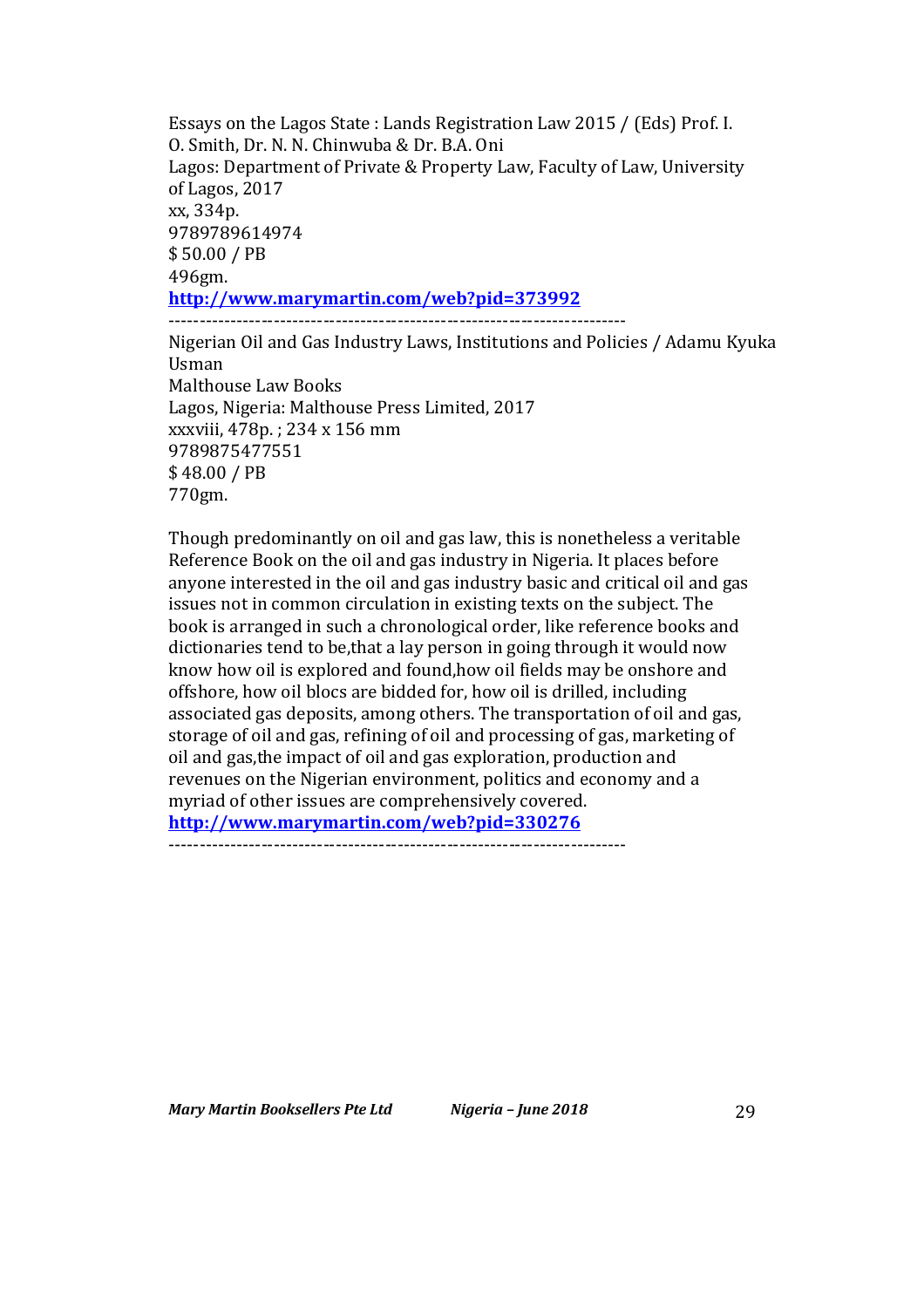Civil Litigation in Nigeria : A Quick Reference Guide to Practice and Procedure / Ibrahim Abdullahi Lagos: Malthouse Press Limited, 2018  $1v$ 9789785557862 \$ 35.00 / PB 342gm.

This book highlights in a most condensed form judicial pronouncements by the superior courts of records as they relate to practice and procedures in civil litigation in Nigeria. Judicial pronouncements on civil aspects of the law in Nigeria are on the increase, rendering brief-writing more challenging, if not herculean, in the absence of a resource guide for the citation of authorities and knowing which changes have taken place in the law. For lawyers not to be taken by surprise in courts when issues relating to practice and procedures are raised without notice, makes the need to have a resource book that should serve as a quick guide the more compelling. This book is thus intended to be a reference guide.

**http://www.marymartin.com/web?pid=373993**

------------------------------------------------------------------------------- Selected Principles of Islamic Law through the Cases / Ibrahim Abdullahi Lagos: Malthouse Press Limited, 2018  $1v$ 9789785557855 \$ 16.00 / PB 108gm. **http://www.marymartin.com/web?pid=373994** ------------------------------------------------------------------------------- Trade Union Laws and Administration in Nigeria : Membership and Jurisdiction Scope, Revised Edition / E. Olu Abiala Ibadan: St. Paul's Publishing House, 2015 Second Edition – Revised Edition xxxii, 228p. Includes Index ; Bibliographical References 9789785049350 1. Labor unions - Law and legislation - Nigeria. 2. Labor union members - Legal status, laws, etc. - Nigeria. 3. Labor laws and legislation - Nigeria. \$ 30.00 / PB 300gm.

**http://www.marymartin.com/web?pid=223424** -------------------------------------------------------------------------------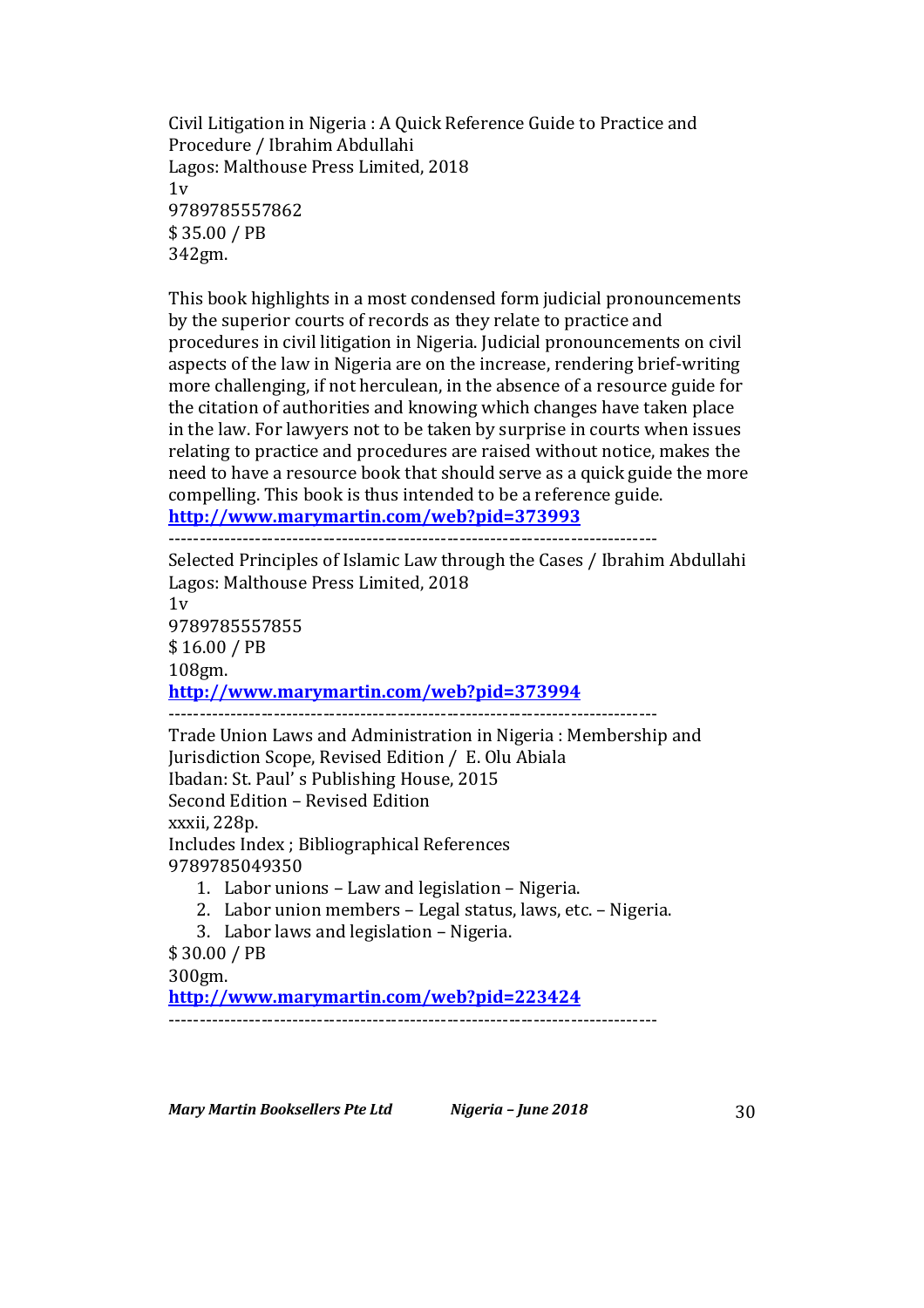UNILAG Journal of Public Law, Vol. 3, 2016 / (Ed-in-Chief) Professor T.A.I. Osipitan Lagos: Department of Public Law, University of Lagos, 2016 vi, 270p. Includes Book Review \$ 30.00 / PB 328gm. **http://www.marymartin.com/web?pid=373995** ----------------------------------------------------------------------------- Selected Rulings and Judgments of Hon. Justice A.A. Kolajo – High Court of Justice, Gwagwalada, Abuja, Federal Capital Territory, Volume V, To Be Cited as (2000) 5 SRJK / Hon. Justice A.A. Kolajo Ibadan: J. Rohi Ventures, 2001 xx, 126p. 9780061711 \$ 15.00 / PB 148gm. **http://www.marymartin.com/web?pid=373996** ----------------------------------------------------------------------------- Authority in Evidence, Vol. 2, 2018 : An Annual Report Of Principles of Law On Evidence As Pronounced By The Supreme Court Of Nigeria / (Ed) Ernest E. Uwanaka, Esq. Aba, Abia State: Ernest E. Uwanaka, Esq., 2018 xii, 52p. \$ 12.00 / PB 74gm. **http://www.marymartin.com/web?pid=373997** ----------------------------------------------------------------------------- L.F.N. Acts and S.I. 2017, Vol. 1 with Index [Nigeria] Lagos: The Federal Government Printer, 2017 1v. \$ 250.00 / HB 1730gm. **http://www.marymartin.com/web?pid=373998** ----------------------------------------------------------------------------- L.F.N. Acts and S.I. 2016, Vol. 3 with Index [Nigeria] Lagos: The Federal Government Printer, 2016 1v. \$ 195.00/ HB 516gm. **http://www.marymartin.com/web?pid=373999**

-----------------------------------------------------------------------------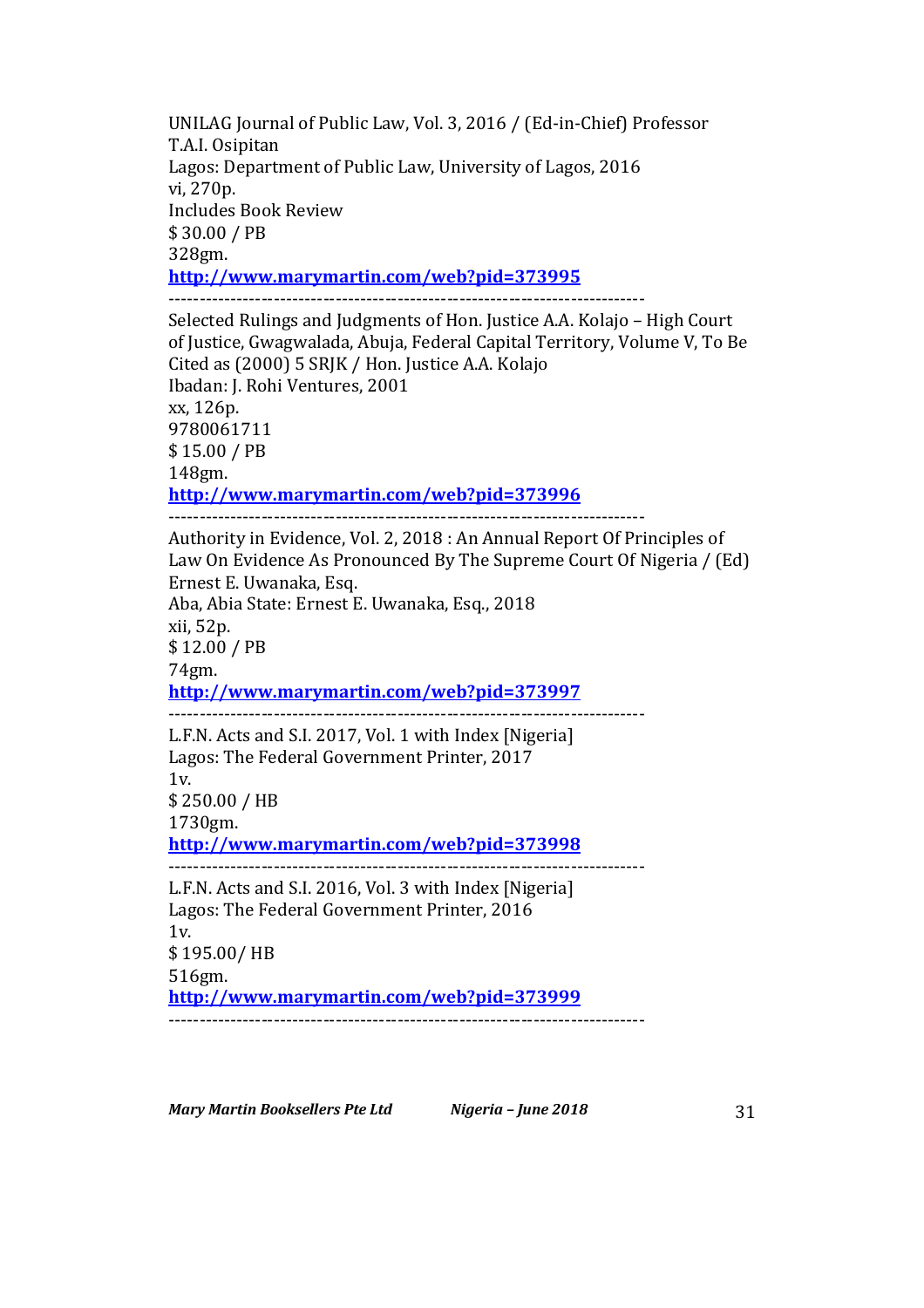Performer's Right in Nigeria / Dorcas A. Odunaike Lagos: Princeton & Associates Publishing Co. Ltd., 2017 xix, 221p. 9789789602179 \$ 25.00 / PB 270gm. **http://www.marymartin.com/web?pid=374000** ---------------------------------------------------------------------------- Land Law Appeal Cases, Vol. 4 L.L.A.C / (Ed-in-Chief) Alero Akeredolu (Mrs) Ibadan: St. Paul's Publishing House, 2017 xxxii, 504p. \$ 70.00/ HB 668gm. **http://www.marymartin.com/web?pid=349110** ----------------------------------------------------------------------------------- Land Law Appeal Cases, Vol. 5 L.L.A.C. / (Ed-in-Chief) Alero Akeredolu (Mrs) Ibadan: St. Paul's Publishing House, 2017 xxxviii, 510p. \$ 70.00/ HB 682gm. **http://www.marymartin.com/web?pid=374001** ----------------------------------------------------------------------------------- Land Law Appeal Cases, Vol. 6 L.L.A.C. / (Ed-in-Chief) Alero Akeredolu (Mrs) Ibadan: St. Paul's Publishing House, 2017 xxxiv, 478p. \$ 70.00/ HB 664gm. **http://www.marymartin.com/web?pid=374002** ----------------------------------------------------------------------------------- Oil Pollution Law and Governance in Nigeria / Kayode Oyende Ibadan: Stirling-Horden Publishers Ltd., 2017 xxiv, 384p. Includes Index; Bibliography 9789780326159 \$ 70.00 / PB 506gm. **http://www.marymartin.com/web?pid=374004** -----------------------------------------------------------------------------------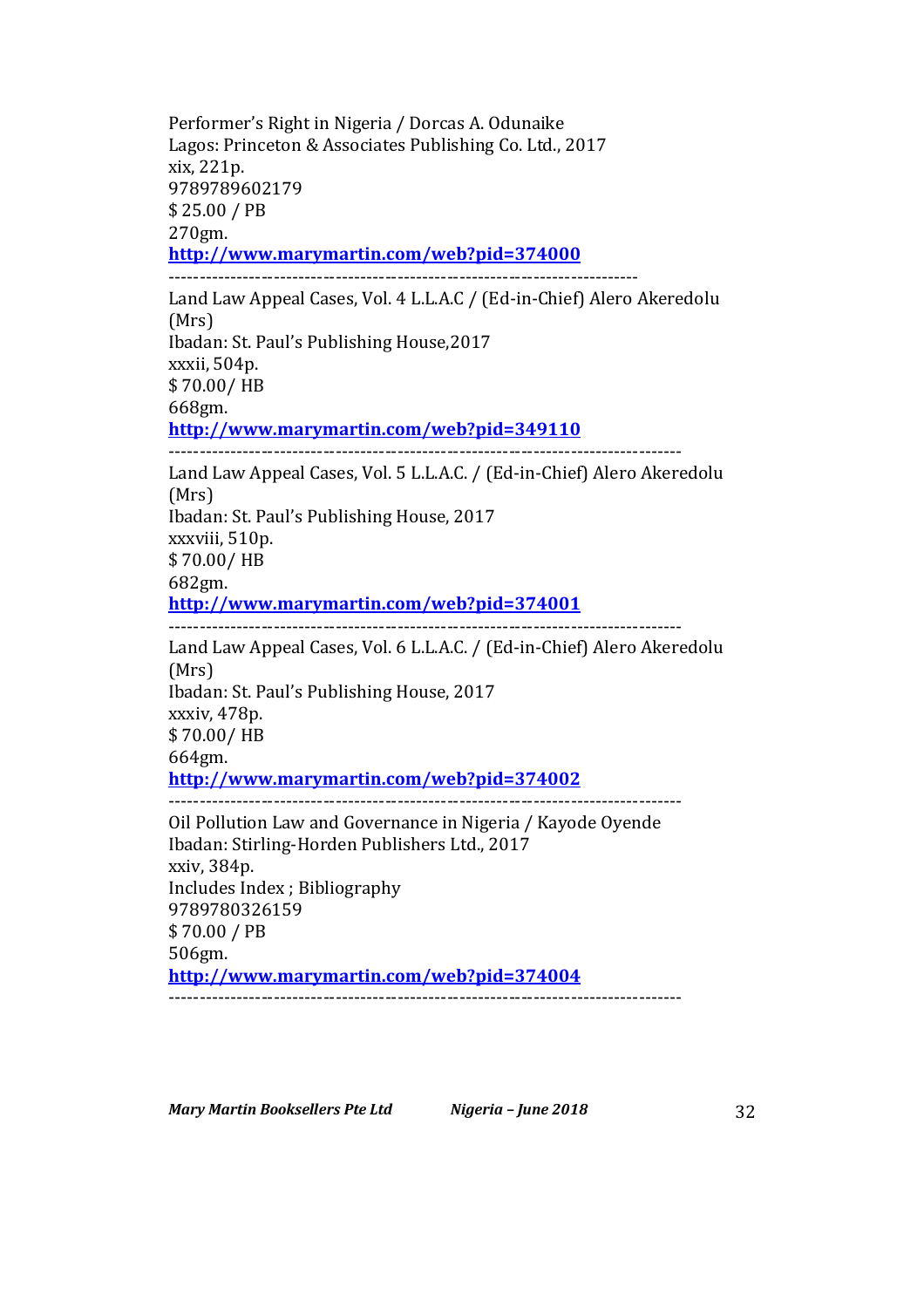Dealing with the Past : Justice, Reconciliation and Healing in the North East of Nigeria Abuja/Lagos: Nigeria Stability and Reconciliation Programme (NSRP) & **NIALS, 2017** 58p. \$ 20.00 / PB 276gm. **http://www.marymartin.com/web?pid=374005** ----------------------------------------------------------------------------------- Documentary Admissibility in a Frontloading Regime: Paper and Digital Perspective / Ugokchukwu Mike Mgbeahuru Lagos: Elyon Quest Frontiers Ltd., 2016 xxxiv, 402p. 9789780021431

\$ 60.00 / PB 524gm.

**http://www.marymartin.com/web?pid=374006**

-----------------------------------------------------------------------------------

Alternative Dispute Resolution and Arbitration in Nigeria : Law, Theory and Practice / Abdulsalam O. Ajetunmobi Lagos: Princeton & Associates Publishing Co. Ltd., 2017 xxii, 223p. Includes Bibliography 9789789602216 • Dispute resolution (Law) -- Nigeria. • Arbitration and award -- Nigeria. \$ 30.00 / PB 330gm.

**http://www.marymartin.com/web?pid=374008**

-----------------------------------------------------------------------------------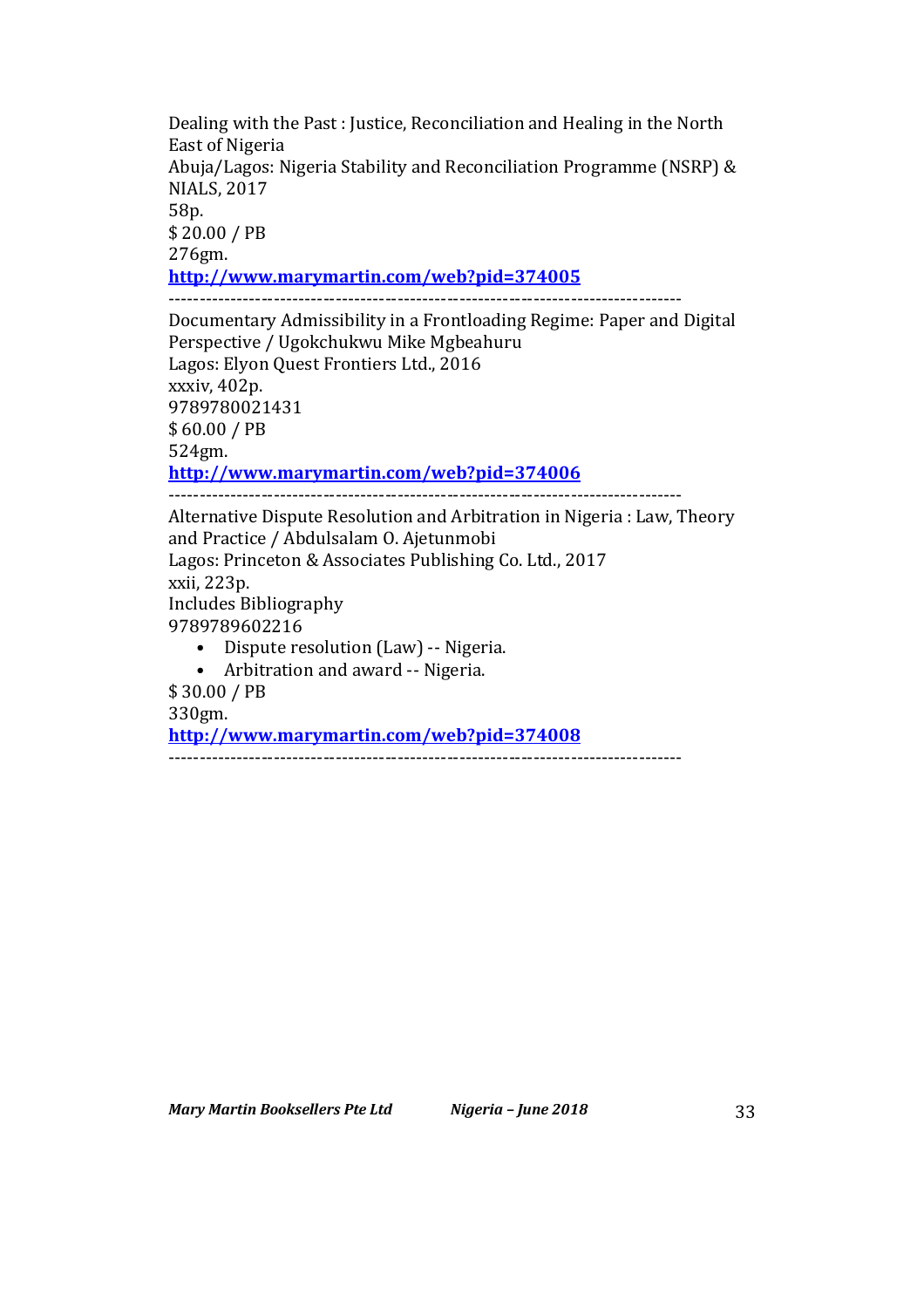Recent Developments in Nigerian Labour and Employment Law / Bimbo Atilola Lagos: Hybrid Consult, 2017 vii, 89p. 9789785549690 \$ 55.00 / PB 300gm.

Nigerian labour and employment laws are not only complex but also continue to evolve. The last decade has witnessed a lot of changes and developments in the Nigerian labour and employment laws, and with implications for human resources practice. Among all the sources of the Nigerian labour laws, caselaws and International Conventions ratified by Nigeria are fast redefining employment law and the law of labour relations in Nigeria. Recent Developments in Nigerian Labour and Employment Law attempts a chronological presentation and appraisal of some of these changes and developments. Divided into 20 parts, the work provides an insight into some of the revolutionary changes and developments in the Nigerian labour and employment law in the last decade.

**http://www.marymartin.com/web?pid=374009**

 $-$ 

Changing Perspectives in the Law and Practice of the Taxation in Nigeria / (Eds) Ayesola Animashaun, O.Y. Abdul-Hamid & Bimbo Atilola Lagos/Kwara State: Hybrid Consult & College of Law, Kwara State University, 2017 lx, 498p. 9789789624805 \$ 150.00 / HB 1470gm. **http://www.marymartin.com/web?pid=374011** -----------------------------------------------------------------------------------

Trajectory of Nigerian Law : (Festschrift For) Essays in Honour of Prof. Imran Oluwole Smith / (Ed) Professor Akin Ibidapo-Obe & Dr. Babatunde A. Oni Lagos: Faculty of Law, University of Lagos, 2016 xxx, 492p. Includes Index 9789789554775 \$ 120.00 / PB 986gm. **http://www.marymartin.com/web?pid=374012** -----------------------------------------------------------------------------------

*Mary Martin Booksellers Pte Ltd Nigeria – June 2018* 34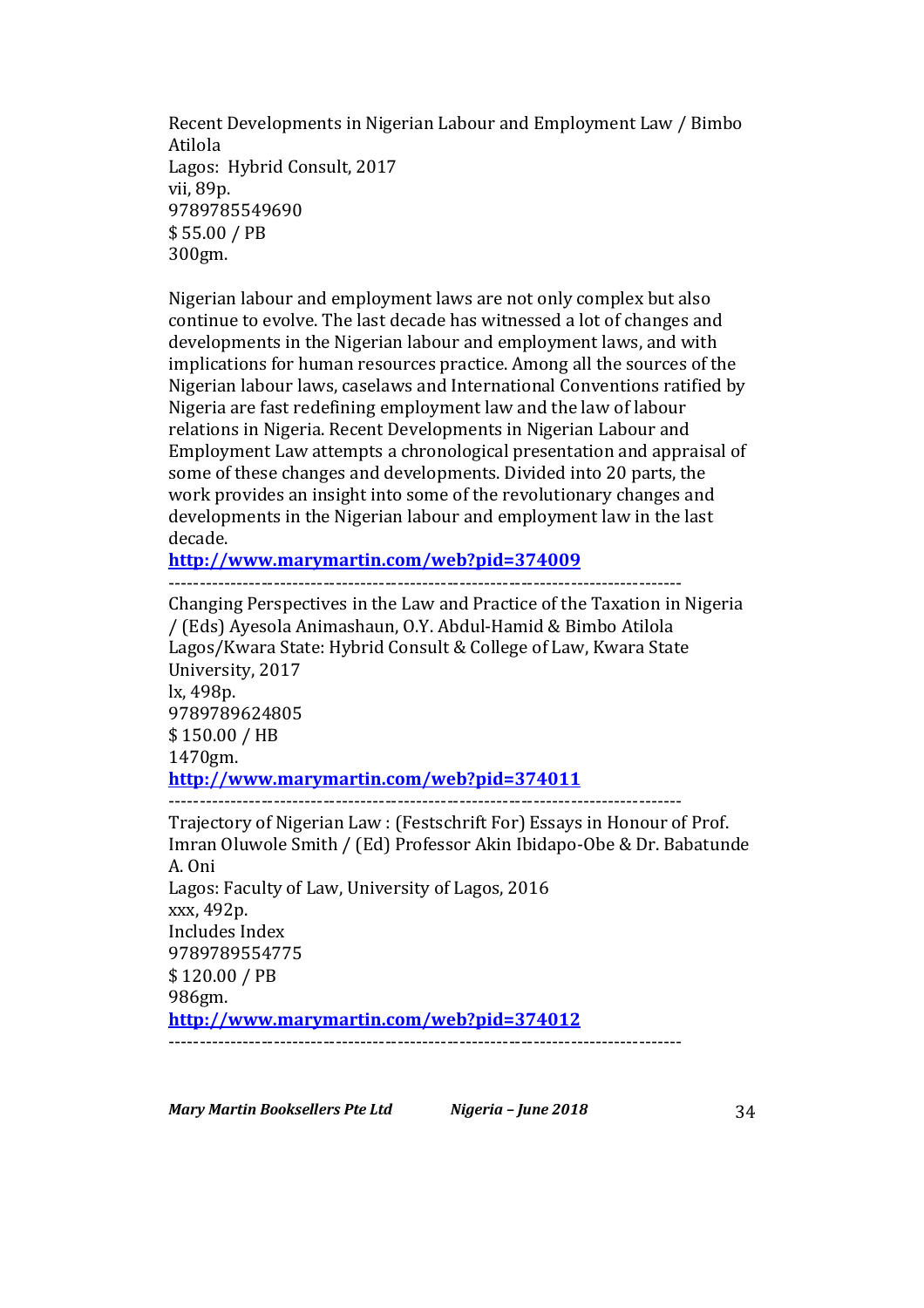History of the Judiciary in Commonwealth African Countries with Special Reference to West Africa / Gabriel Olusoga Onagoruwa Lagos: Inspired Communication Ltd., 2016 504p. Includes Bibliography 9780774289 \$ 70.00 / PB 814gm. **http://www.marymartin.com/web?pid=374013** -----------------------------------------------------------------------------------

#### **Linguistics**

Drumbeats : The Proverbs of Africa / Obii Okwelume Lagos: Narrative Landscape Press, 2017 376p. 9789785525564 \$ 30.00 / PB 402gm. Proverbs in most African languages are crisp, pithy and condensed

means of saying much with few words. Obii Okweluwe has curated a solid collection of wisdom and inspiration from the African continent that are relevant to the custom, tradition, experience and way of life of the people. These idiomatic and at times diplomatic sayings contain moral lessons and advice that touch on all conditions of life **http://www.marymartin.com/web?pid=374015**

----------------------------------------------------------------------------

Naming in Yoruba : A Sociolinguistic Exposition / Abiodun Ogunwale Ife-Ife: Obafemi Awolowo University Press, 2016 xxii, 270p. 9781365617 \$ 25.00 / PB 366gm. **http://www.marymartin.com/web?pid=374016 ------------------------------------------------------------------------------** Yoruba – Journal of Yoruba Studies Association of Nigeria, Vol. 8 No. 2 / (Ed-in-Chief) Dr. Clement Adeniyi Akangbe

Ibadan: Egbe Onimo-Ede Yoruba (Yoruba Studies Association of Nigeria), 2016 v, 209p. ISSN: 1595-1324 \$ 40.00 / PB 260gm. **http://www.marymartin.com/web?pid=374017**

**------------------------------------------------------------------------------**

*Mary Martin Booksellers Pte Ltd Nigeria – June 2018* 35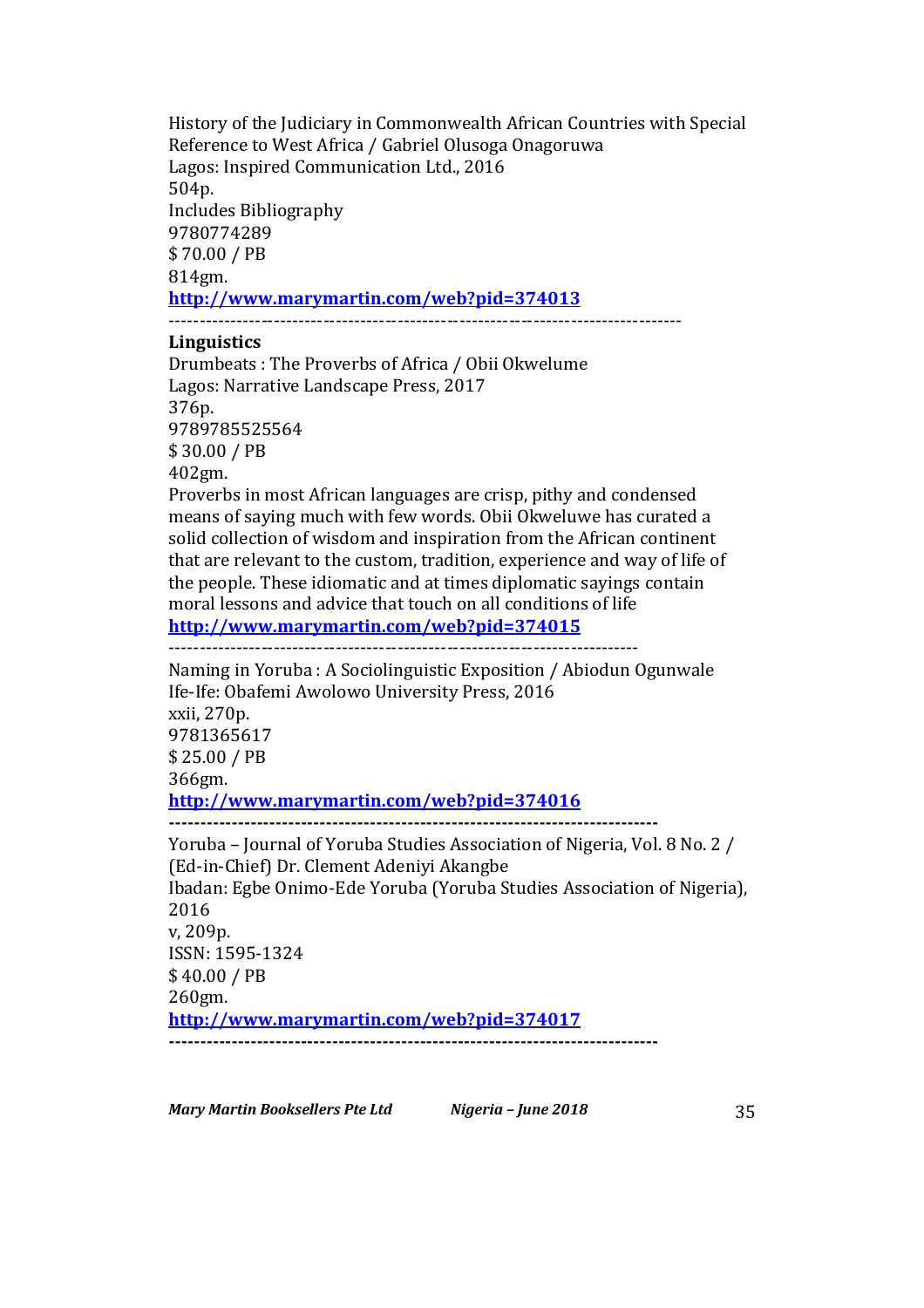Beyond Linguistics and Multilingualism in Nigeria : Essays on Linguistics and Multilingualism Language in Education, English Language, Yoruba Language and Literature / Ayo Bamgbose Ibadan: DB Martoy Books, 2017 xiv, 522p. Includes Index 97897850689862

# • Language and languages

• Linguistics

\$ 60.00 / PB 602gm. **http://www.marymartin.com/web?pid=374019 ------------------------------------------------------------------------------**

### **Literature**

Tribal Hatred Turn Civil War : Novel / Frederick W. Sonpon Benin City, Nigeria: Mindex Publishing Co. Ltd., 2016 376p. 9789788515609 \$ 30.00 / PB 464gm. **http://www.marymartin.com/web?pid=374020** --------------------------------------------------------------------- UJAH - Uzinik Journal of Arts and Humanities, Volume. 17, No. 1, 2016 / (Ed) Tracie Chima Utoh-Ezeajugh Awka: Faculty of Arts, Nnamdi Azikiwe University, 2016 ix, 169p. ISSN: 1595-1413  $$60.00 / PB$ 170gm. **http://www.marymartin.com/web?pid=374022 ------------------------------------------------------------------------------**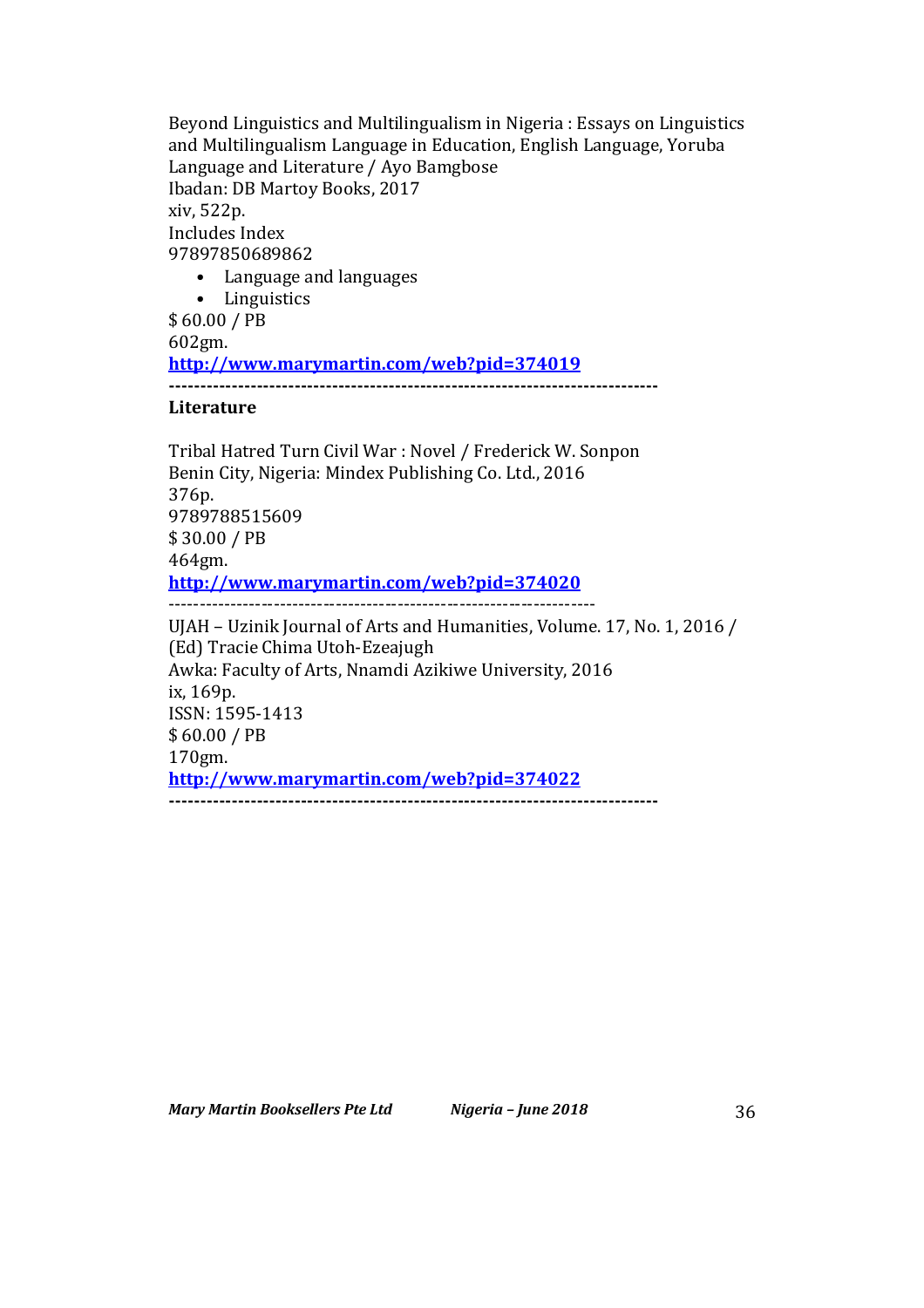The Extinction of Menai: A Novel / Chuma Nwokolo Asaba, Delta State: Gwandustan Ltd., 2017 454p. 9789782190277 \$ 29.00 / PB 586gm.

At the height of their illustrious civilisation they ruled Ancient Egypt, but this is the 21st century and the Menai are on their last legs. With their global population in the hundreds, they are reduced to their Niger delta homeland of Kreektown. There, their destiny is sealed by a rogue drug trial by a multinational, with genocidal consequences for the community. In a gripping narrative that pits governments and multinationals against a minor ethnic nation, Mata Nimito leads a choir of voices from the living and the dead to sing an indelible epic for the times. Other Principal characters include 'excommunicated' Menai daughter, Sheesti Kroma, identical male twins, Zanda Atturk and Humphrey Chow, and the infamous vigilante, Badu. As their clock runs down, the imperative of history drives the last of the Menai from their creeks, across desert and continent, just a step ahead of their Apocalypse.

**http://www.marymartin.com/web?pid=374024**

**-----------------------------------------------------------------------------**

Night of Red Moon / Ojay Aito Port Harcourt, River State: TND Press Limited, 2017 vi, 372p. 9789789607754 \$ 25.00 / PB 498gm.

Femi, a university student has been killed by overzealous men of the Oodua People's Congress in the little town of Ago-Iwoye, sending a cloud of fear and uncertainty over it. But it is the retaliatory violence which begins as a 'peaceful protest,' that turns the town into a war zone, leaving the king dethroned, his palace in flames and innocent students at the mercy of enraged attackers. There is bloodshed, rape and more bloodshed that envelopes the night, even as four friends and their girls, attempt to see the night out, including pen-lovers, Tubor and Temmy, whose first meeting quickly becomes a desperate survival adventure. They would soon discover that they had only been pawns in a big chess game, and that sadly, many of them, try as they may, would not make it to the light of the morning... Night of a Red Moon is a gripping debut novel that would send your pulses racing at times, and put you in places you would rather safely imagine.

**http://www.marymartin.com/web?pid=374025**

**-----------------------------------------------------------------------------**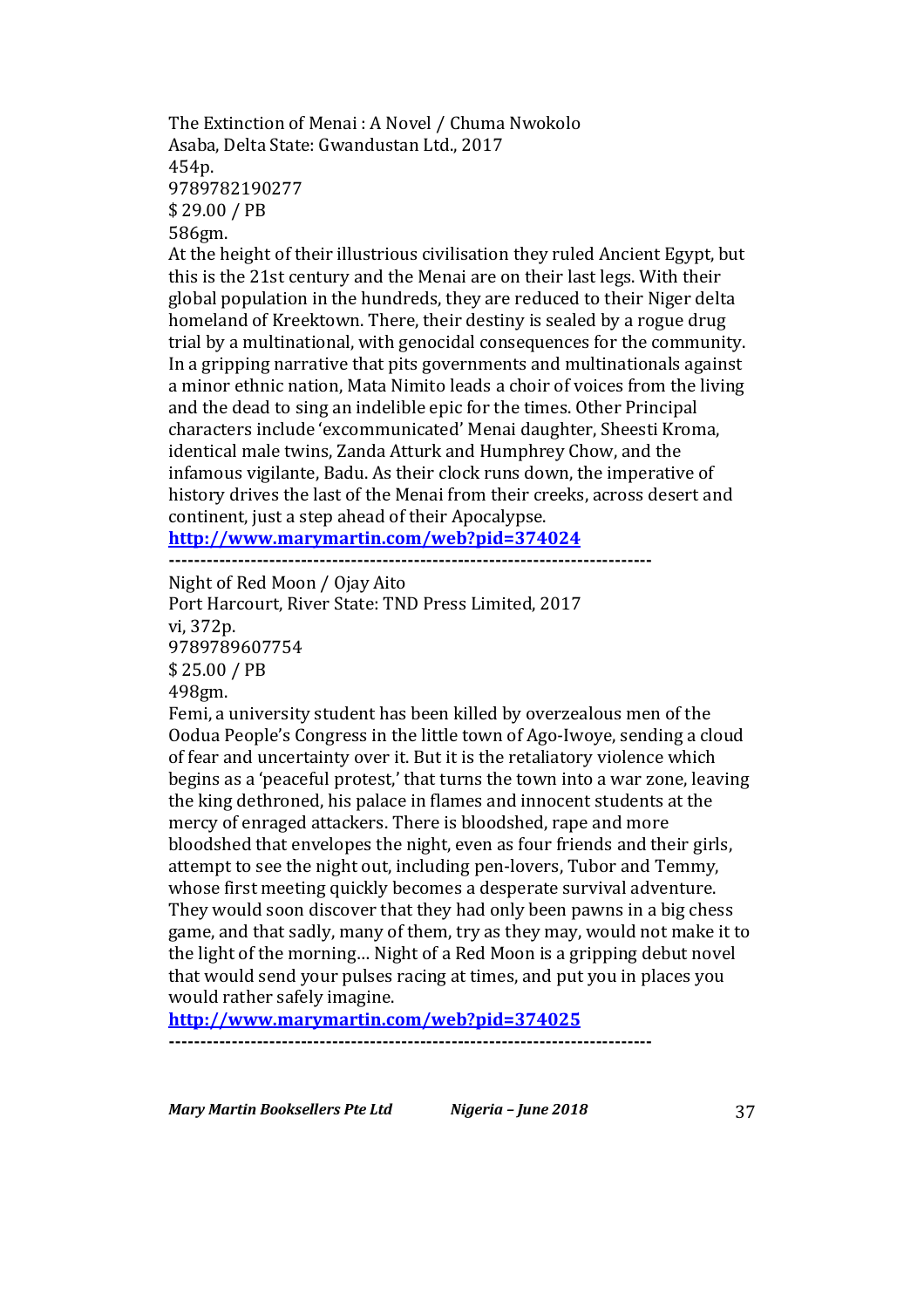Thorns in My Boots : A Soldier's Travail / Awoleye Ayokunle Dominic Lagos: Parresia Publishers Ltd. (Origami), 2017 156p. 9789785529418 \$ 25.00 / PB 214gm.

From the suburb of Esa-Odo community in Osun state to the Army recruitment depot in Zaria and to the 82 Division of the Nigerian Army into a long term awaiting trial at Abakaliki prison. Ojo Makajuola is a victim of circumstance that must pass through terrible challenges in life to free himself and his mother from a seemingly cursed life. He lost his drunkard father at childhood; his mother was disowned by her family for getting pregnant to a non Muslim and a palm wine tapper for that matter. A jobless mother and Son must toil hard to survive together; they have no one else to lean on. The mother plaits people's hair for money. Ojo joined the Army after nine gruesome months at the recruitment depot; he planned to bring his mother to start a new life in Enugu. But when he was paid all his accrued salaries and allowances as a young Soldier, he bought a used Peugeot 504 Salon Car to go home and bring his mother. He did not know it was a stolen car, the owner was robbed and killed and the police had been on the lookout for the culprits. Can Ojo's uniform save him from prison? Will his frail mother survive this heart wrecking misfortune?

**http://www.marymartin.com/web?pid=374026**

**-----------------------------------------------------------------------------**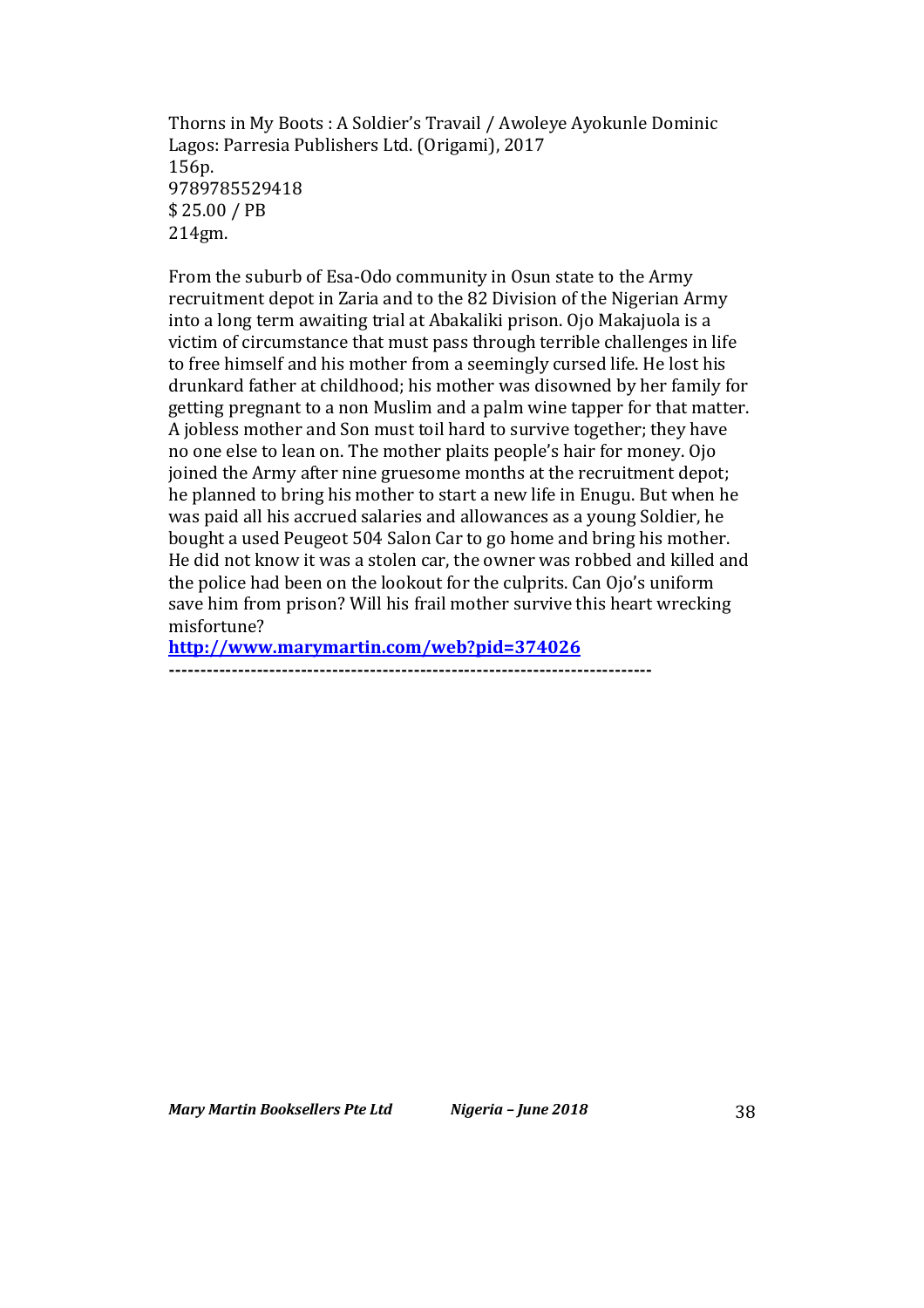The Woman Next Door / Yewande Omotoso Lagos: Kachifo Limited (Farafina), 2016 288p. 9789785460421 \$ 20.00 / PB 208gm.

Hortensia and Marion are next door neighbours in a charming, bougainvillea-laden Cape Town suburb. One is black, one white. Both are successful women with impressive careers behind them. Both have recently been widowed. Both are in their eighties. And both are sworn enemies, sharing hedge and hostility pruned with zeal. But one day an unforeseen event forces the women together. Could longheld mutual loathing transform into friendship?

Love thy neighbour? Easier said than done.

'Wit, charm and playful energy... An insightful and fascinating diptych of two women, with the history of colonialism and slavery lurking in the background' - Herald

**http://www.marymartin.com/web?pid=374027**

**-----------------------------------------------------------------------------** Deafening Silence : A Novel / Stephanie Chizoba Odili Lagos: Amber Publishing Limited, 2018 215p. 9789785559965 \$ 22.00 / PB 276gm.

Adaugo feels like the silence on patriotism has gone on for too long, therefore it is her destiny to save her dying country. To achieve that, she has to re-live the experiences of former events, memories and a war less talked of. How much of it will she survive?

**http://www.marymartin.com/web?pid=374028**

**-----------------------------------------------------------------------------**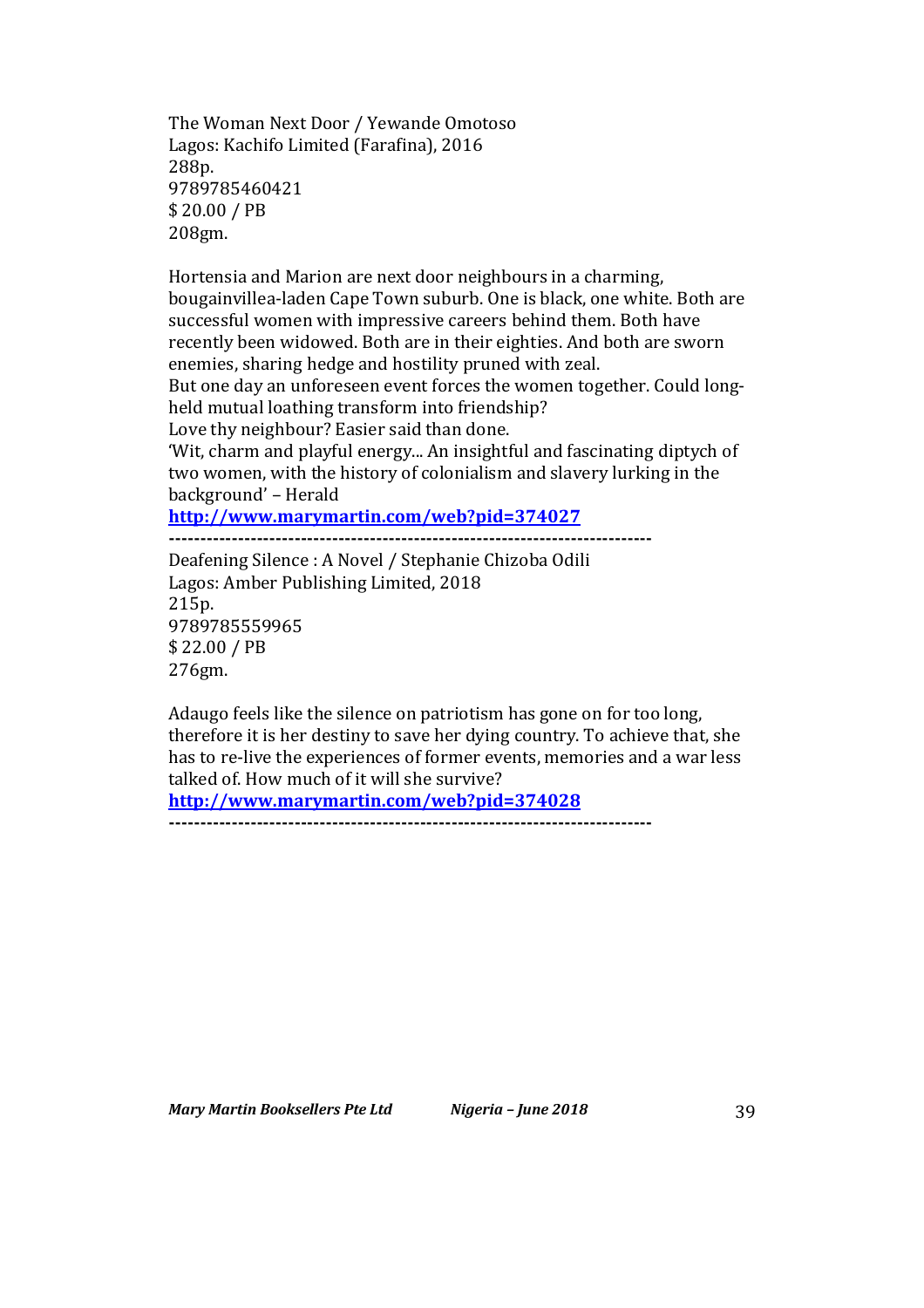Chasing Butterflies / Yejide Kilanko Lagos: Quramo Publishing (Q Books), 2018 144p. 9789789631520 \$ 25.00 / PB 172gm.

"A good mother does not run from her child's home. She always stays and fights."

Titilope Ojo left Nigeria for the United States over a decade ago, but her mother's words remain fresh in her mind. Titilope is married to Tomide, a handsome and charismatic man who she is afraid of. She spends each day anticipating his moods and lives in fear of offending him. She takes great care to try and love him just the way he wants, but will it ever be enough? As life continues to spiral out of control. Titilope finds herself alone at a crossroad where she must choose between duty and survival. **http://www.marymartin.com/web?pid=374029**

**-----------------------------------------------------------------------------**

Sweet Crude Odyssey : A Novel / Lawrence Amaeshi Lagos: Narrative Landscape Press, 2017

352p. 9789785525502 \$ 22.00 / PB 262gm. 15 September 2014 Bonny Island, Nigeria

"Been watching you." He let the smoke out of his mouth as he spoke. "Judging from the way you guzzled those bottles, i can tell you need a life coach."

"I can make you rich. Richer than you've ever imagined."

In the international market, they call it sweet crude- crude oil with low sulfur content. It flows in the oil rich Niger Delta region and is targeted by oil thieves, who siphon it from the pipelines and sell it to the highest bidder. Crude oil black market is staked with blood and immense wealth, encircling rich barons in international cities and savage militants down at the Niger Delta creeks.

This is the world Bruce Telema is lured into.

Spurred by desperation and pulled by the allure of immense riches, Bruce plunges into this dark abyss of betrayal and destruction, striking illicit million dollar deals and battling security forces and rival militants. But steadily, even as he outruns poverty and gains a fearsome reputation in the oil cabal, death, karma and the law stay close on his heels.

**http://www.marymartin.com/web?pid=374031 -----------------------------------------------------------------------------**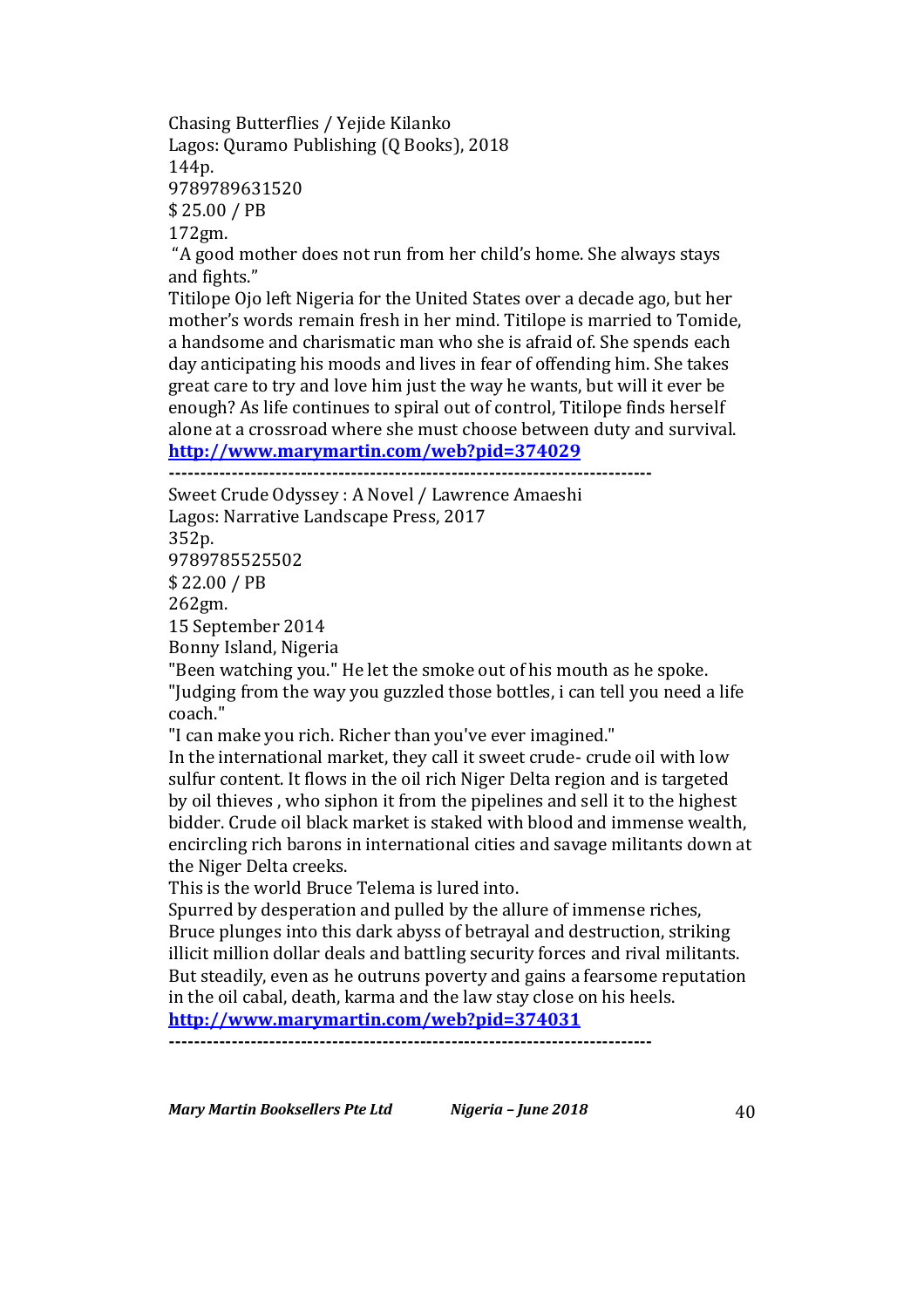The Stars Are Ageless: Finding My Light in Life, In Love, and on Set / Omoni Oboli Lagos: Narrative Landscape Press, 2018 xii, 136p. 9789789589364 \$ 20.00 / PB 176gm.

A young woman who chooses love. A daughter who must repay her mother's sacrifices. A filmmaker accused of stealing her own creation. A woman held up by faith, family and true friendship when her world is rocked to its very foundation. Omoni Oboli has played as many roles in life as she has on the big screen. But a movie ends and life goes on. The Stars are Ageless presents the true story of the woman hailed as "The Box Office Queen" of Nigerian cinema. These life experiences shaped Omoni into who she is, and promise that we will see much more from her.

**http://www.marymartin.com/web?pid=374032**

**-----------------------------------------------------------------------------** Under the Udala Tress / Chinelo Okaparanta (Winner, 2016 Lambda Literary Award) Lagos: Kachifo Limited (Farafina), 2016 384p. 9789785432985 \$ 20.00 / PB 280gm.

lieoma comes of age as her nation does; born before independence, she is eleven when civil war breaks out in the young republic of Nigeria. Sent away to safety, she meets another displaced child and they star-crossed. fall in love. They are from different ethnic communities. They are also both girls. But when their love is discovered, Ijeoma learns that she will have to hide this part of herself – and there is a cost to living inside a lie. Inspired by Nigeria's folktales and its war. Chinelo Okaparanta shows us – in "graceful and precise" prose (New York Times Book Review) – how the struggles and divisions of a nation are inscribed into the souls of its citizens. "Powerful and heartbreaking. Under the Udala Trees is a deeply moving commentary on identity, prejudice, and forbidden love" (Buzzfeed)

**http://www.marymartin.com/web?pid=374033**

**-----------------------------------------------------------------------------**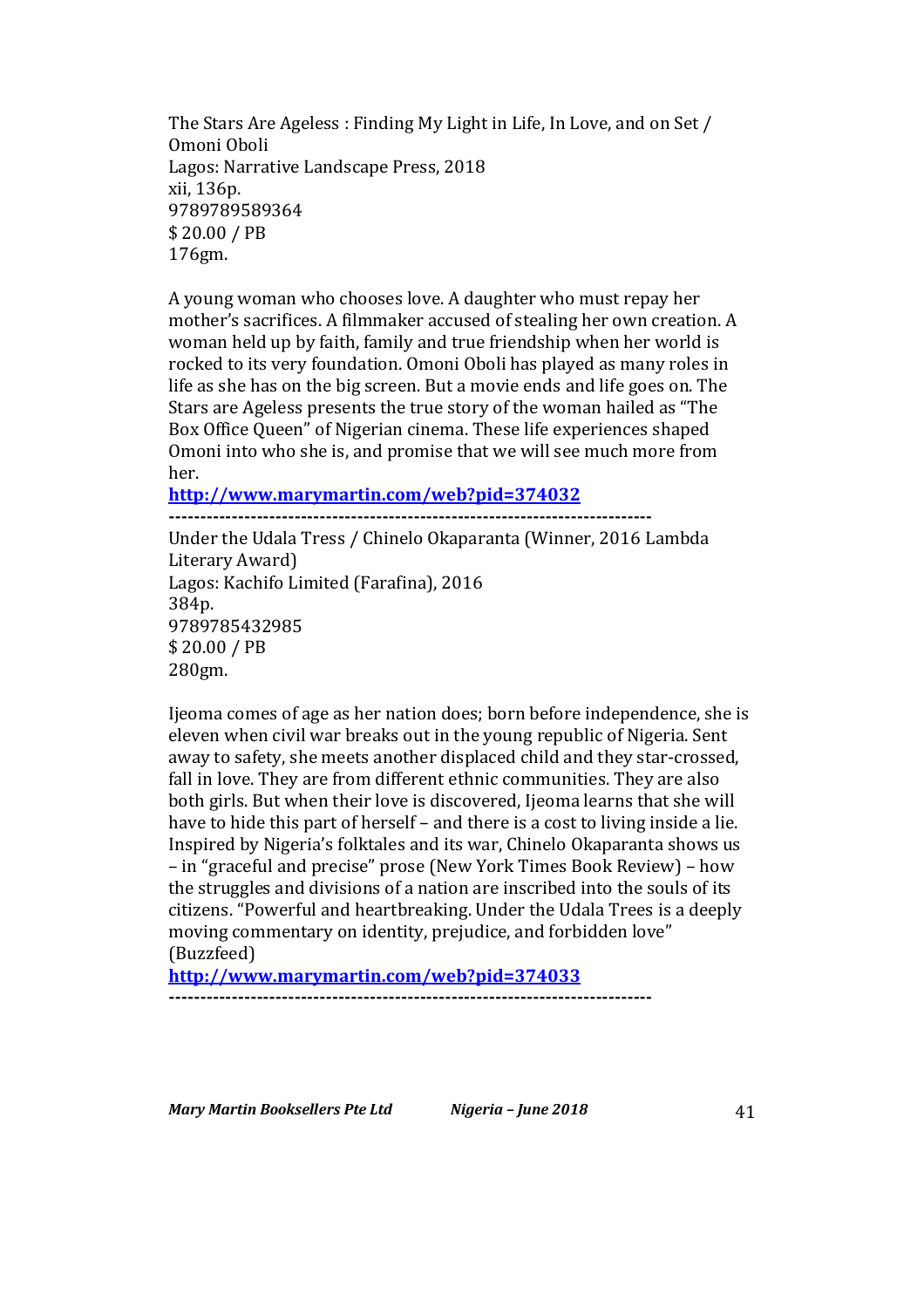Where Are You From? / Lola Akande Ibadan: Kraft Books Limited (Kraftgriots), 2018 308p. 9789789184750 \$ 29.95 / PB 396gm.

The story revolves around the adventures, dreams, and hopes of Anjola Adeniyi, a female university graduate from Kwara State in search of employment and true love in Nigeria. Young, innocent, idealistic and naive, Anjola embarks on the National Youth Service Corps (NYSC) programme with confidence of getting a job immediately after the programme. She goes to Kaduna, based on assurances by a Kaduna-based lover, but ethnic challenges frustrate her effort to get a job. Would it be different in Ibadan, the heartland of Yoruba land, where Anjola believes she belongs? The reader needs to find out in this intriguing national commentary. The novel will appeal to students in tertiary institutions and the general audience.

**http://www.marymartin.com/web?pid=374034**

In the Name of Our Fathers : A Novel / Olukorede S. Yishau Lagos: Parresia Publishers Ltd. (Origami), 2018 236p. 9789785558371 \$ 29.95 / PB 302gm.

--------------------------------------------------------------------------------

This book weaves a mesmerising tale of duty, ambition, greed and hunger for power.

Two men. One dictator. A country in turmoil. Into this mix is thrown a new novel that threatens to expose the rotten underbelly of "a man of God" who has not only bewitched his flock but has sunk his fangs into the head of state.

**http://www.marymartin.com/web?pid=374035**

-----------------------------------------------------------------------------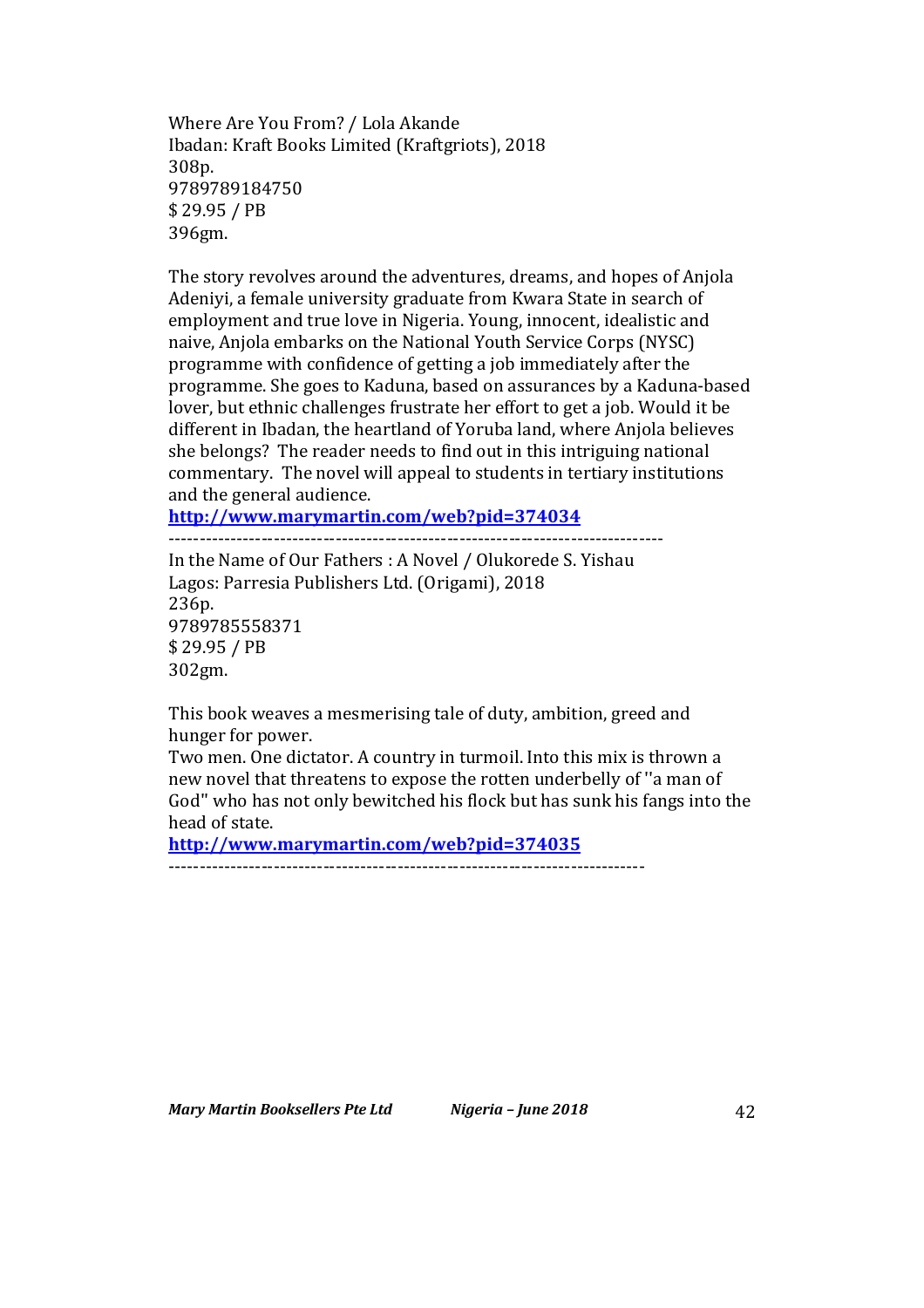The Last Wedding Anniversary / Abimbola Dare Lagos: Quramo Publishing (Q Books), 2018 252p. 9789789631544 \$ 29.95 / PB 284gm.

Celine Benson has been struggling; with becoming a mother, with her faith and her identity. Now, with just a few weeks before her fifth wedding anniversary, is Celine on the trail to uncover a secret that will separate her from her husband, Biyi, forever? In The Last Wedding Anniversary, Abimbola Dare showcases her remarkable ability to create relatable characters and fast-paced enjoyable dialogue and narratives. She takes us on a journey through Celine's mind, her past, and present, and into the darkness of doubt and despair. Abimbola Dare portrays the complexities and depth of Faith and

its transformative power in meaningful and thought-provoking prose. **http://www.marymartin.com/web?pid=374037**

-----------------------------------------------------------------------------

Sankara: The African Struggle Between the Quest for Freedom and the Quest for Survival : A Play / Jude Idada Lagos: Parresia Publishers Ltd., 2018 122p. 9789785558364 \$ 20.00 / PB 142gm. **http://www.marymartin.com/web?pid=374038 ---------------------------------------------------------------------------** Obito: Play / Sam Omatseye Lagos: Lagos: Parresia Publishers Ltd. (Origami), 2018 100p. 9789789642984 \$ 18.00 / PB 120gm. Obito is about the unconfirmed death of a Benin King and it's cover-up. the uncertainty of its validity amongst the towns citizens and its chiefs. The role of the media and the tradition. Based on a recent African story, the play dramatises how rumours of a king's death inspire a conspiracy between modern media and technology to expose the lies of tradition. **http://www.marymartin.com/web?pid=374040**

**---------------------------------------------------------------------------**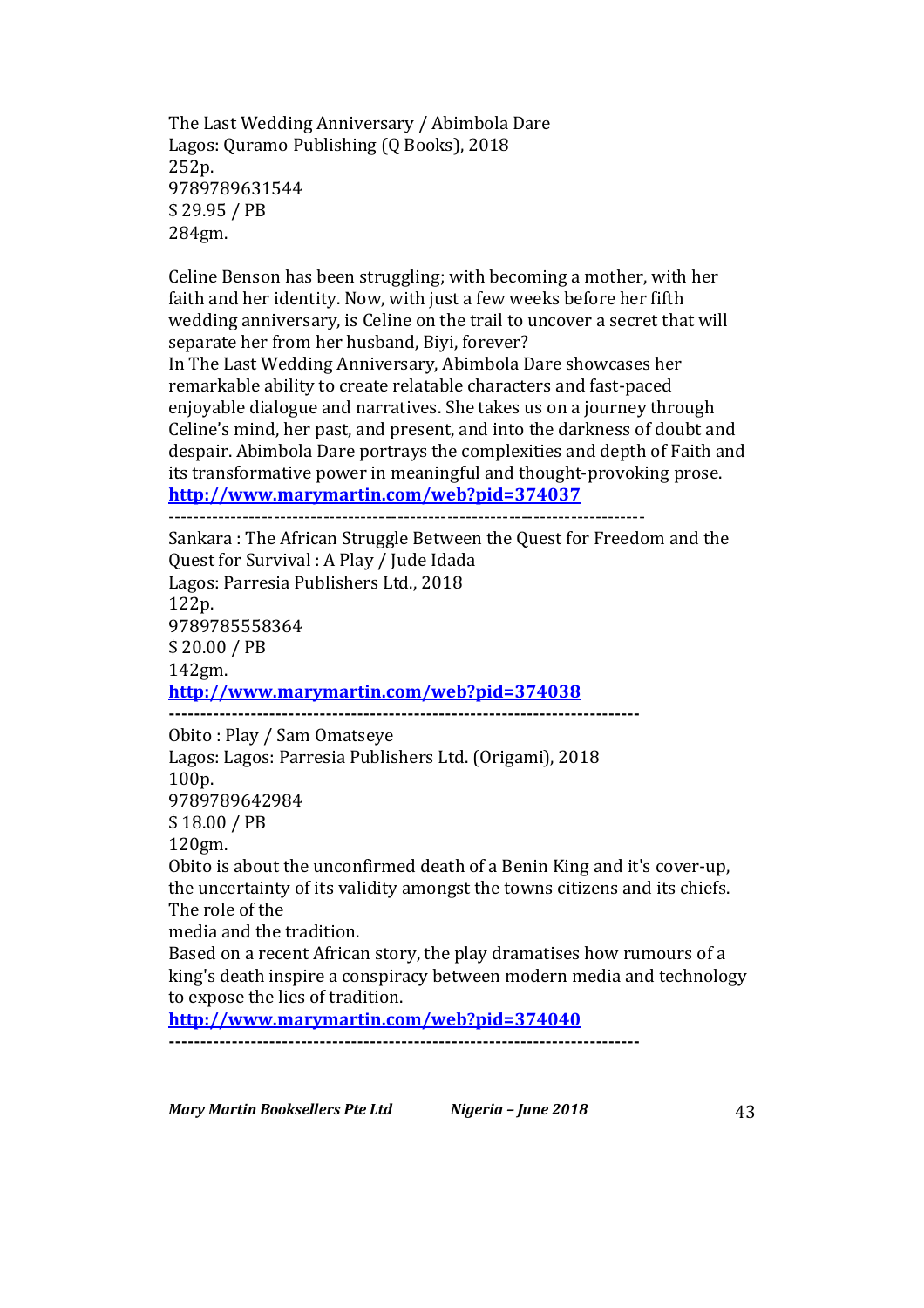The Oily Marriage / Hope Eghagha Lagos: Malthouse Press Limited, 2018 104p. 9789785557893 \$ 18.00 / PB 142gm.

The Oily Marriage, Professor Hope Eghagha's third published play, delves into the socio-cultural and political conflicts, conflicting emotions, and dilemma which the discovery and exploitation of crude oil present to the people of the Niger Delta in Nigeria. It functions at the personal level and the level of inter-ethnic relations and how sometimes the solutions to problems become intertwined with and undermined by selfish and personal interests. The image of the exploiter looms large in the play as business and commerce are locked in mortal combat for the soul of the region. How these issues play out in the twenty-first century is the concern of the playwright in this fast-moving drama of ideas. **http://www.marymartin.com/web?pid=374041**

**---------------------------------------------------------------------------** A New Africa : Collected Poems / Chigbo Ugwuoke Ibadan: University Press PLC, 2017 x, 42p. 9789789403189 \$ 12.00 / PB 88gm.

Often and mistakenly reduced to a country, Africa is the most complex land on Earth. Though comprised of various races, tribes, languages, and traditions, the continent is a nation all on its own. It is in this collection, Chigbo Ugwuoke captures the essence of Africa's unique composition. Though native to Nigeria, Chigbo expresses deep concern for the whole of Africa. Through narrative poetry he brings awareness to tragedies that have befallen Africa. Through figurative poetry he paints the picture of her delicate beauty and deep sorrow. While paying homage to the common but integral individuals in Africa, he calls the people of Africa to action against political corruption and division. As an African American, reading A New Africa has given me another level of insight into the land of my ancestors. It has provided a mirror as my complexity reflects that of the great land called Africa. - Nicole A. Schmidt Author of Inside a **Young Soul** 

**http://www.marymartin.com/web?pid=374042**

**---------------------------------------------------------------------------**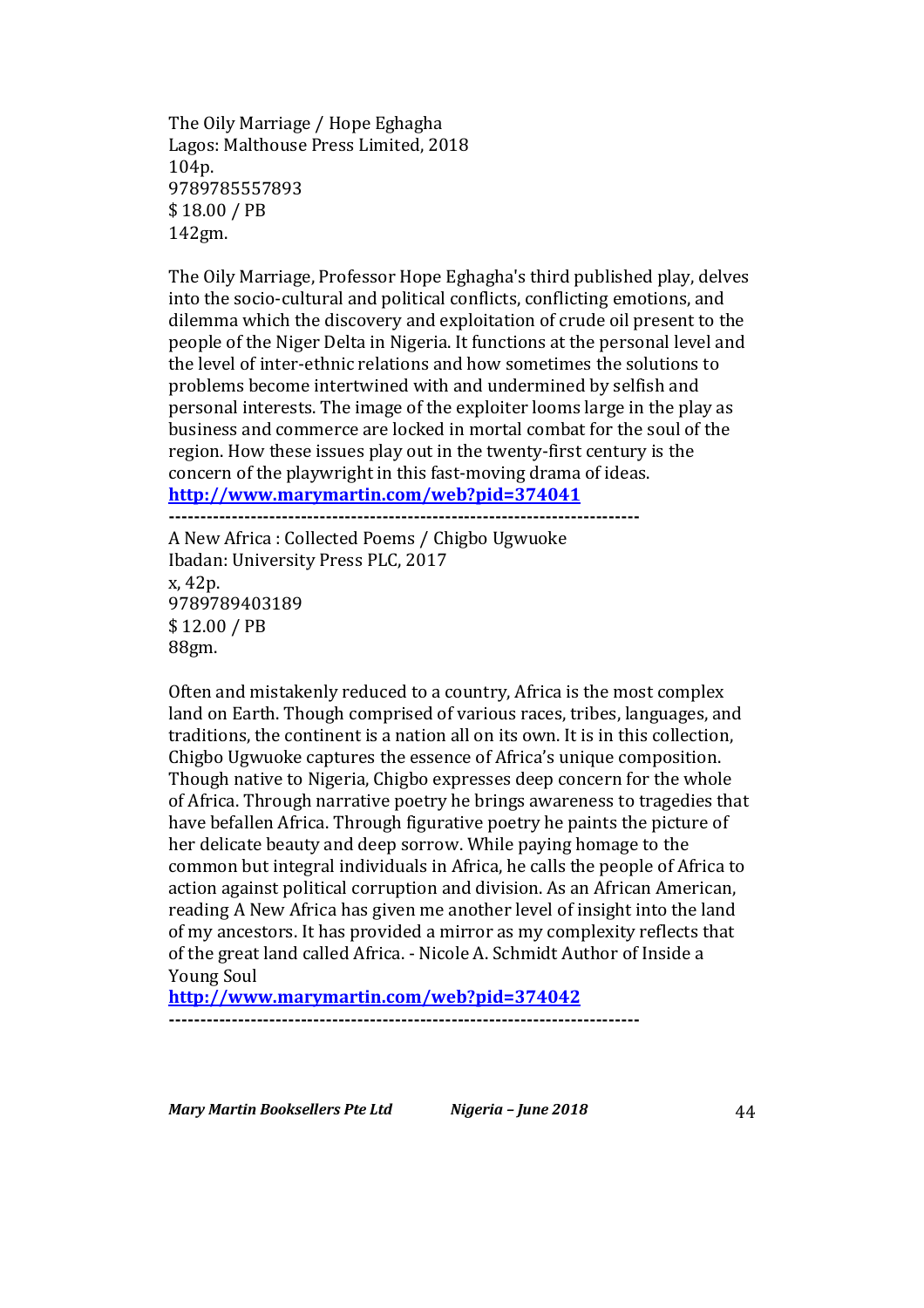Literature, Integration and Harmony in Northern Nigeria / (Eds) Hamzat I. AbdulRaheem, Saeedat B. Aliyu & Reuben K. Akano Ilorin, Kwara State: Kwara State University Press, 2017 xiv, 276p. Includes Index English & Arabic Text 9789785487022 \$ 32.00 / PB 446gm.

This book explores from various perspectives how the literature of the northern region of Nigeria has promoted the ideology of integration and societal resurgence. Through the diverse cultural productions from this very heterogenous socio-political region, researchers have dissected the portrayals and characterisations of ideologies which foster harmony among the people who speak a multitude of languages and have an array of cultural practices. These contributions bring to the fore the multiple roles that both indigenous literary productions and those adapted from foreign elements have played in realising social and cultural integration and advancing collective values of the people of Northern Nigeria. This collection of essays is the result of a selection of scholarly contributions to two national conferences on Literature on Northern Nigeria held at the Kwara State University, Malete in 2015 and 2016. **http://www.marymartin.com/web?pid=374044 ---------------------------------------------------------------------------**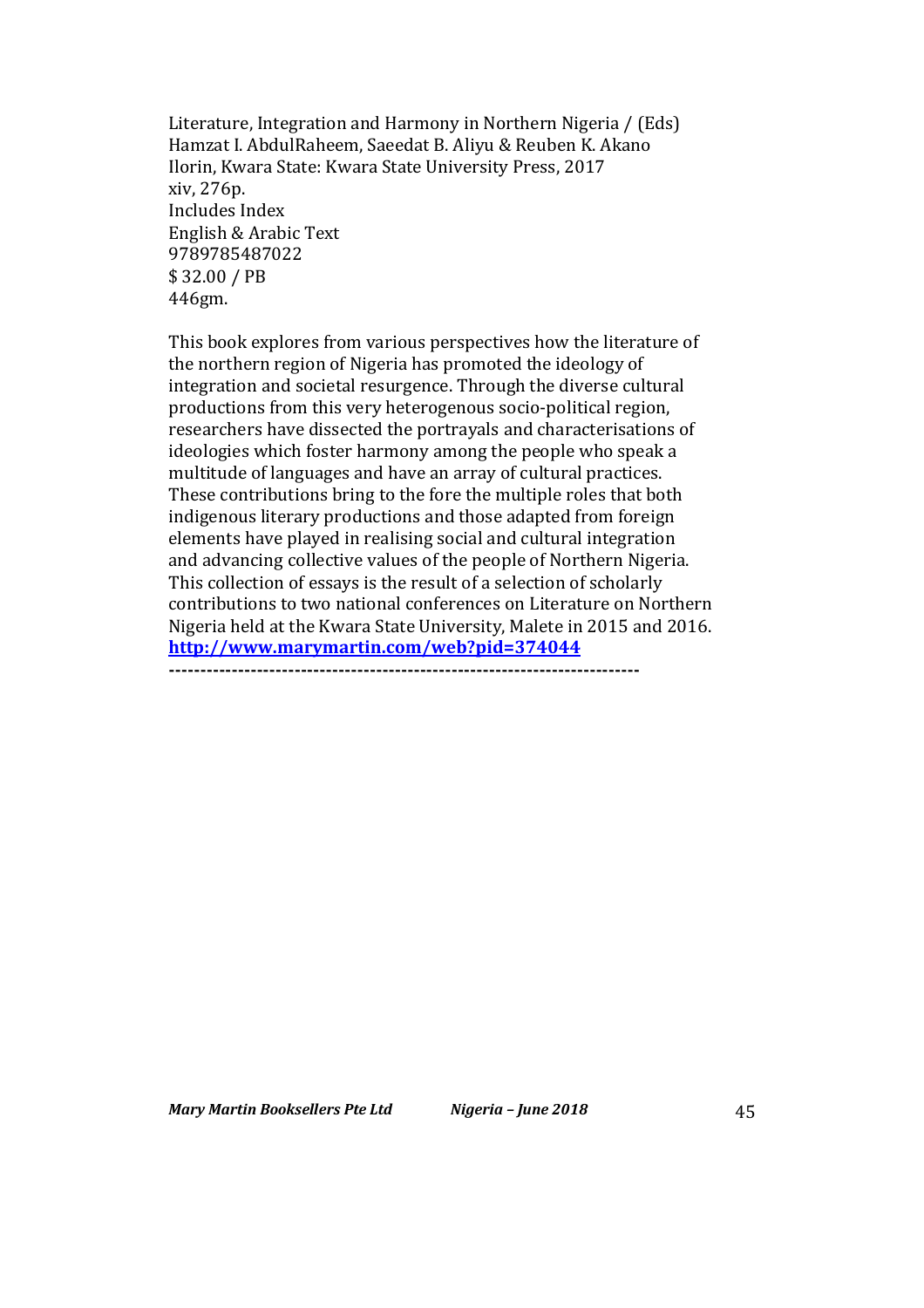Bitter Leafing Woman: Short Stories / Karen King-Aribisala Lagos: Malthouse Press Limited, 2017 104p. 9789789597208 \$ 19.00 / PB 262gm.

Set in Nigeria, Bitter Leafing Woman relates the experiences of Woman as she chews the bitter leaves of patriarchal oppression in a bid to transform them into gender balanced sweetness. Here Woman becomes a symbol of the oppressed; of women and men alike. The style of writing ranges from plain prose as in The Edi Kai Ikong War, magical realism as in World of the Fat/Thin House, the social satire of The Bone Eater, the densely poetic and symbolic Broken Plate and the biblical imbued style of Bitter Leafing Woman who finding herself drowning in the soup of gender oppression for forty years attempts to murder her Deacon fiancé. In this collection we become involved with serious issues of conflicts, which nevertheless we try to treat with sardonic humour and insight. **http://www.marymartin.com/web?pid=243198**

**---------------------------------------------------------------------------**

God's Naked Children: Selected and New Stories / Tanure Ojaide Lagos: Malthouse Press Limited, 2018 260p. 9789785879802 \$ 20.00 / PB 332gm.

Here is a collection of selected and new short stories by Tanure Ojaide. Three stories from his two previous collections The Debt Collector and The Old Man in a State House are included along with new diverse stories exploring topics and themes not present in his previous works. The stories could be realistic but are fictional, Ojaide writes memoir, poetry and fiction in the forms of short story and novel with common threads connecting his writing irrespective of genre.

**http://www.marymartin.com/web?pid=374045**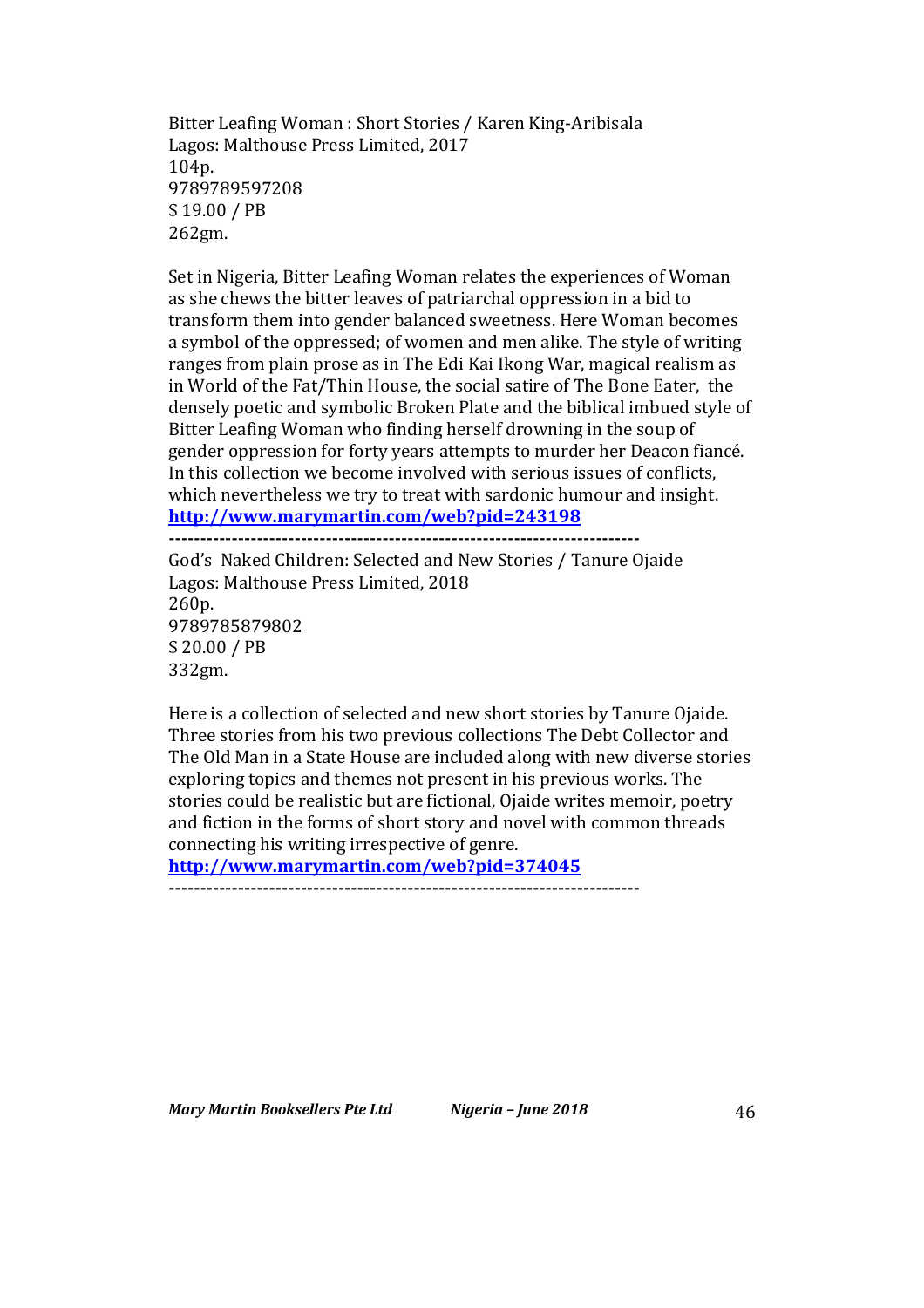Disowned : Short Stories / Nina Iphechukwude Anyianuka (Foreword) Richard Mofe-Damijo (RMD) Ibadan: Bookcraft, 2017 xii, 280p. 9789788457756 \$ 39.50 / PB 372gm.

In this fascinating but often harrowing read, five fictional Nigerian women and girls tell their stories of sexual, physical, psychological, mental and verbal abuse in the hands of men and sometimes fellow women. In detailed flashbacks, they describe horrific experiences that have moulded them into the bitter, strong or victorious women that they are today. An extremely interesting but often dark and haunting read, Disowned is a collection of stories of sadistic abuse, violence and an almost institutional sexual cruelty towards young girls and women in sub-Saharan Africa where the society is built on the power of men and timidity of women; women often raised to believe it is their fault when they are abused and molested. Disowned is a collection of five short stories told by five fictional Nigerian women who recount their personal experiences in their own voices. Each character's personality is revealed in the way she tells her story and the way she lets her experience affect her. The book addresses socio-cultural issues ranging from sexual abuse/child molestation, prostitution, childlessness, widowhood, domestic violence to infidelity faced by the Nigerian woman, openly or secretly. The style is fast-paced, light-hearted, funny yet dark and hunting. The book is intended to be devoid of all forms of literary pretences and yet be a very relatable and easy to read work of prose. The stories are DISOWNED, DADDY'S LITTLE GIRL, NNENNA'S LOSS, BLACKIE'S MISSION and TWO OF A KIND. **http://www.marymartin.com/web?pid=374046**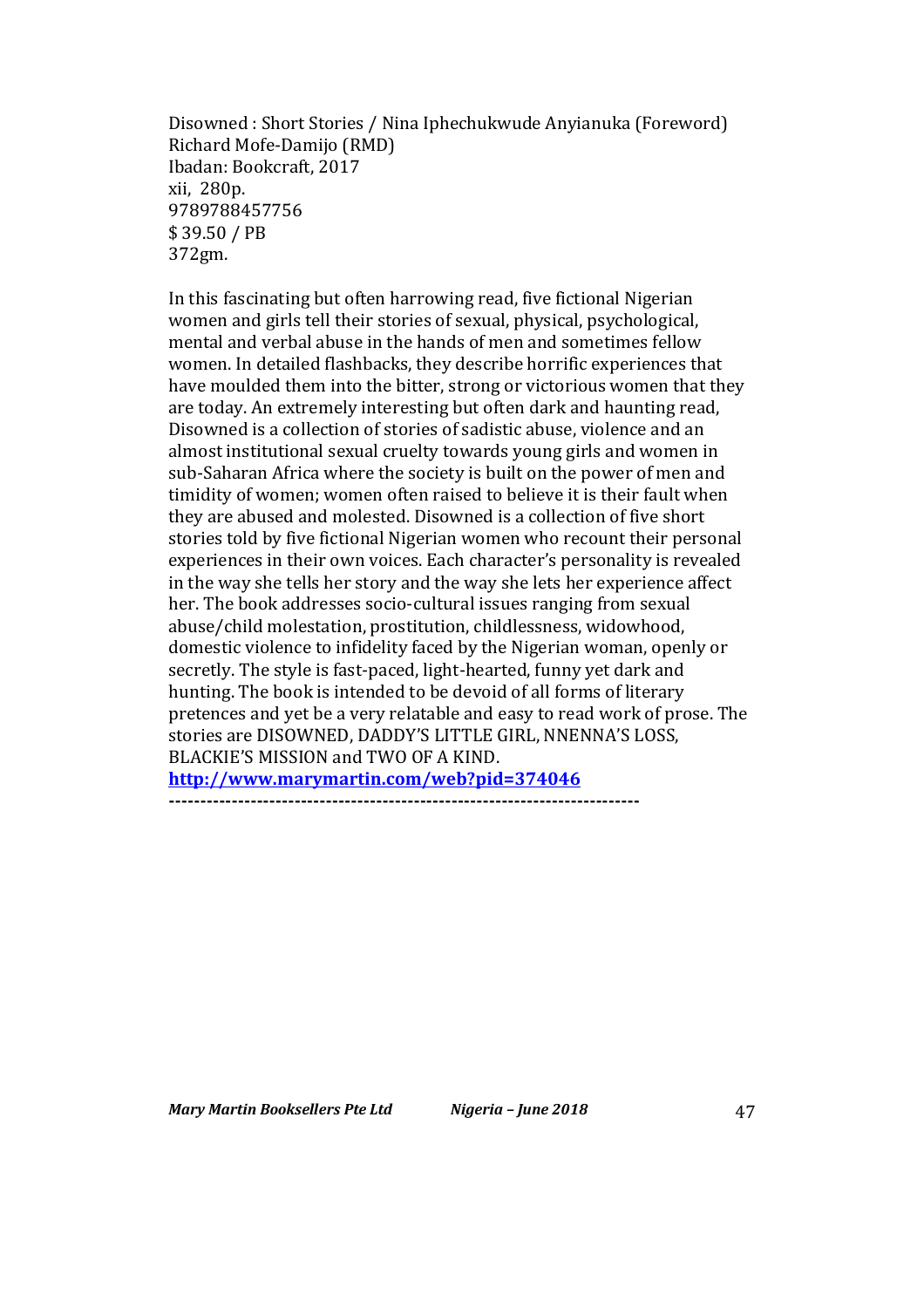What it Means When a Man Falls from the Sky: Short Stories / Lesley Nnek Arimah (Winner of the Commonwealth Short Story Prize for Africa) Lagos: Kachifo Limited (Farafina), 2017 204p. 9789785460940 \$ 30.00 / PB 176gm.

A dazzlingly accomplished debut collection explores the ties that bind parents and children, husbands and wives, lovers and friends to one another and to the places they call home.

In "Who Will Greet You at Home," a National Magazine Award finalist for The New Yorker, A woman desperate for a child weaves one out of hair, with unsettling results. In "Wild," a disastrous night out shifts a teenager and her Nigerian cousin onto uneasy common ground. In "The Future Looks Good," three generations of women are haunted by the ghosts of war, while in "Light," a father struggles to protect and empower the daughter he loves. And in the title story, in a world ravaged by flood and riven by class, experts have discovered how to "fix the equation of a person" – with rippling, unforeseen repercussions.

Evocative, playful, subversive, and incredibly human, What It Means When a Man Falls from the Sky heralds the arrival of a prodigious talent with a remarkable career ahead of her.

**http://www.marymartin.com/web?pid=374047**

**---------------------------------------------------------------------------**

### **Performing Arts**

EJOTMAS : Ekpoma Journal of Theatre and Media Arts, Vol. 6, Numbers 1 & 2, 2017 / (Ed-in-Chief) Prof. Charles O. Aluede Ekpoma: Department of Theatre and Media Arts, Ambrose Alli University, 2017 488p. ISSN: 2006-1838 (Print) ; 2449-1179 (Online) \$ 30.00 / PB 510gm. **http://www.marymartin.com/web?pid=374048 -----------------------------------------------------------------------------**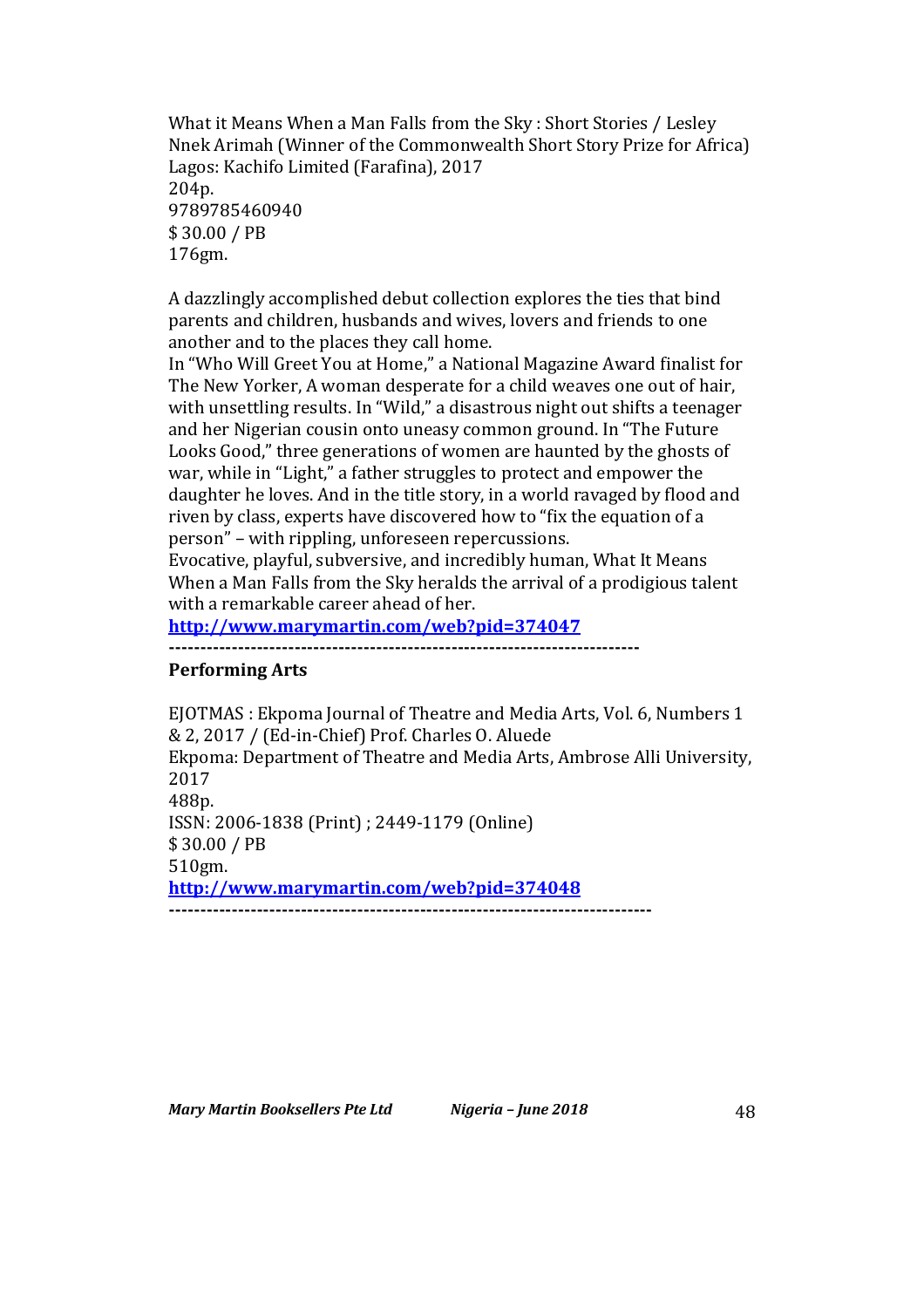The Stage and The Screen : Perspectives on Art Production in Contemporary Nigeria (A Festschrift in Honour of Dr. Gabriel Adekola Oyewo at 70) / (Ed) Rasaki Ojo Bakare, Gbemisola Remi Adeoti & Modupe Olaniyan

Kent, UK: Alpha Crownes Publishers in conjunction with The Department of Theatre and Media Arts, Ekiti State University, Ado Ekiti, Nigeria xii, 448p.

Includes Index

9780993578106

- Motion pictures -- Stage props
- Cinematography -- Juvenile literature.
- Theater -- Juvenile literature.
- Theater -- Nigeria -- Biography.
- Actors -- Nigeria -- Biography.

\$ 35.00 / PB

494gm.

### **http://www.marymartin.com/web?pid=374049**

**-----------------------------------------------------------------------------**

African Theatre: Studies in Theory and Criticism / (Eds) Ziky O. Kofoworola, Martin O. Owusu & Abdulrasheed A. Adeoye Ilorin: The Department of Performing Arts, University of Ilorin, 2017 xv, 517p. Includes Index 9789785469028 \$ 75.00/ PB 964gm. **http://www.marymartin.com/web?pid=374050**

**-----------------------------------------------------------------------------**

# **Politics/International Studies**

And That's Saying It The Way It Is: A Collection of the Authors Columns in Nigerian Newspapers (2010-2016) / Tunde Fagbenle Lagos: Etchwise Consulting Limited, 2017 xxxiii, 632p. Includes Index 9789789612871 \$ 75.00 / PB 900gm. **http://www.marymartin.com/web?pid=374051 -------------------------------------------------------------------------------**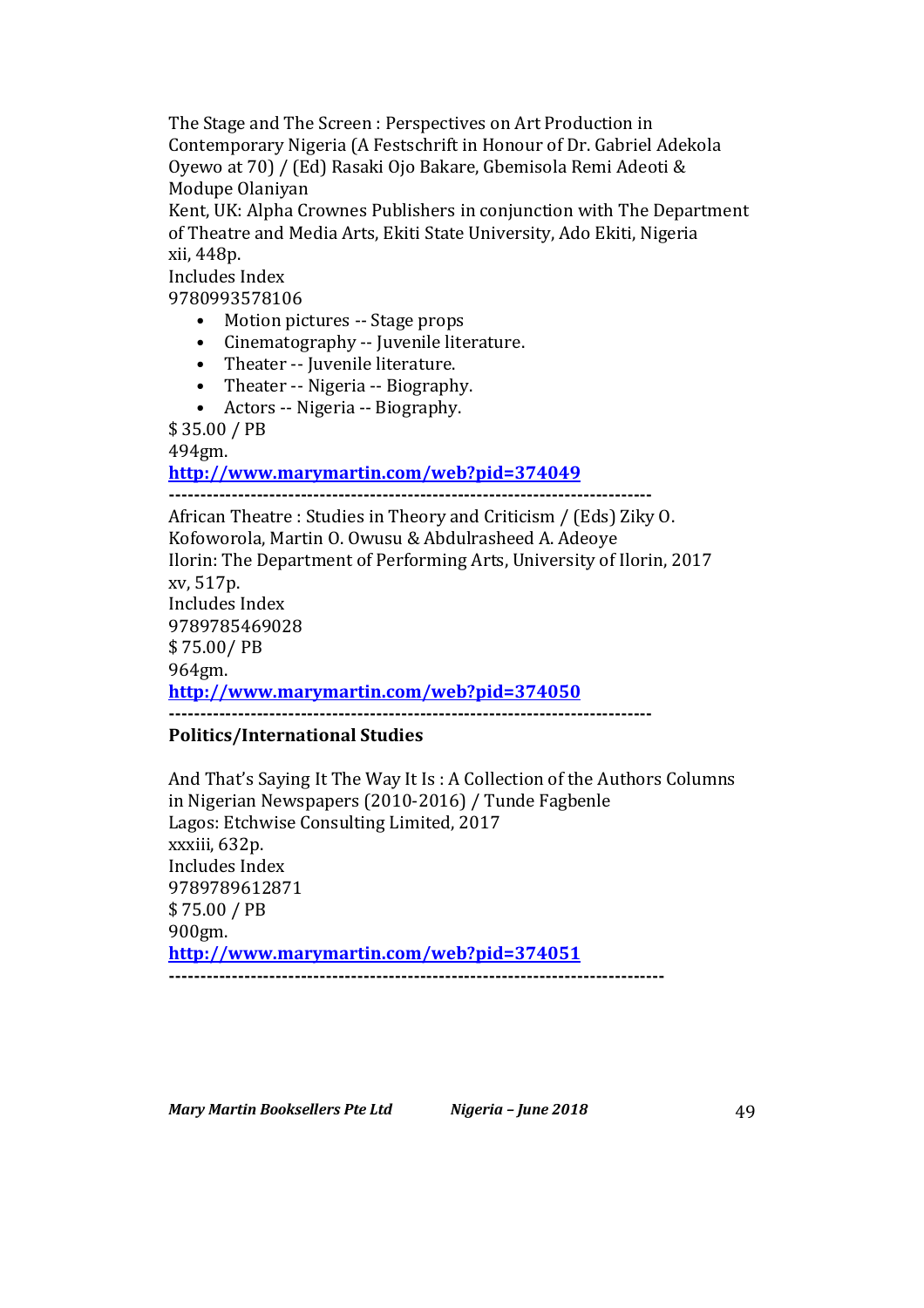Peace Studies and Practice : Journal of the Society for Peace Studies and Practice, Volume 1 Number 4, March 2015 / (Ed-in-Chief) Professor Wahab Alasupo Egbewole (et al.) Abuja: Society for Peace Studies and Practice (SPSP), 2015  $1v.$ ISSN: 2360-9427 \$ 50.00/ PB 342gm. **http://www.marymartin.com/web?pid=179851 -------------------------------------------------------------------------------**

How To Win Elections in Africa : What Activists, Donors, Social Engineers and Citizens Can Learn From Statecraft Inc's Successful Runs in Nigeria and Ghana (+ Parallels with Donald Trump) / Chude Jideonwo with Adebola Williams Lagos: Kachifo Limited (Kamsi imprint), 2017 xvi, 284p. 9789785519808 \$ 39.90 / PB 406gm.

Democracy involves the process of changing custodians of power from time to time in order to maintain a useful equilibrium of performance and accountability. But the post-colonial narrative in most African countries has been one of strongmen and power brokers entrenching themselves deeply across the crucial levels of society. The past few years have however seen citizens become more aware, and some revolt against these systems.

How To Win Elections in Africa explores how citizens, through elections can uproot the power structures. Using examples from within and outside Africa, this book examines the past and present to map a future where the political playing field is level and citizens can rewrite existing narratives.

Politicians have been handed their notice: It is no longer business as usual.

**http://www.marymartin.com/web?pid=374052**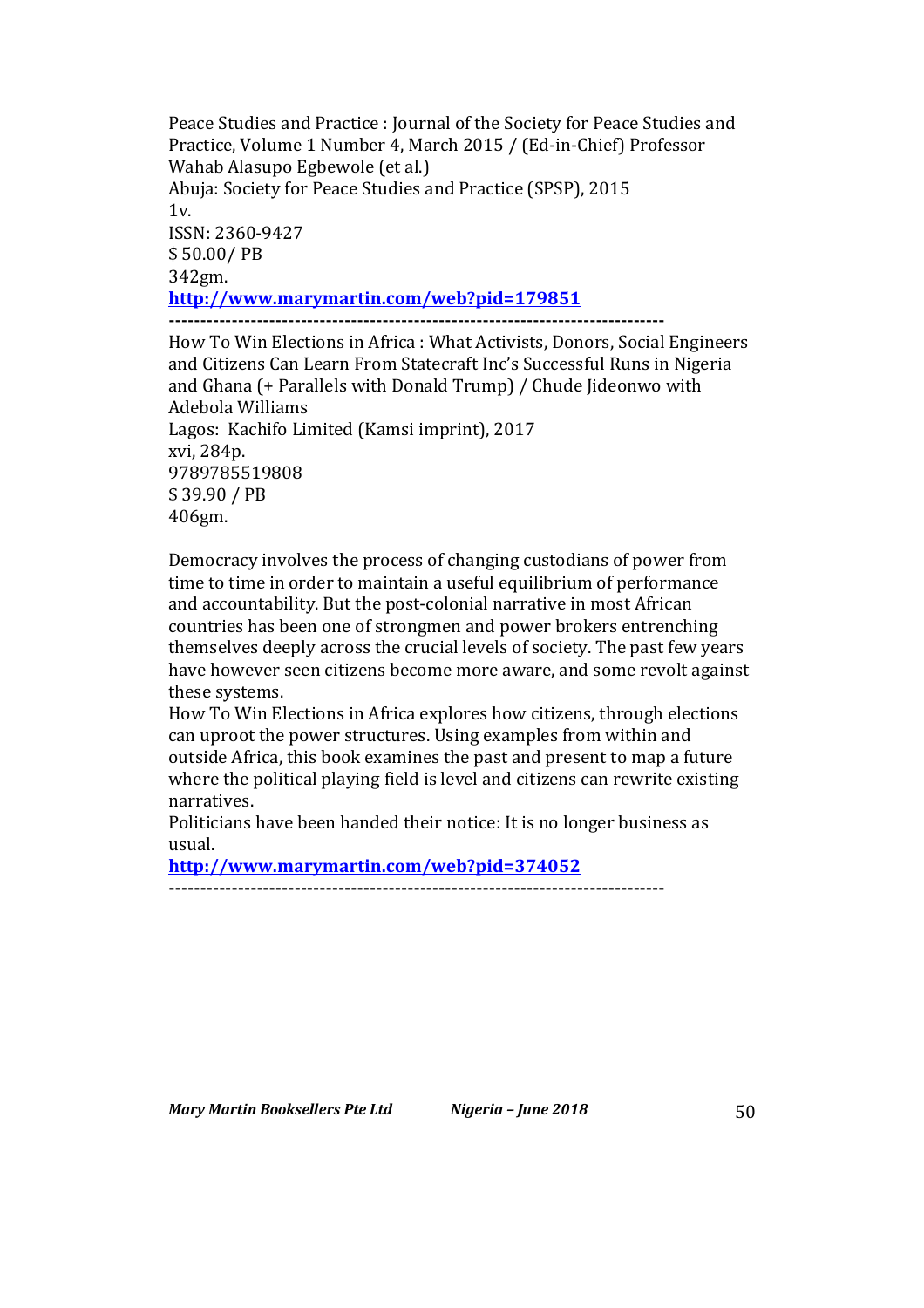Our Looted Commonwealth, Their Fundamental (Human) Rights : Interrogating the Rule of Law and Anti-Corruption War in Nigeria / Mike Omilusi Ibadan: Stirling-Holden Publishers Ltd., 2017 xvi, 184p. Includes Index ; Bibliography 9789780326142

- Political corruption -- Nigeria.
- Nigeria -- Politics and government -- 2007-

\$ 20.00 / PB 266gm. **http://www.marymartin.com/web?pid=374053 -------------------------------------------------------------------------------** Build, Innovate and Grow : My Vision for Our Country / Kingsley Moghalu (Foreword) HRH Muhammadu Sanusi II (Emir of Kano) Ibadan: Bookcraft, 2018 xi, 262p. 9789785548341 \$ 30.00 / PB 348gm.

How can Nigeria overcome its leadership capital deficit? How can women get equality in the areas of: access to education, access to finance, marital protection rights, violence, and the poor ratios of representation in political and corporate leadership in Nigeria? Will the youths finally rise up and take their place at the driving wheel on our national journey into the future? How can we successfully reduce poverty and unemployment? What is the vision of Diaspora Engagement? How can we pursue a vibrant foreign policy? Can the 'Office of the Citizen' do its patriotic duty? How does governance in Nigeria reduce waste and inefficiency? What and who can save Nigeria? **http://www.marymartin.com/web?pid=374054**

**-------------------------------------------------------------------------------**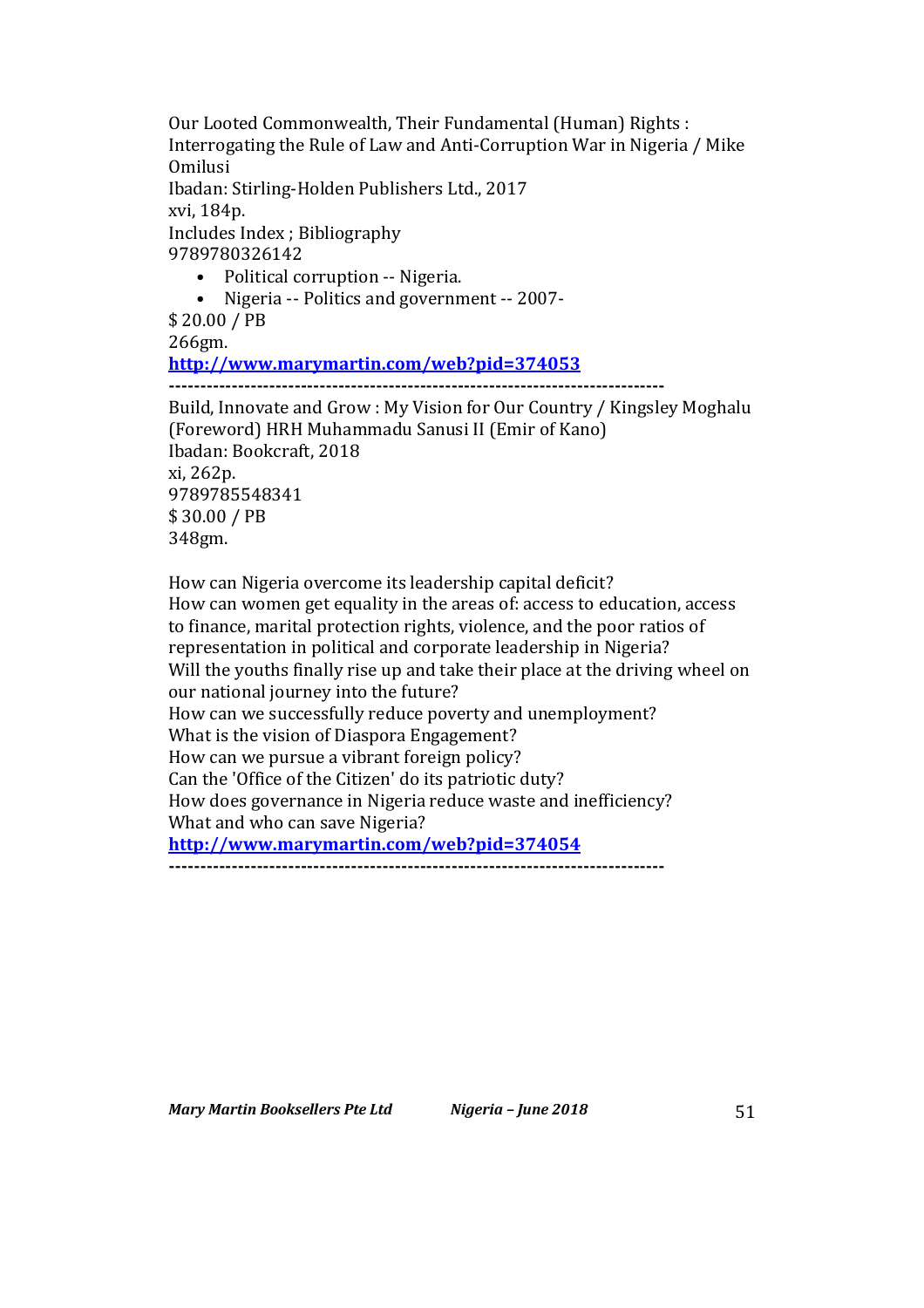Reforming the Reformable : Post retirement Reflections on the Nigerian Civil Service / Tunja Olaopa Ibadan: HEBN Publishers Plc, 2016 xiii, 144p. Includes Index 9789780816162 \$ 24.00 / PB 180gm. **http://www.marymartin.com/web?pid=374055 -------------------------------------------------------------------------------**

Are You Not a Nigerian? : Thoughts on a Nation at a Crossroads / Bayo Olupohunda Lagos: Narrative Landscape Press, 2017 xiv, 318p. 9789785525571 \$ 30.00 / PB 368gm.

This collection of essays chronicles a country's fourth attempt at democratic governance after many years of military dictatorship. Through his personal experiences and observations, Báyọ̀ Olúpohùndà captures the reality of Nigeria's socio-political environment at the turn of the millennium, the collapse of dignity in service, and the ubiquitous "Nigerian factor" that creates entitlement. Are You Not A Nigerian? examines the lost opportunities, the disappointment of successive administrations, and the dilemma of a nation at a crossroads. **http://www.marymartin.com/web?pid=374056**

**-------------------------------------------------------------------------------**

The Legitimacy of Political Science as a Discipline in Nigeria / Dr. Tunji Olaopa Ibadan: Department of Political Science, Faculty of the Social Sciences, University of Ibadan, 2015 vi, 26p. \$ 5.00 / PB 50gm.

A Public Lecture delivered at the Department of Political Science, University of Ibadan in honour of Professors Emeriti 'Bayo Adekanye, and John Ayo

**http://www.marymartin.com/web?pid=374057 -------------------------------------------------------------------------------**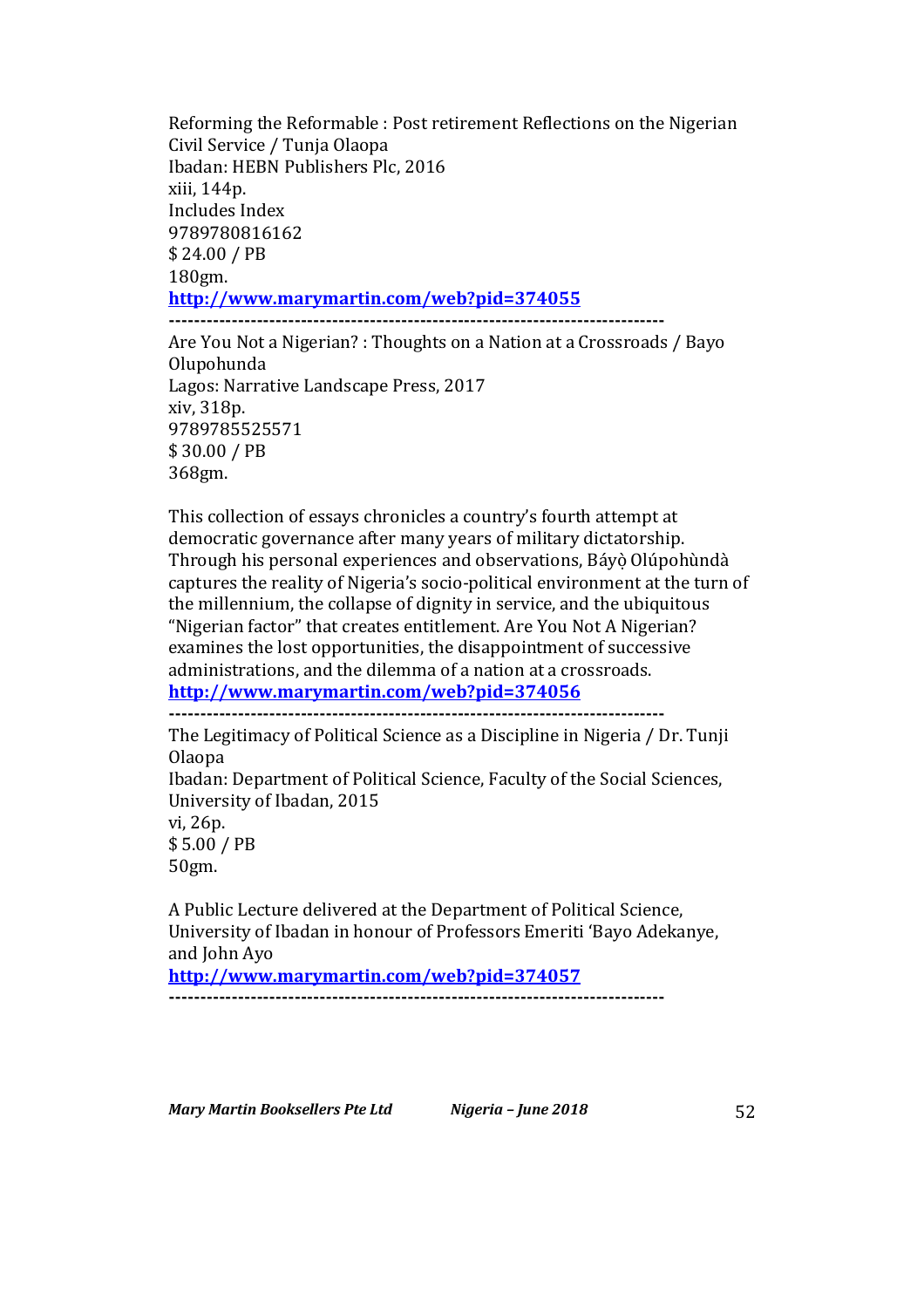Nigerian Forum – A Journal of Opinion on World Affairs, Vol. 36, Nos. 1-4, January-April, 2015 / (Ed) Joshua O. Balirinwa Lagos: Nigerian Institute of International Affairs, 2015 1v. ISSN: 0189-0816 \$ 15.00 / PB 78gm. **http://www.marymartin.com/web?pid=374058 -------------------------------------------------------------------------------** Nigerian Forum – A Journal of Opinion on World Affairs, Vol. 36, Nos. 5-8, May-August, 2015 / (Ed) Joshua O. Balirinwa Lagos: Nigerian Institute of International Affairs, 2015  $1v<sub>l</sub>$ ISSN: 0189-0816 \$ 15.00 / PB 70gm. **http://www.marymartin.com/web?pid=374059 -------------------------------------------------------------------------------** Nigerian Forum – A Journal of Opinion on World Affairs, Vol. 36, Nos. 9-12, September - December, 2015 / (Ed) Joshua O. Balirinwa Lagos: Nigerian Institute of International Affairs, 2015  $1v.$ ISSN: 0189-0816 \$ 15.00 / PB 108gm. **http://www.marymartin.com/web?pid=374062 -------------------------------------------------------------------------------** Yoruba Nation : (Dis)Unity, National Politics and the Republican Spirit / Tunji Olaopa Ibadan: Pan-African University Press, 2017 vi, 38p. 9781943533305 \$ 10.00 / PB 56gm.

Keynote Paper Presented at the Conference on "The Yoruba Nationa and Politics Since the 19<sup>th</sup> Century: A Conference in Honor of Professor J.A. Atanda" held at the Olabisi Onabanjo University, Ago Iwoye on October 9-11, 2017

**http://www.marymartin.com/web?pid=374065 -------------------------------------------------------------------------------**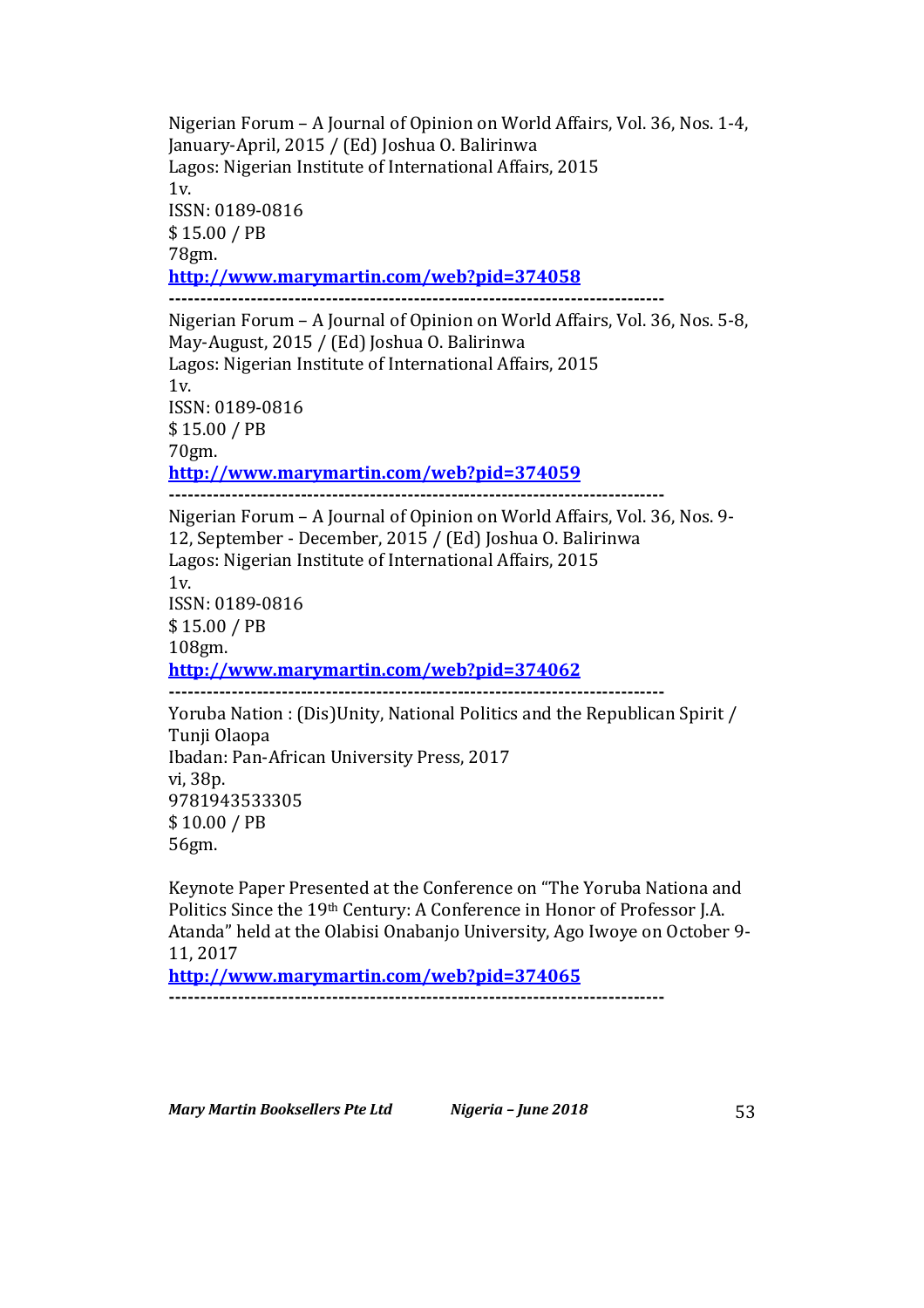Nigeria and the Challenge of National Productivity / Tunji Olaopa Ibadan: Tunji Olaopa 17p. \$ 5.00 / PB 34gm. **http://www.marymartin.com/web?pid=374066 -------------------------------------------------------------------------------**

Philosophy, Humanities and the National Question in Nigeria / Tunji Olaopa Ibadan: Tunji Olaopa, 2017 iii, 17p. \$ 5.00 / PB 38gm. **http://www.marymartin.com/web?pid=374068 -------------------------------------------------------------------------------**

The State of Public Administration and Sustainable Development in Africa : Towards a Bold and Functional Public Administration / Tunji Olaopa Ibadan: Tunji Olaopa, 2016 iii, 17p. \$ 5.00 / PB 52gm.

A Lecture delivered at a Conference organized by the Department of Public Administration, Lagos State University, Ojoo, Nigeria on November 28-30, 2016

**http://www.marymartin.com/web?pid=374069**

**-------------------------------------------------------------------------------**

Eradicating Corruption in African Public Service : A Practitioner's Perspective / Tunji Olaopa Ibadan: Tunji Olaopa, 2016 iii, 40p. \$ 5.00 / PB 62gm. **http://www.marymartin.com/web?pid=374071 -------------------------------------------------------------------------------**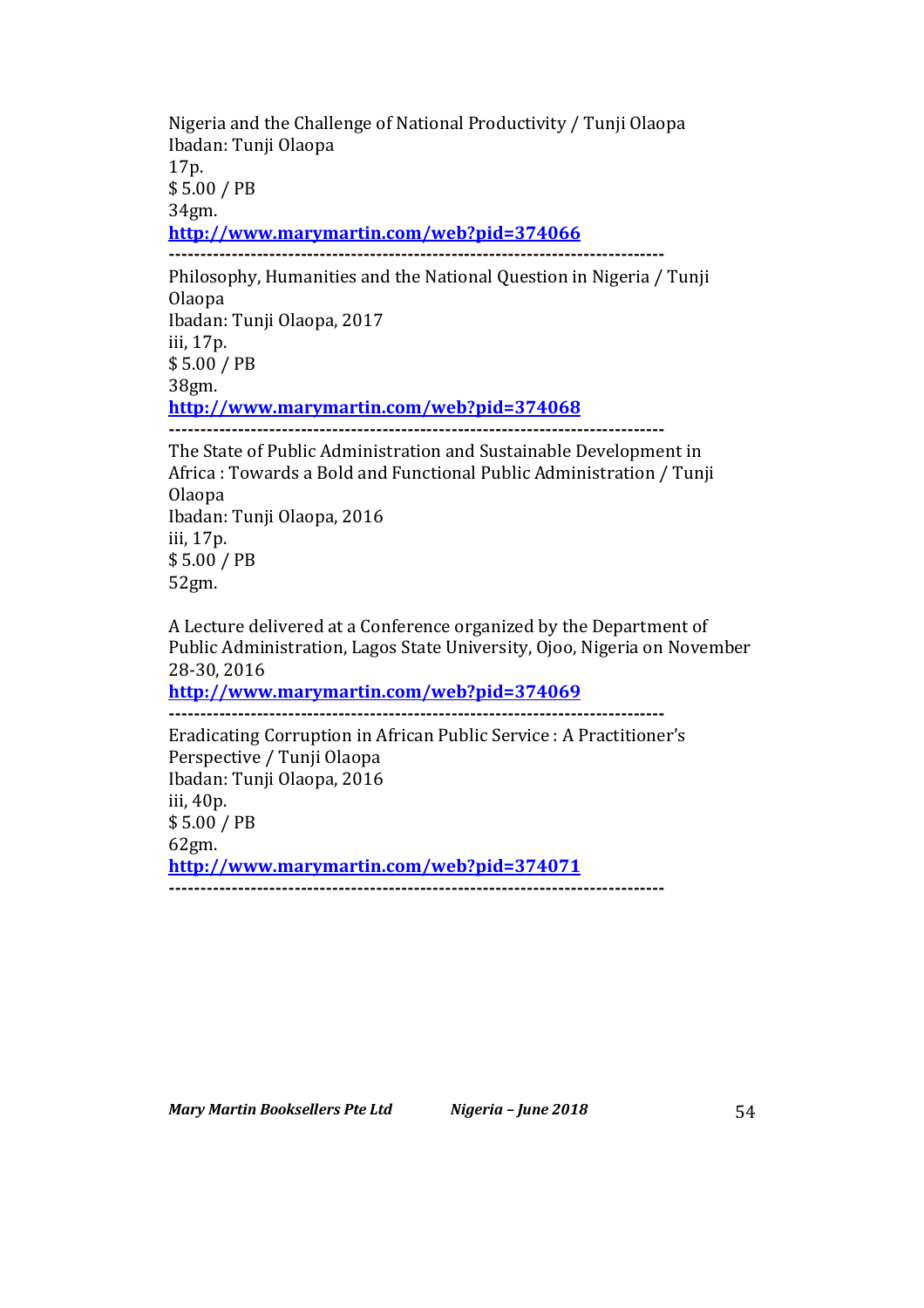The Way It Is, 2 : Law, Socio-Political Matters, International Occurrences and on Human Rights / Chris Akiri Lagos: Bertie-John Printers, 2014 viii, 204p. Includes Index 9789789398850 \$ 35.00 / PB 276gm. **http://www.marymartin.com/web?pid=374072** --------------------------------------------------------------------------------------

Student Unionism in Nigeria : Challenges and Strategies / Abdurrahman Olayemi Bello Onifade Ibadan: Ibadan University Press, 2017 xxi, 218p. Includes Index ; Bibliography 9789788529446 \$ 30.00/ PB 276gm. **http://www.marymartin.com/web?pid=374074**

-------------------------------------------------------------------------------------- Nigerian Politics Issues and Perspective  $/$  (Ed) Derin K. Ologbenia & G.S. Mmaduabuchi Okeke Lagos: University of Lagos Press and Bookshop Ltd., 2017 x, 234p. Includes Index 9789789595259 \$ 32.00/ PB 296gm. **http://www.marymartin.com/web?pid=374076** --------------------------------------------------------------------------------------

The Road Map of a Nation : A Narrative of the First African Road Safety Corps / Wole Soyinka Ibadan: Bookcraft, 2018 204p. 9789785548327 \$ 32.00 / PB 310gm. **http://www.marymartin.com/web?pid=374077** --------------------------------------------------------------------------------------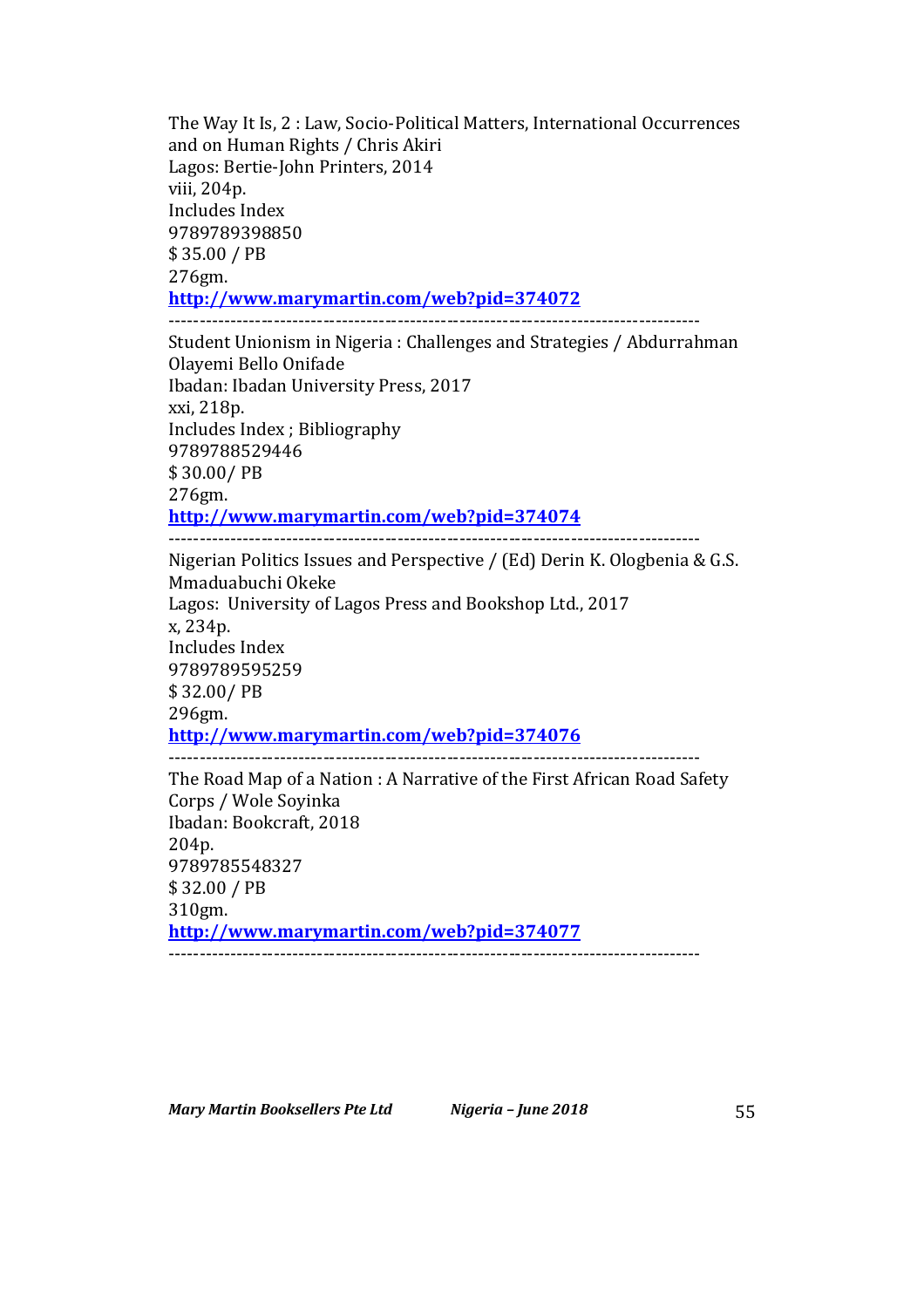Veritas : The Tale of a Sleeping Giant / Rufai Oseni Nigeria: Rufai Oseni, 2018 132p. \$ 12.00/ PB 160gm.

Veritas: The Tale of a Sleeping Giant is the truth about the worrisome circumstances Nigeria finds itself. It is the story of two paradoxes in one entity  $-$  of a sundry potentials and of poverty. This book tries to bridge the gap, and more importantly, call Nigerians to action. **http://www.marymartin.com/web?pid=374078**

--------------------------------------------------------------------------------------

Between the Ballot Box and the Barracks in Africa : Prospects of Enduring Democracy in Nigeria / J. Isawa Elaigwu Jos: Aha Publishing House Ltd, 2018 xvi, 436p. 9789784834070 \$ 65.00/ PB 646gm. **http://www.marymartin.com/web?pid=374079** -------------------------------------------------------------------------------------- Buhari Administration : Change Agenda, Vol. 2 / (Ed) Dr. Tanu Ejenavwo Lagos: Risafu Publisher, 2017  $1v$ 97842212884 \$ 75.00 / HB 794gm. **http://www.marymartin.com/web?pid=374080** --------------------------------------------------------------------------------------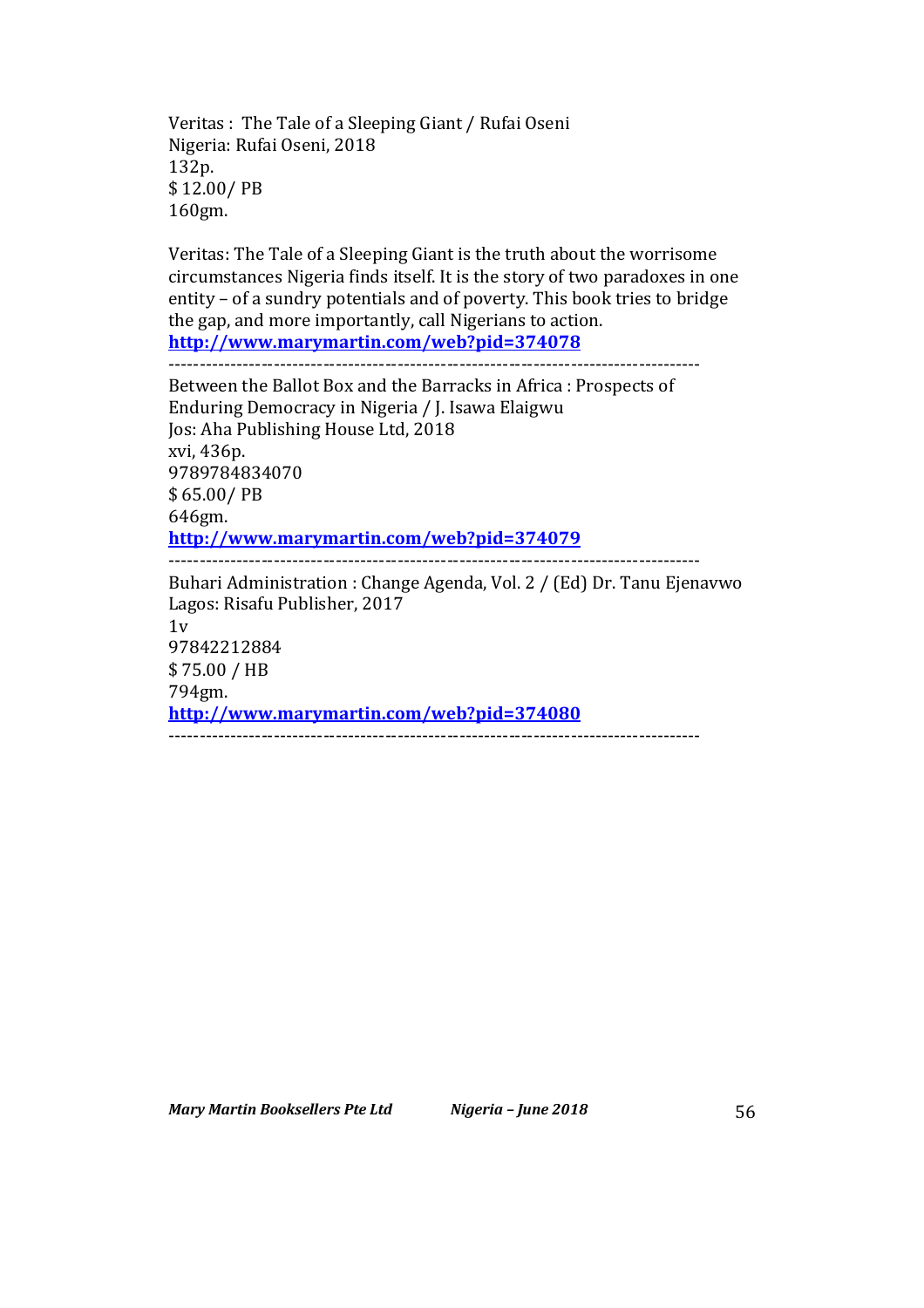Prime Witness: Change and Policy Challenges in Buhari's Nigeria / Oseloka H. Obaze Ibadan, Nigeria: Safari Books Ltd., 2017 lxiv, 452p. ; 229 x 152mm Includes Index 9789785478563 \$ 45.00 / PB 776gm.

This volume of essays on public policy challenges in the Buhari-led Nigeria is a child of necessity. In 2015 and sixteen years after the PDP assumed the leadership reins in Nigeria, it was evident to all, that Nigeria was not enjoying the best form of governance and purposeful leadership. The strength of government was absolutely lacking. Enter 2015 and the grand alliance and vision of the All Progressives Congress (APC), which claimed to be the only credible alternative capable of upending the PDP and providing Nigeria the much leadership change it desired. Hope about Nigeria's prospects soared with the election of President Muhammadu Buhari. The hope was well founded: it reflected the high expectations generated both by the smooth transfer of power from the Jonathan administration, itself a sign of a maturing democracy, and by the scintillating campaign by candidate Buhari. It did not take long before the Buhari administration confronted the political reality of governance. The governance reality that the Buhari administration faced on assuming the reins of power consisted of his own campaign promises (tackling insecurity, combating corruption, and growing the economy -- with emphasis on reducing unemployment and diversifying the economy); unanticipated crises (resurgence of militancy in the Niger Delta and onset of recession); and self-inflicted injuries (delayed appointment of his cabinet, policy somersaults on foreign exchange policy, and poor management of the recession). Prime Witness Change and Policy Challenges in Buhari's Nigeria is essentially a product of the author's observations, exchanges with his various interlocutors in and out of government, and Nigerians and non-Nigerians alike, during the first year of the Buhari administration, 2015-2016. The decision to put this volume together, and indeed, the compelling reason for articulating the policy recommendations, critiques and views herein, derived in his personal belief that as a member of the Nigerian attentive public, we owed it as a civic duty to our posterity to speak up, regardless of whether anyone is listening. Such undertaking will no doubt, enrich our national conversation of critical issues and in

the long run, vindicate us in the eyes of our posterity. **http://www.marymartin.com/web?pid=330318**

<sup>----------------------------------------------------------------------------------------</sup>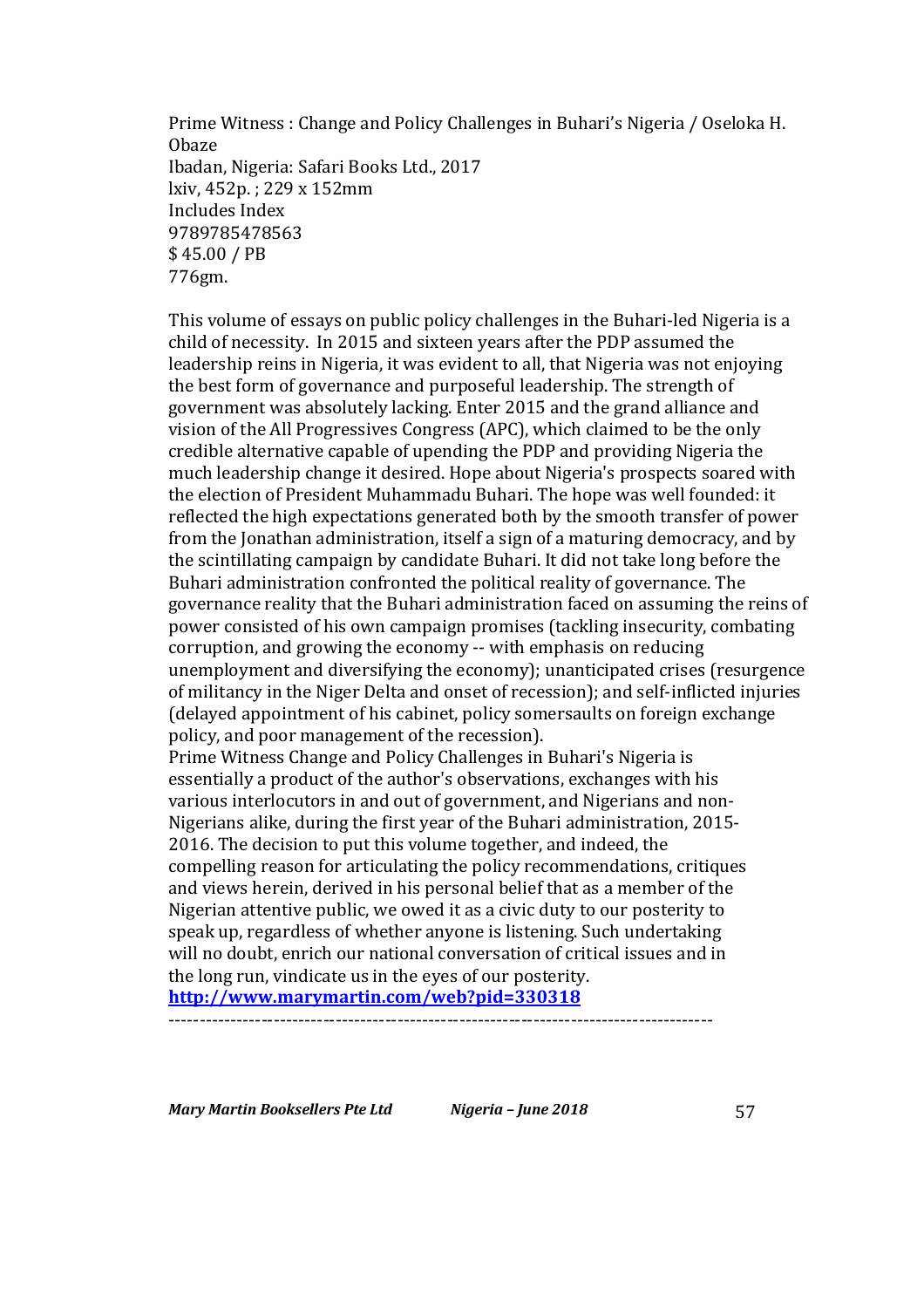To Live With Happiness: An Anatomy of Election Rigging, Peaceful Revolution and Restitution in Ondo State of Nigeria (2007-2009) / Olubansile Abbas Mimiko Ibadan, Nigeria: Safari Books Ltd., 2017 xii, 514p.; 229 x 152mm Includes Index 9789785478532? \$ 45.00 / PB

Dr. Olusegun Mimiko competed in the gubernatorial elections on April 14, 2007, against the incumbent Olusegun Agagu. The Independent Electoral Commission INEC, departing from the norm, announced election results in Abuja, the federal capital, declaring the incumbent the winner. Mimiko contested this decision at the election tribunal and was adjudged winner at the tribunal and the Court of Appeal on February 23, 2009. The Appeal Court, liked the court of first instance, cited massive irregularities in the 2007 election, and ordered that Agagu be replaced by Mimiko as governor. Mimiko then became the first and only member of the Labour Party to win gubernatorial office in Nigeria. Governor Olusegun Mimiko contested and won re-election on October 20, 2012, for a second term, making him the first governor in Ondo State to win a second term election. Mimiko stood in that election as the Labour Party candidate for Nigeria's Ondo State and polled the highest votes.

The court drama that pitched Dr. Rahman Olusegun Mimiko against Dr. Olusegun Kokumo Agagu lasted for two years, 2007 to 2009. It consumed the energy of hundreds of lawyers and the attention of millions of Nigerians. On the one hand was the Mimiko team, considered the underdog in the struggle, with only the rightness of their cause as their succour, and their belief that somehow, God was on their side. On the other hand was the Agagu team, the incumbent power supported by federal might and endless resources in money, material and confidence. **http://www.marymartin.com/web?pid=374082**

----------------------------------------------------------------------------------------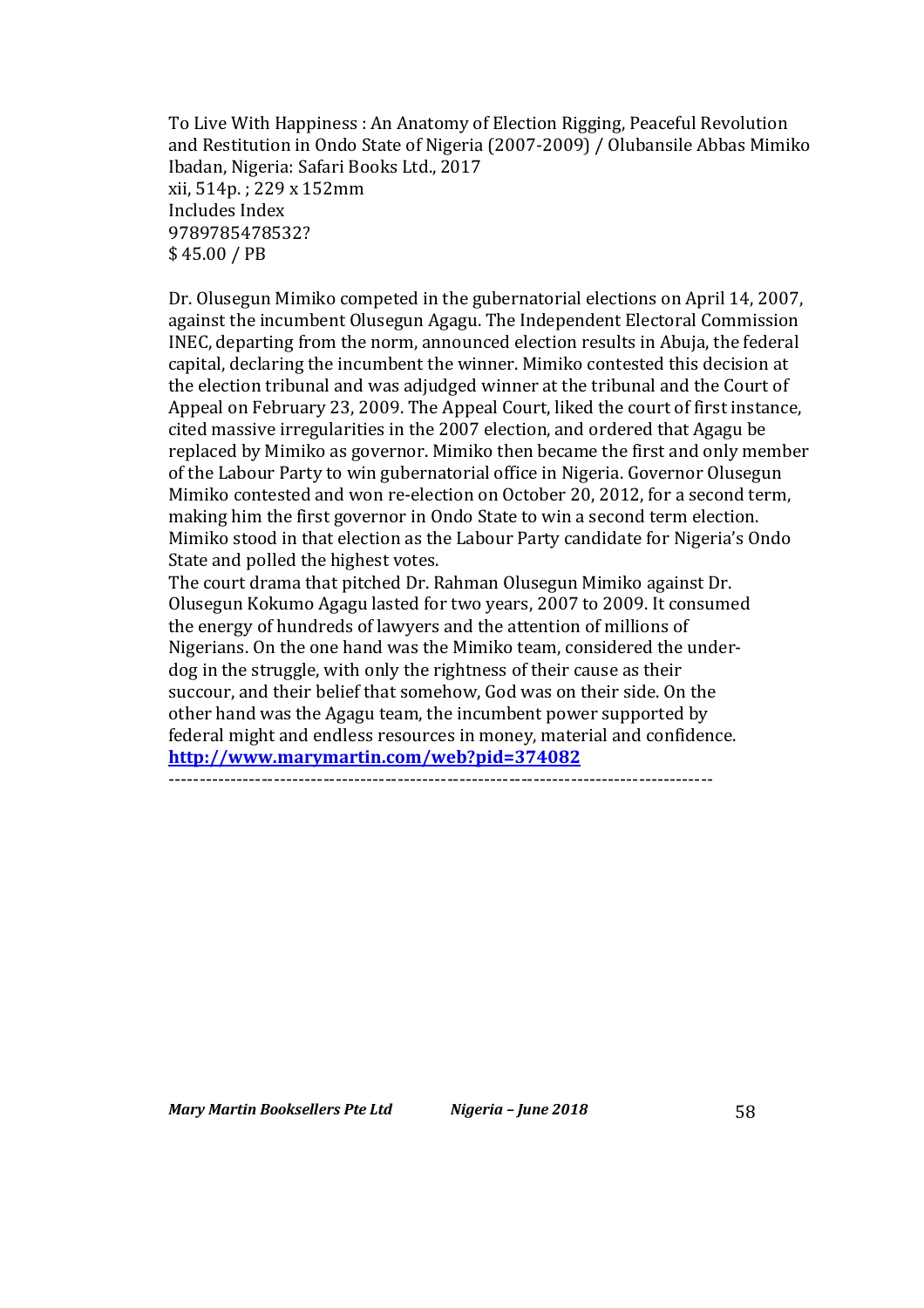# **Religion**

The Adventures of Obatala : Ifa and Santeria God of Creativity, Volume One (Revised Edition) / Yemi Elebuibon Revised Edition Osogbo, Osun State: The Ancient Philosophy International (A.P.I.) Production, 2016 ix, 196p. English & Igbo Text 9789789512362 • Obatala (Yoruba deity) • Yoruba (African people) -- Religion.

• Gods, Yoruba.

\$ 35.00 / PB

394gm.

**http://www.marymartin.com/web?pid=374083**

--------------------------------------------------------------------------------------

Exposition 2 : The Hebrew Origin of the Yoruba and Its Ningbo Brothers : And the Need to Return to the Worship of the True God in a True Way / Olalekan Abiola-Kushehin Lagos: Liberal Consultants, 2017 x, 246p. Includes Bibliography 9789789617524 \$ 25.00 / PB 312gm. **http://www.marymartin.com/web?pid=374085 -------------------------------------------------------------------------------**

# **Science**

Working Ceaselessly: Micro-Organisms in the Environment, Chance and Time : An Inaugural Lecture, 2016/2017 / Obasola Ezekiel Fagade An inaugural lecture delivered at the University of Ibadan on Thursday, 16 March 2017 Ibadan: Ibadan University Press, 2017 76p. 9789788529033 \$ 7.00 / PB 98gm. **http://www.marymartin.com/web?pid=374089 ------------------------------------------------------------------------**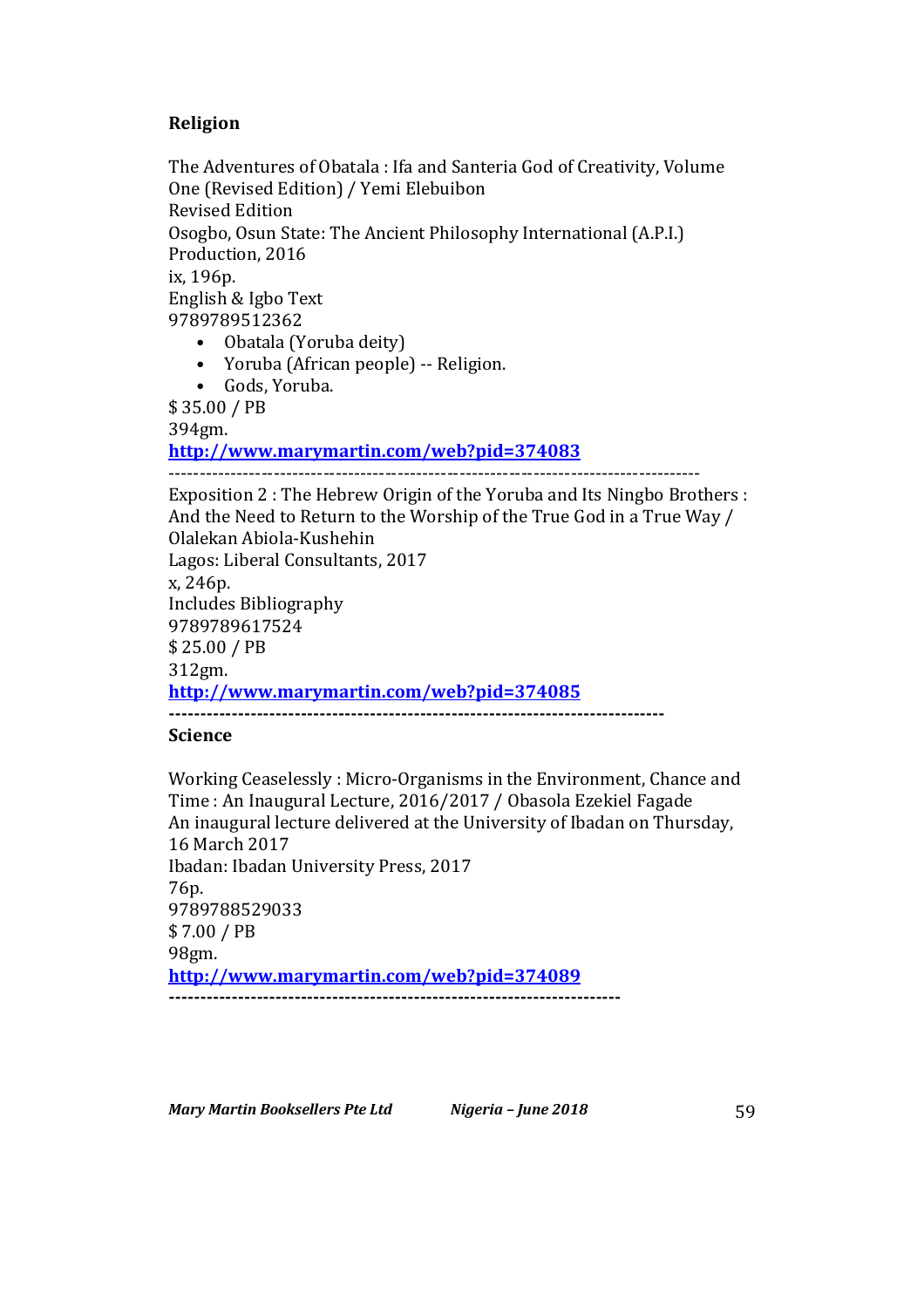Parasites of Poverty and Poverty of Parasitism : An Inaugural Lecture, 2016/2017 / Alexander Bababunmi Odaibo An inaugural lecture delivered at the University of Ibadan on Thursday, 30 March 2017 Ibadan: Ibadan University Press, 2017 72p. 9789788529057 \$ 7.00 / PB 98gm. **http://www.marymartin.com/web?pid=374104 ------------------------------------------------------------------------**

### **Sociology**

Dutse Journal of Criminology and Security Studies (DUJCSS), Volume 1, No. 1, August 2017 / (Ed-in-Chief) Salisu A. Abdullahi Dutse, Jigawa State: Department of Sociology, Federal University Dutse, 2017 iv, 252p. \$ 50.00 / PB 350gm. **http://www.marymartin.com/web?pid=374127** ------------------------------------------------------------------------------- School Health Programme in Nigeria : A Jewel in Search of True Love : An Inaugural Lecture, 2016/2017 / Olawale Akanbi Moronkola An inaugural lecture delivered at the University of Ibadan on Thursday, 11 May 2017 Ibadan: Ibadan University Press, 2017 68p.

9789788529118 \$ 9.00 / PB 92gm. **http://www.marymartin.com/web?pid=374176** -------------------------------------------------------------------------------

The 'Trinity' and the Missing Mission in Policing : An Inaugural Lecture, 2016/2017 / Amos Oyesoji Aremu An inaugural lecture delivered at the University of Ibadan on Thursday, 18 May 2017 Ibadan: Ibadan University Press, 2017 60p. 9789788529125 \$ 9.00 / PB 80gm. **http://www.marymartin.com/web?pid=374192** -------------------------------------------------------------------------------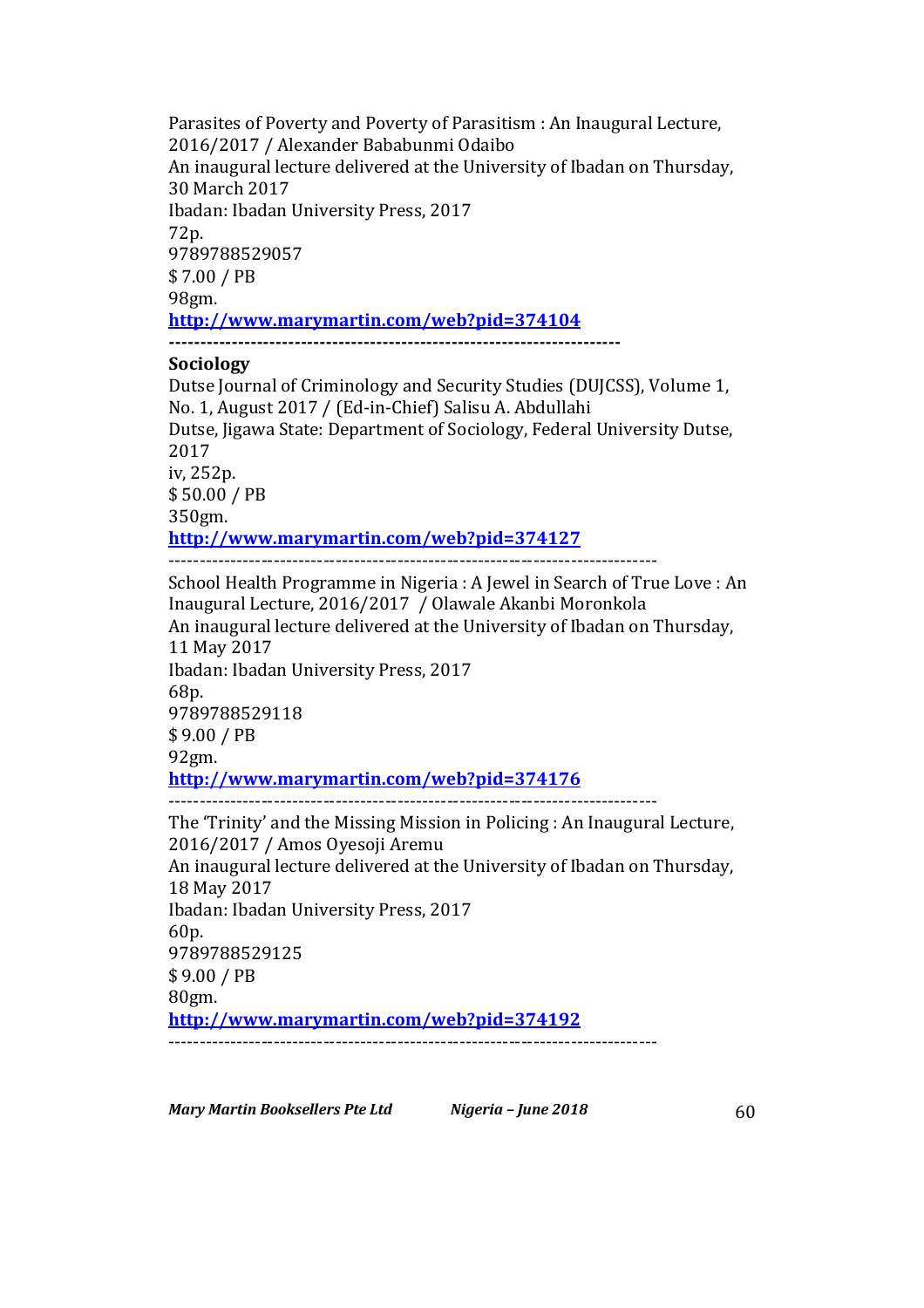The Past on Parade : Archaeology, Tourism and Narratives in Nigeria : An Inaugural Lecture, 2016/2017 / David Ajamu Aremu An inaugural lecture delivered at the University of Ibadan on Thursday, 31 August 2017 Ibadan: Ibadan University Press, 2017 56p. 9789788529255 \$ 7.00 / PB 76gm. **http://www.marymartin.com/web?pid=374229** ------------------------------------------------------------------------------- Kasu Journal of Social Sciences, Vol. 7, No. 1, June 2017 [Nigeria] / (Ed-in-Chief) Prof. Muhammad Tanko Kaduna State: Faculty of Social & Management Sciences, Kaduna State University, 2017 x, 170p. ISSN: 2141-0860 \$ 30.00 / PB 278gm. **http://www.marymartin.com/web?pid=374249** ------------------------------------------------------------------------------- Gender Discourse in the Nigeria Project / Tunji Olaopa Ibadan: Tunji Olaopa, 2016 12p. \$ 5.00 / PB 34gm. **http://www.marymartin.com/web?pid=374261** ------------------------------------------------------------------------------- The Humanities and Social Transformation : New Directions for Research in Nigeria / Tunji Olaopa Ibadan: Tunji Olaopa, 2016 v, 23p. \$ 5.00 / PB 44gm.

A Presentation delivered at the The 2016 University of Ibadan Research and Development Fair (UIRESDEV) November 8, 2016 **http://www.marymartin.com/web?pid=374275**

-------------------------------------------------------------------------------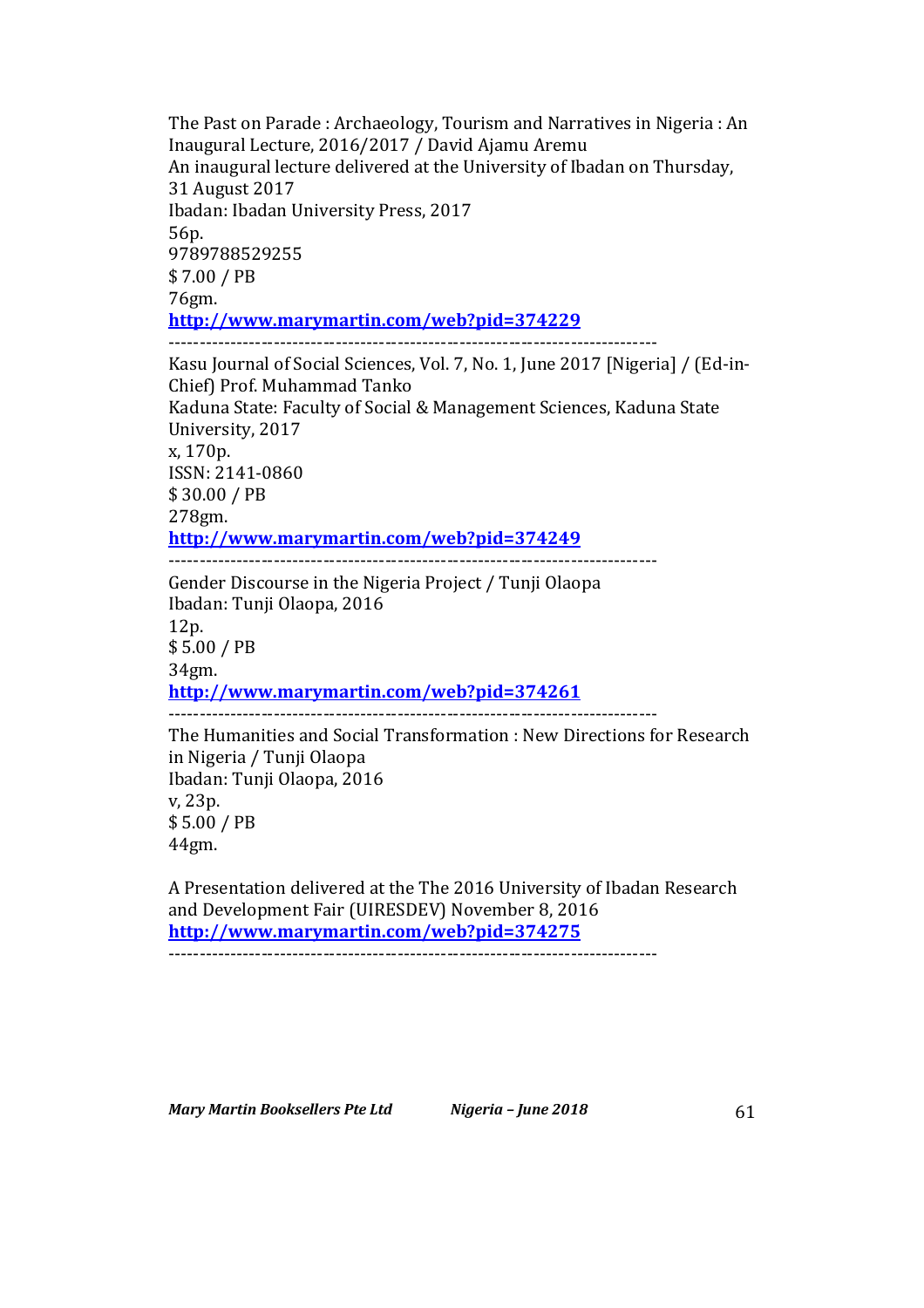IRORO-Journal of Arts, Volume 17 No. 1 & 2, 2017 Ekpoma: Faculty of Arts, Ambrose Alli University, 2017 xvi, 664p. ISSN: 0795-4417 \$ 65.00 / PB 766gm.

Sample Chapters

The Unsung Widower: Issues and Challenges of Widowerhood in Nigeria The Concept of Time and the Challenge of African Socio-political, Economic and Scientific Development Love, Religion, Art and Traditionalism in Okigbo's Poetry **http://www.marymartin.com/web?pid=374325**

------------------------------------------------------------------------

CultureScope – A Journal of the National Institute for Cultural Orientation (NICO), Vol. 1, No. 1, 2016 / (Ed-in-Chief) Barclays Foubiri Ayakoroma Abuja: CultureScope, 2016 Maiden Edition x, 198p. • Nigeria -- Civilization -- Periodicals.

- Civilization.
- Nigeria.

\$ 50.00 / PB 392gm.

Sample Chapters

The Aesthetics of Nigerian Home Video Art : Serial Extensions of Foreign and TV Culture / Jenkeri Zakari

Oriki, a Dead Culture : A Filmic Reading of Femi Odugbemi's Documentary Film 

Women and Cultural Identity in Nollywood : Women as Supernatural Agents in Selected Nigerian Home Videos

Genre Preferences among the Benin Language Video Film Audience in Nollywood

**http://www.marymartin.com/web?pid=374329**

----------------------------------------------------------------------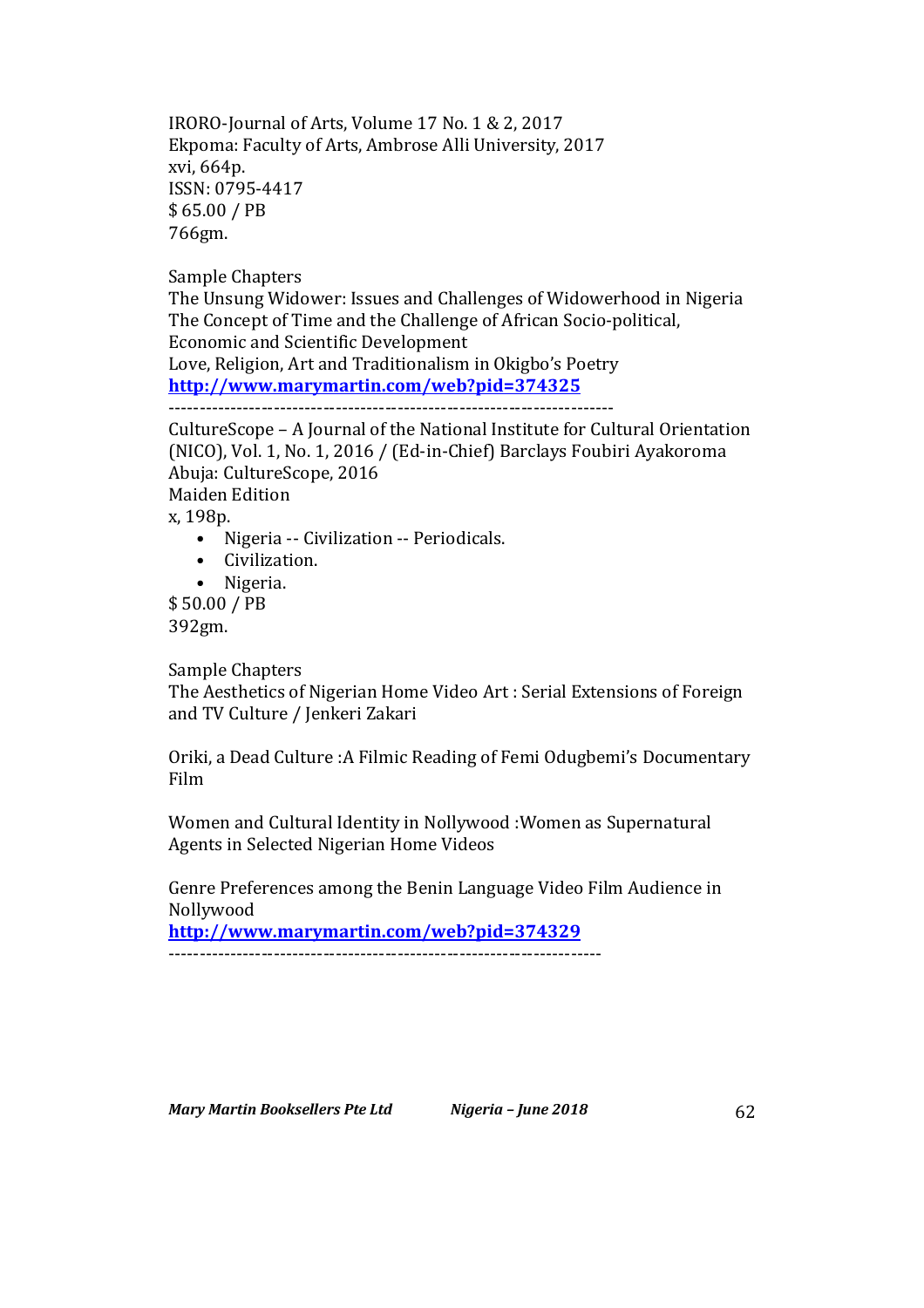Effects of Corruption on the Nigeria Society ... A Compelling Compendium on Corruption / (Compiled & Ed) Morufu A. Bello Lagos: Alamori Eda Publications Ltd., 2017 ix, 412p. 9789789635641 \$ 65.00 / PB 720gm. **http://www.marymartin.com/web?pid=374335**

---------------------------------------------------------------------- Contemporary Issues in Mental Health Care in sub-Saharan Africa / (Eds) Olayinka Omigbodun & Femi Oyebode (Series Ed) Olufunso Adedeji Ibadan: BookBuilders - Edition Africa, 2017  $x. 256p. : 210x148mm.$ Includes Index 9789789211593 \$ 35.00 / PB 374gm.

Seventy percent of the global burden of mental disorders is located in low and middle income countries (LMIC), including sub-Saharan Africa (SSA). However, in Africa, only  $0.62\%$  of the national health budget is allocated to mental health compared to a global median of 2.8% and  $5\%$ in Europe. The government is the source of funding in  $62\%$  of patients with severe mental disorder in the World Health Organisation (WHO), Africa Region, the lowest of all the WHO regions, and lower compared to a global median of 79%. This is compounded by poor resources, with mental health outpatient facilities in WHO Africa Region being less than 10% of the global median. To address these problems, the WHO launched its Mental Health Action Gap Programme (mhGAP) in 2008, to scale-up mental health services in low and middle income countries (LMIC). The book is directed to all policy makers in sub-Saharan Africa to aid decision making about the urgent need for sustainable and relevant mental health care strategies, and the important areas that need priority. The book should be helpful to local and international researchers in formulating research questions relevant to the African continent and it will be of interest to medical practitioners and students in the region as adjunct to standard text books.

**http://www.marymartin.com/web?pid=374347**

----------------------------------------------------------------------